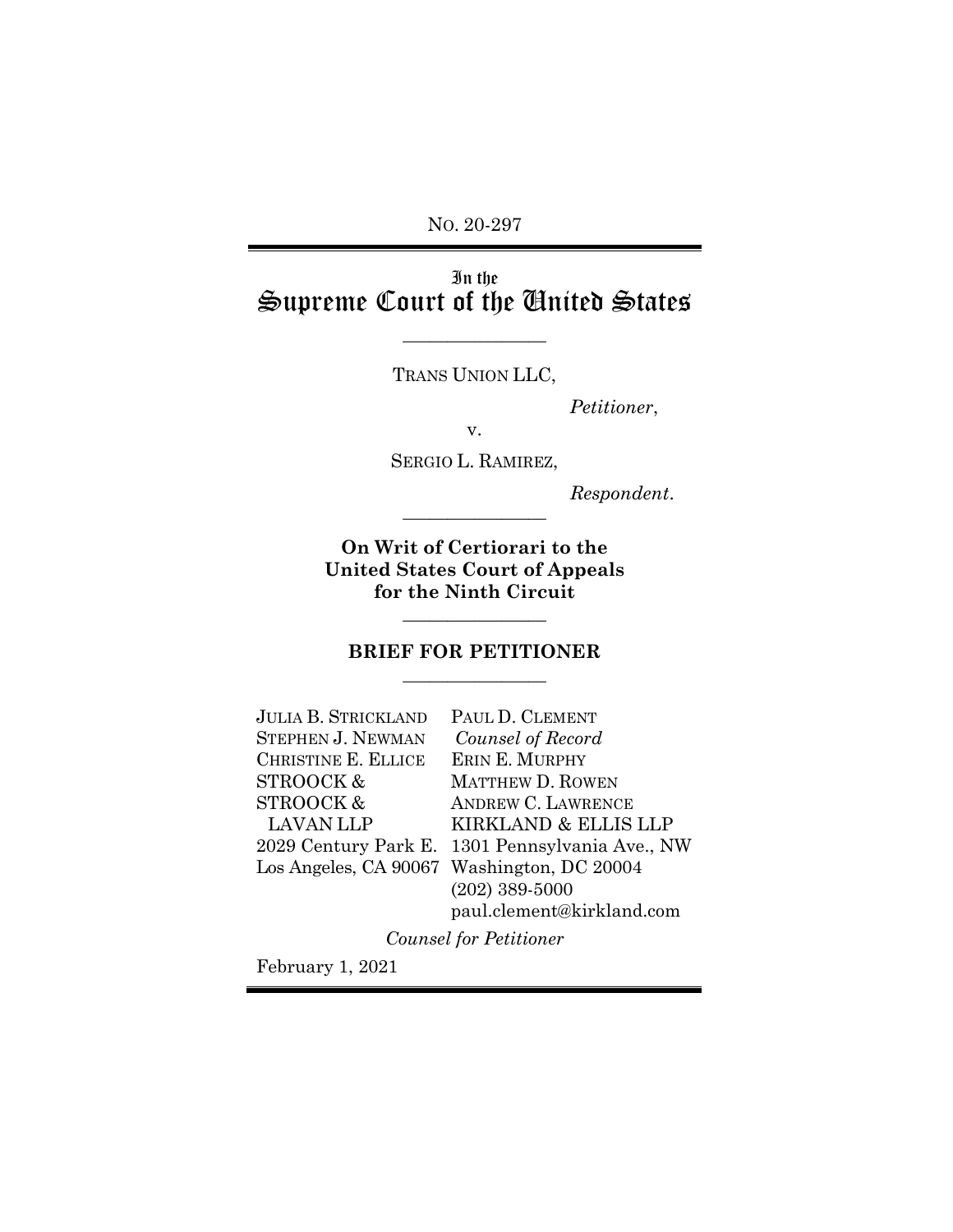#### **QUESTION PRESENTED**

<span id="page-1-0"></span>This petition arises out of a Fair Credit Reporting Act class action in which the named plaintiff suffered atypical injuries and the vast bulk of the class suffered no Article III injury at all. The named plaintiff claimed that an inaccurate credit report hindered his effort to secure credit, caused him embarrassment in front of family, and led him to cancel a vacation. Yet he sought to represent a class of thousands of individuals, the vast majority of whom (>75%) never had a credit report disseminated to any third party, let alone suffered a denial of credit or other injury anything like the class "representative." The trial court nonetheless let the class proceed on the theory that the absent class members all suffered Article III injury and that the vast differences between the experiences of the named plaintiff and the class he purported to represent were immaterial. The results were predictable. Having heard only about the named plaintiff's entirely atypical injuries, the jury awarded the entire class statutory damages near the statutory maximum and then awarded classwide punitive damages that dwarfed the statutory damages. In a 2- 1 decision, the Ninth Circuit then affirmed across the board, save for minimally trimming the punitive damages award.

The question presented is:

Whether either Article III or Rule 23 permits a damages class action where the vast majority of the class suffered no actual injury, let alone an injury anything like what the class representative suffered.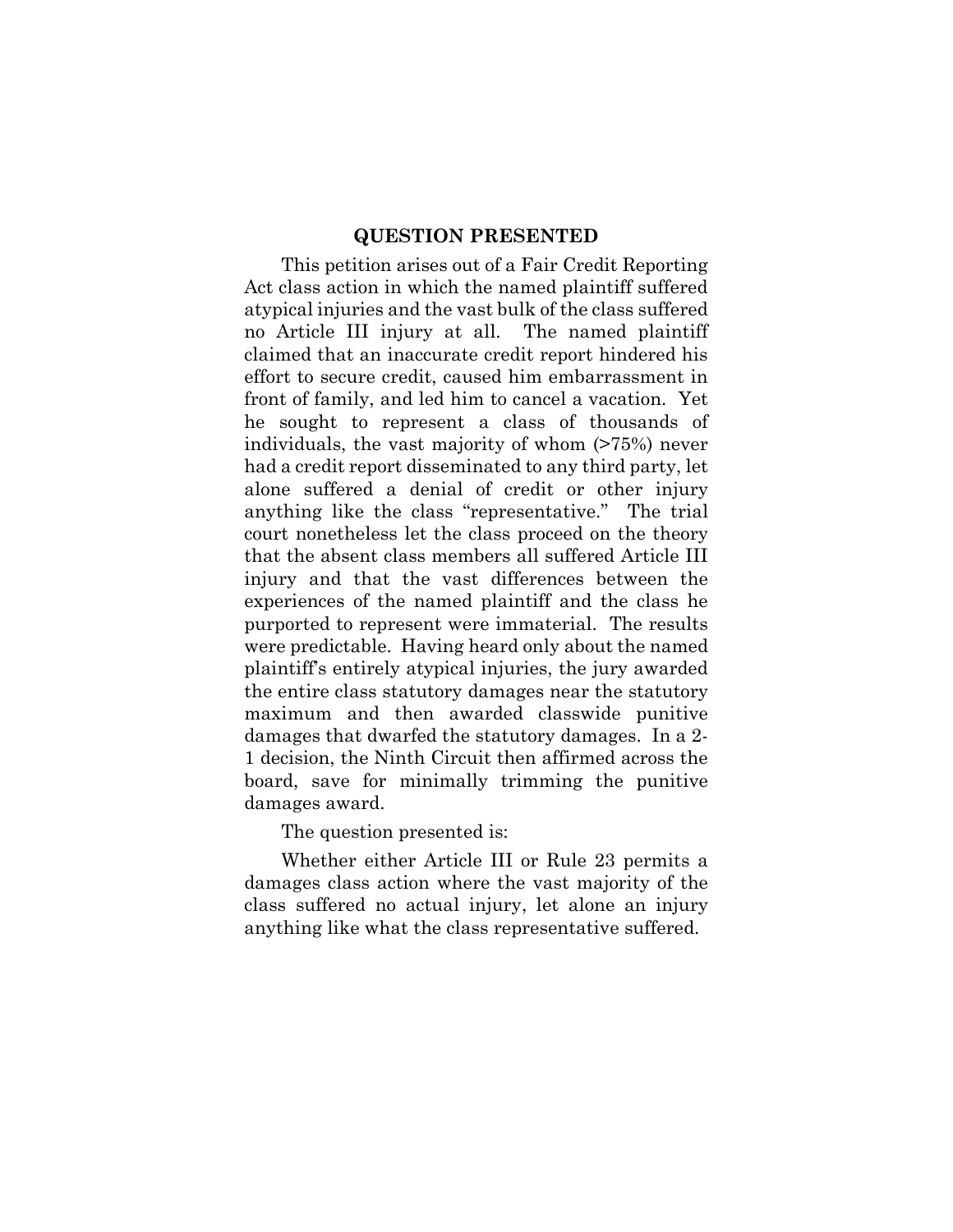#### **PARTIES TO THE PROCEEDING**

<span id="page-2-0"></span>Petitioner, and defendant-appellant below, is Trans Union LLC.

Respondents, and plaintiffs-appellees below, are Sergio L. Ramirez and 8,184 absent class members "to whom Trans Union sent a letter similar in form to the March 1, 2011 letter Trans Union sent to [Ramirez] regarding 'OFAC (Office of Foreign Assets Control) Database' from January 1, 2011-July 26, 2011."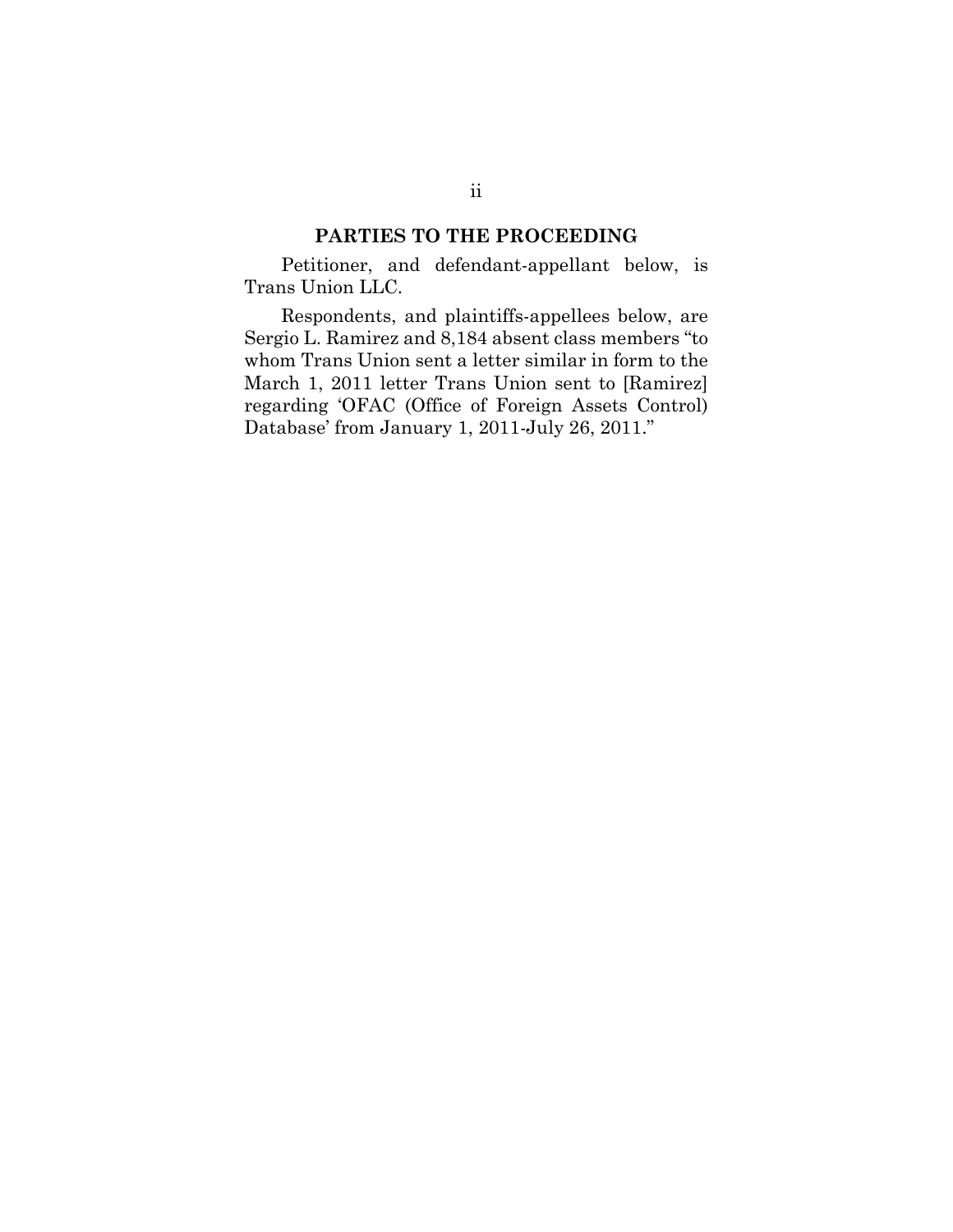# <span id="page-3-0"></span>**CORPORATE DISCLOSURE STATEMENT**

Trans Union LLC is a wholly owned subsidiary of TransUnion Intermediate Holdings, Inc. TransUnion Intermediate Holdings, Inc. is wholly owned by TransUnion. TransUnion is a publicly traded entity with the ticker symbol TRU. Investment funds affiliated with T. Rowe Price Group, Inc., a publicly traded entity with the ticker symbol TROW, own more than 10 percent of TransUnion's stock.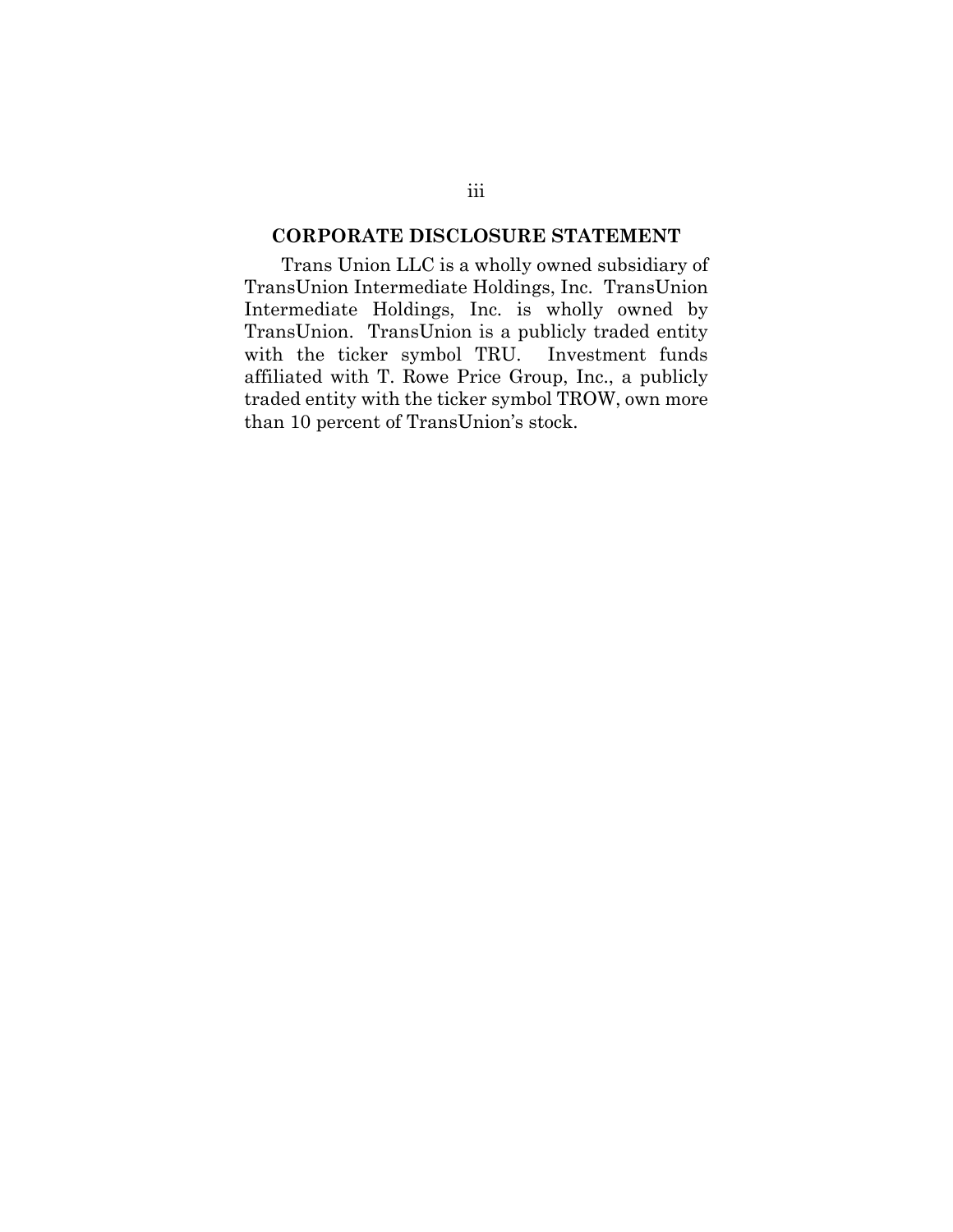# **TABLE OF CONTENTS**

| PARTIES TO THE PROCEEDING                                                                  |
|--------------------------------------------------------------------------------------------|
| CORPORATE DISCLOSURE STATEMENTiii                                                          |
|                                                                                            |
|                                                                                            |
|                                                                                            |
|                                                                                            |
| CONSTITUTIONAL AND STATUTORY                                                               |
|                                                                                            |
| A.                                                                                         |
| $B_{\cdot}$                                                                                |
| District Court Proceedings 13<br>$C_{\cdot}$                                               |
| The Ninth Circuit's Opinion  19<br>D.                                                      |
|                                                                                            |
|                                                                                            |
| T.<br>Ramirez Failed To Prove That Any, Let Alone<br>All, Absent Class Members Suffered An |
| Concrete Injury For Every Class Member<br>А.<br>In A Damages Class Is Non-Negotiable  25   |
| B. Concrete Injury Is Lacking Here  28                                                     |
|                                                                                            |
| 2. The reasonable-procedures claim34                                                       |
| $\Pi$ .<br>Ramirez Was Demonstrably Not Typical Of                                         |
|                                                                                            |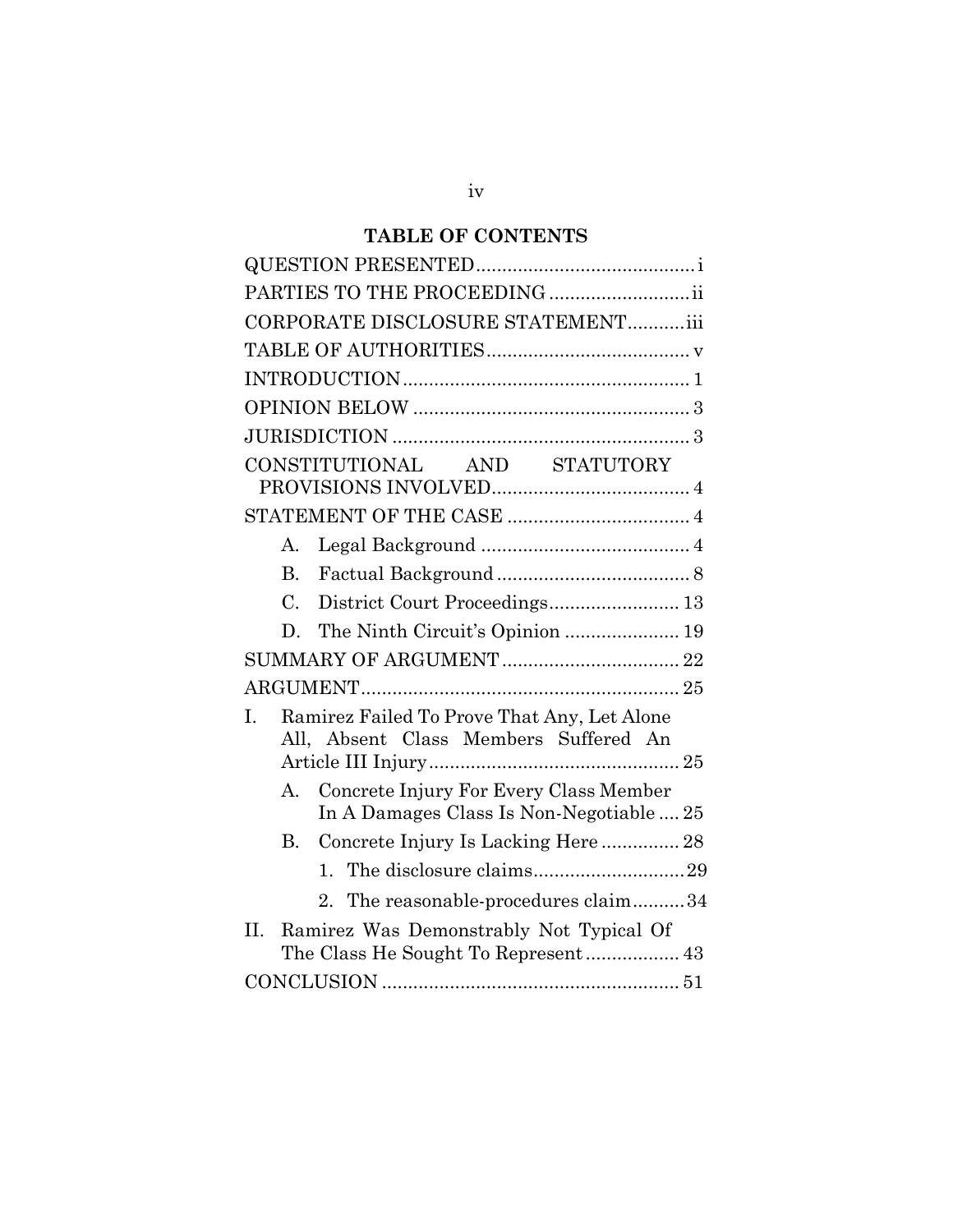# **TABLE OF AUTHORITIES**

# <span id="page-5-0"></span>**Cases**

| AmChem Prods. v. Windsor,                    |
|----------------------------------------------|
|                                              |
| Barr v. Am. Ass'n of Pol. Consultants, Inc., |
|                                              |
| <i>Broussard</i>                             |
| v. Meineke Disc. Muffler Shops, Inc.,        |
|                                              |
| Clapper v. Amnesty Int'l USA,                |
|                                              |
| Comcast Corp. v. Behrend,                    |
|                                              |
| Cortez v. Trans Union LLC,                   |
|                                              |
| Dreher v. Experian Info. Sols., Inc.,        |
|                                              |
| Elk Grove Unified Sch. Dist. v. Newdow,      |
|                                              |
| FEC v. Akins,                                |
|                                              |
| Flecha v. Medicredit, Inc.,                  |
|                                              |
| Frank v. Gaos,                               |
|                                              |
| Gillespie v. Equifax Info. Servs., L.L.C.,   |
|                                              |
| Groshek v. Time Warner Cable, Inc.,          |
| 865 F.3d 884 (7th Cir. 2017) 31, 33          |

v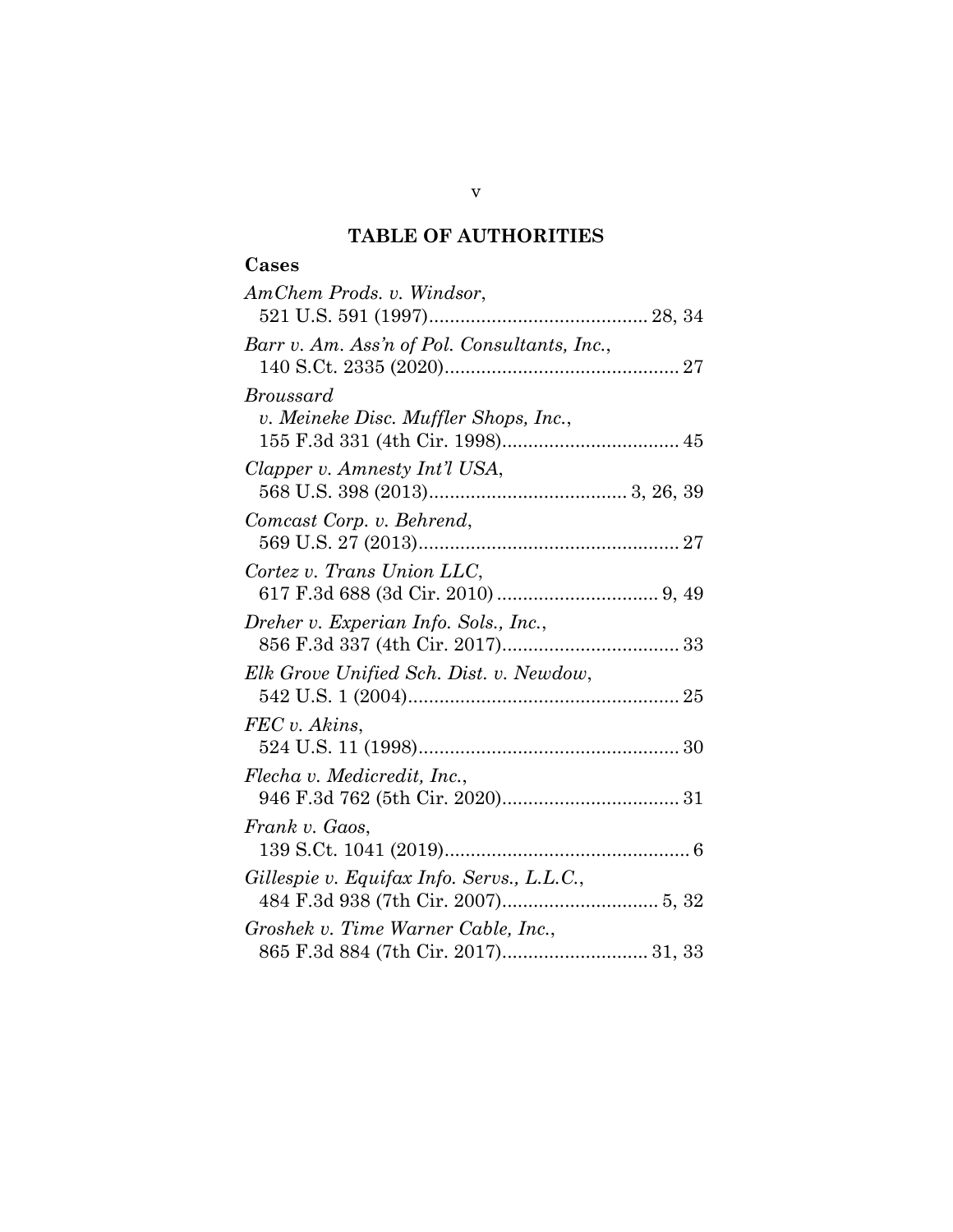| Hansberry v. Lee,                         |
|-------------------------------------------|
|                                           |
| Havens Realty Corp. v. Coleman,           |
|                                           |
| In re Schering Plough Corp. ERISA Litig., |
|                                           |
| Lexmark Int'l, Inc.                       |
| v. Static Control Components, Inc.,       |
|                                           |
| Lujan v. Defs. of Wildlife,               |
|                                           |
| Milkovich v. Lorain Journal Co.,          |
|                                           |
| O'Shea v. Littleton,                      |
|                                           |
| Ortiz v. Fibreboard Corp.,                |
|                                           |
| Owner-Operator Indep. Drivers. Ass'n      |
| v. Dep't of Transp.,                      |
|                                           |
| Pub. Citizen v. Dep't of Just.,           |
|                                           |
| Robins v. Spokeo, Inc.,                   |
|                                           |
| Safeco Ins. Co. of Am. v. Burr,           |
|                                           |
| Spokeo, Inc. v. Robins,                   |
|                                           |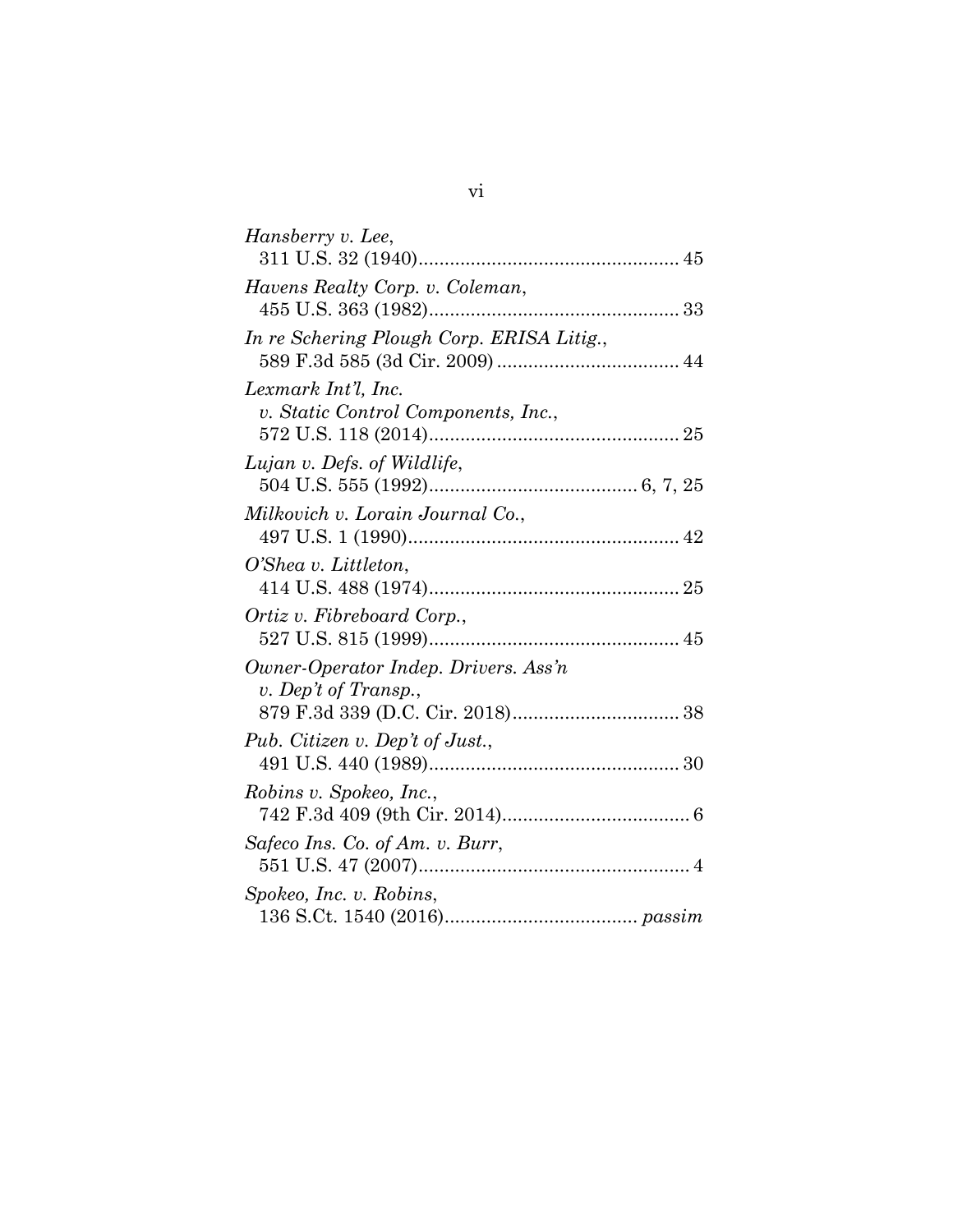| Sprint Commc'ns Co., L.P.               |
|-----------------------------------------|
| v. APCC Servs., Inc.,                   |
|                                         |
| Steel Co. v. Citizens for Better Env't, |
|                                         |
| Summers v. Earth Island Inst.,          |
|                                         |
| Susan B. Anthony List v. Driehaus,      |
|                                         |
| Town of Chester v. Laroe Ests., Inc.,   |
|                                         |
| Wal-Mart Stores, Inc. v. Dukes,         |
|                                         |
| Warth v. Seldin,                        |
|                                         |
| Whitmore v. Arkansas,                   |
|                                         |
| <b>Statutes</b>                         |
|                                         |
|                                         |
|                                         |
|                                         |
|                                         |
|                                         |
|                                         |
|                                         |
|                                         |
|                                         |
|                                         |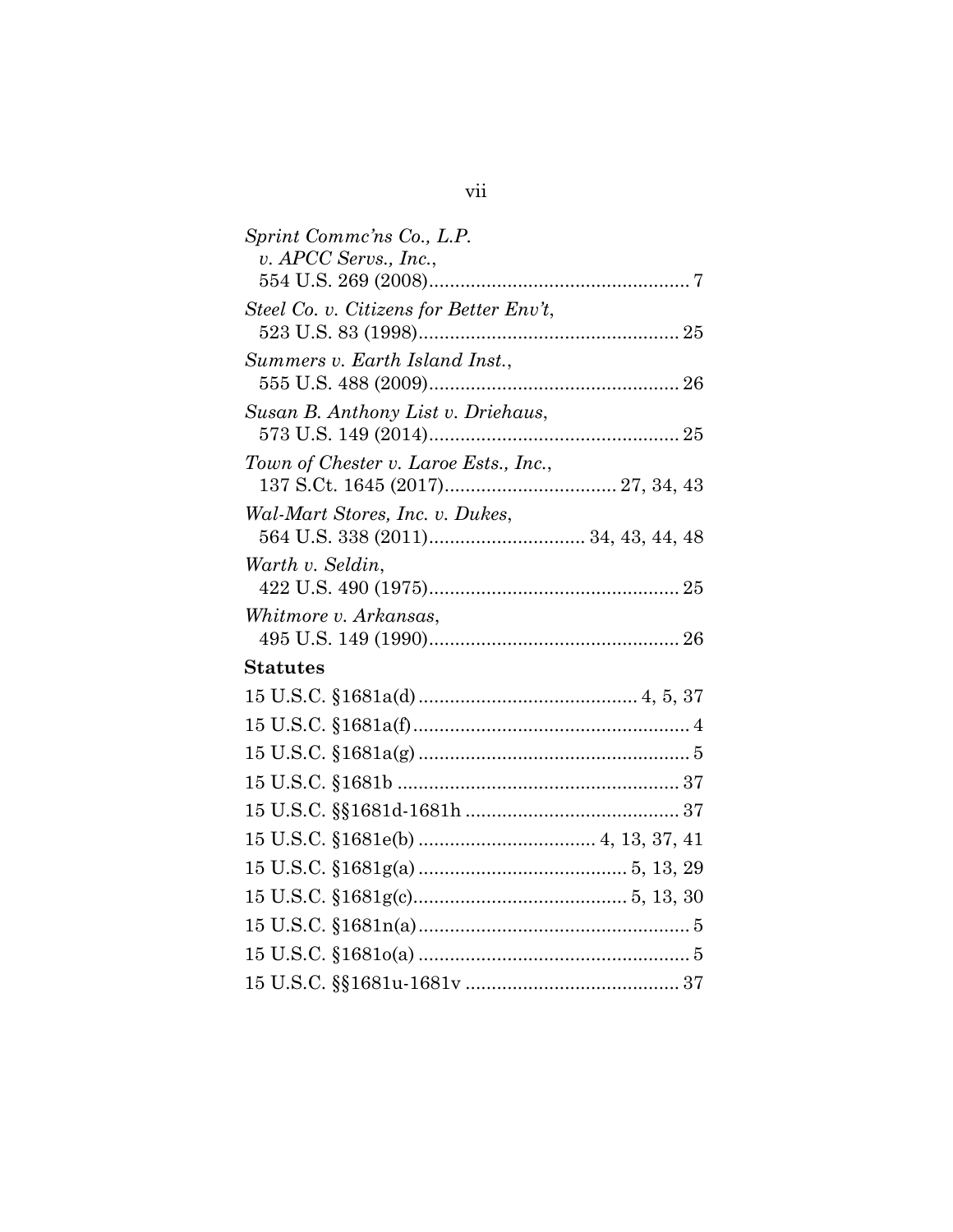| Regulation                                                                             |
|----------------------------------------------------------------------------------------|
|                                                                                        |
| <b>Rules</b>                                                                           |
|                                                                                        |
|                                                                                        |
| <b>Other Authorities</b>                                                               |
| 35A C.J.S., Fed. Civ. Pro. §97                                                         |
|                                                                                        |
| Fed. Trade Comm'n, Report to Congress                                                  |
| Under Sections 318 and 319 of the Fair and<br>Accurate Credit Transactions Act of 2003 |
|                                                                                        |
| Virginia G. Maurer, Common Law                                                         |
| Defamation and the Fair Credit Reporting                                               |
|                                                                                        |
| Office of Foreign Assets Control – Sanctions                                           |
| Programs and Information, U.S. Dep't of                                                |
| the Treasury, http://bit.ly/1VZNDSI (last                                              |
| Restatement (First) of Torts (1938)  8, 38, 40                                         |
| Restatement (Second) of Torts (1977) 8, 38, 40                                         |
|                                                                                        |
| Sanctions List Search,                                                                 |
| https://sanctionssearch.ofac.treas.gov (last                                           |
|                                                                                        |
| 7A Charles A. Wright, Federal Practice &                                               |
|                                                                                        |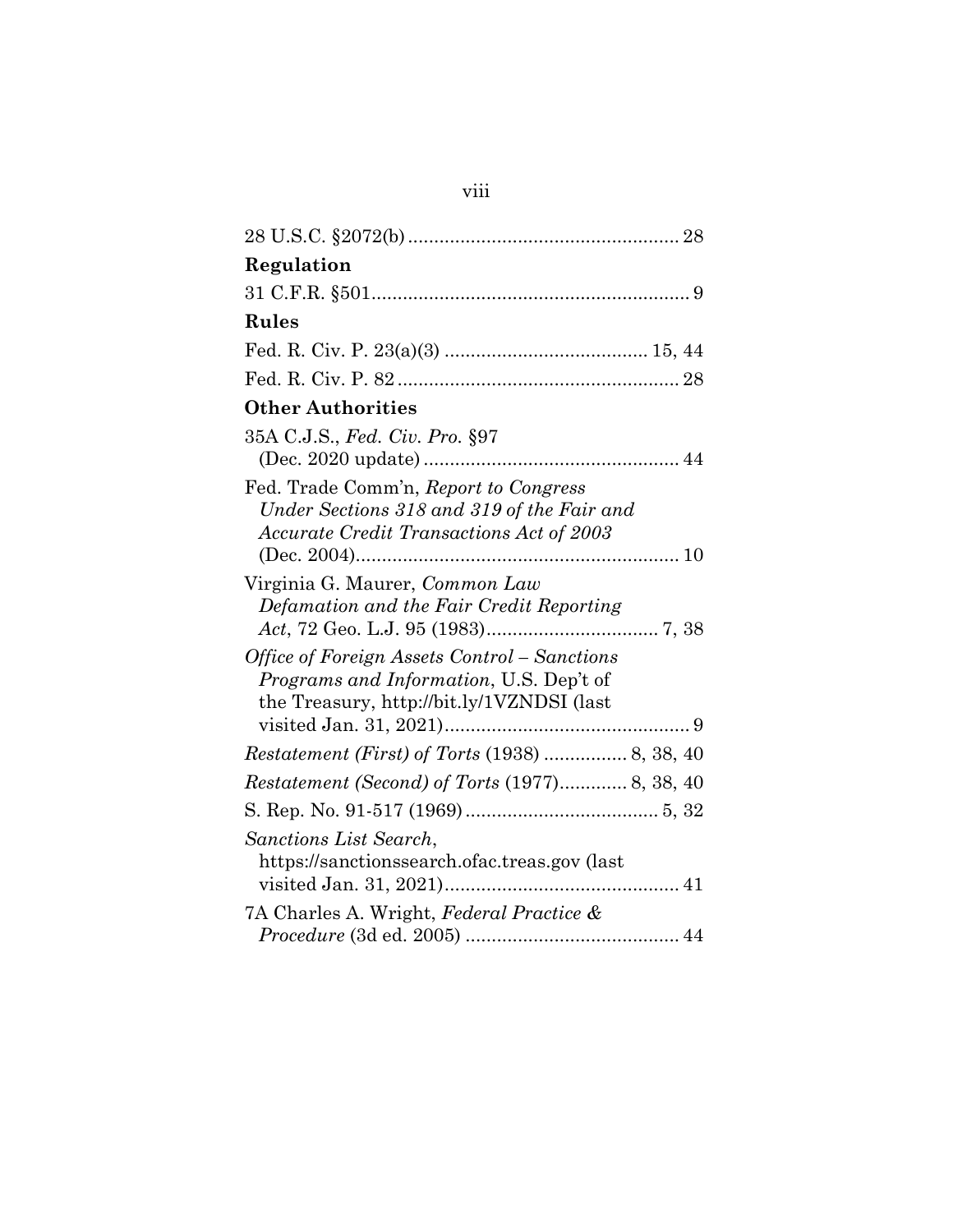#### **INTRODUCTION**

<span id="page-9-0"></span>This case is a paradigmatic example of a class action that never should have been certified. While the class representative suffered real injuries, he sought to represent thousands of individuals who did not suffer any concrete injury, let alone experience anything similar to the atypical class representative. When the lower courts allowed this class action to proceed, the results were predictable: The jury heard only about the class representative's real injuries and atypical experience, and awarded each and every class member thousands of dollars in statutory and punitive damages. Both Article III and Rule 23 prevent this outcome and require this class to be decertified.

Sergio Ramirez suffered difficulty obtaining credit, was embarrassed in front of family members, and even canceled a vacation after a car dealer received a credit report indicating that his name matched a name on a government list of persons with whom U.S. businesses may not transact. In response, he initiated a class action alleging three violations of the Fair Credit Reporting Act (FCRA), two concerning the mode of providing consumers with a copy of their own credit file and one concerning the procedural requirements for furnishing an accurate credit report. But although Ramirez had difficulty obtaining credit, he was not content to represent a class of individuals who were denied credit, or even a class of individuals who had arguably inaccurate reports disseminated to third parties. Instead, he sought to represent a class of all individuals who received similar information *themselves* when TransUnion sent them their credit file in two mailings. And even then, he did not limit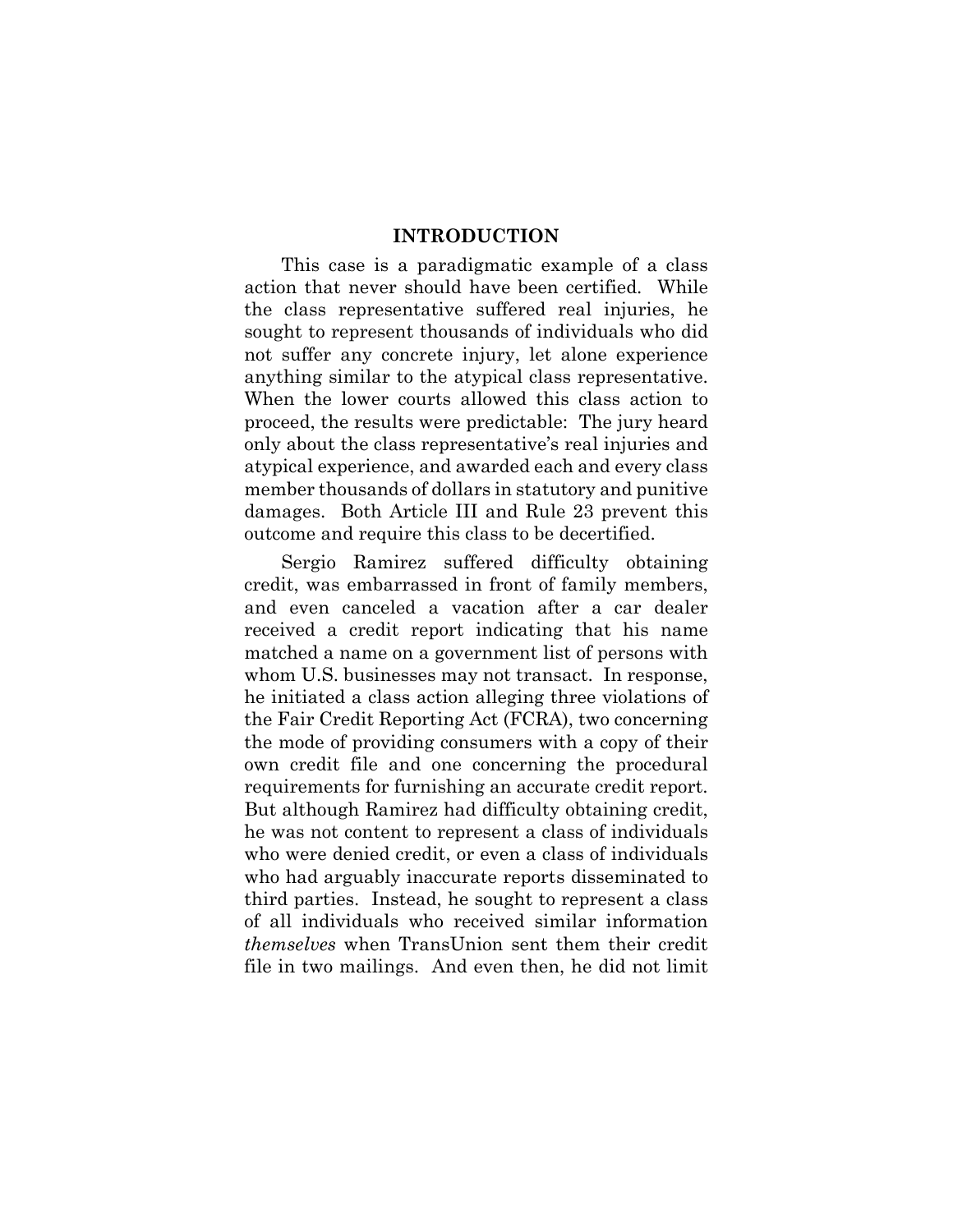the class to individuals who were confused or alarmed by the mailings, or even to those who read them. His own class definition thus swept in countless individuals who suffered no injury and had no experience remotely analogous to his own unpleasant experience at the dealership. Indeed, Ramirez stipulated that more than 75% of the class never had a credit report with Name Screen information disseminated to a third party during the class period. That stipulation should have been the end of the class action.

The district court nonetheless let the class action proceed on the misguided view that only a class representative need have Article III standing even when seeking money damages for the entire class. The Ninth Circuit corrected that error, but a divided panel still declined to decertify the class. In its view, whether a credit report containing inaccurate information was disseminated to a third party is irrelevant; simply receiving one's own credit file in a noncompliant format—literally, in two envelopes rather than one—and the bare existence of inaccurate information lying dormant in the file sufficed to satisfy Article III. And the majority was even more dismissive of typicality concerns: Unable to deny the substantial differences between Ramirez and a typical class member, it deemed the differences irrelevant, holding that typicality is satisfied so long as there is *some* common denominator tying representative and class together.

Those holdings are impossible to reconcile with this Court's precedent. Standing requires an injury that is both "concrete and particularized," *Spokeo, Inc.*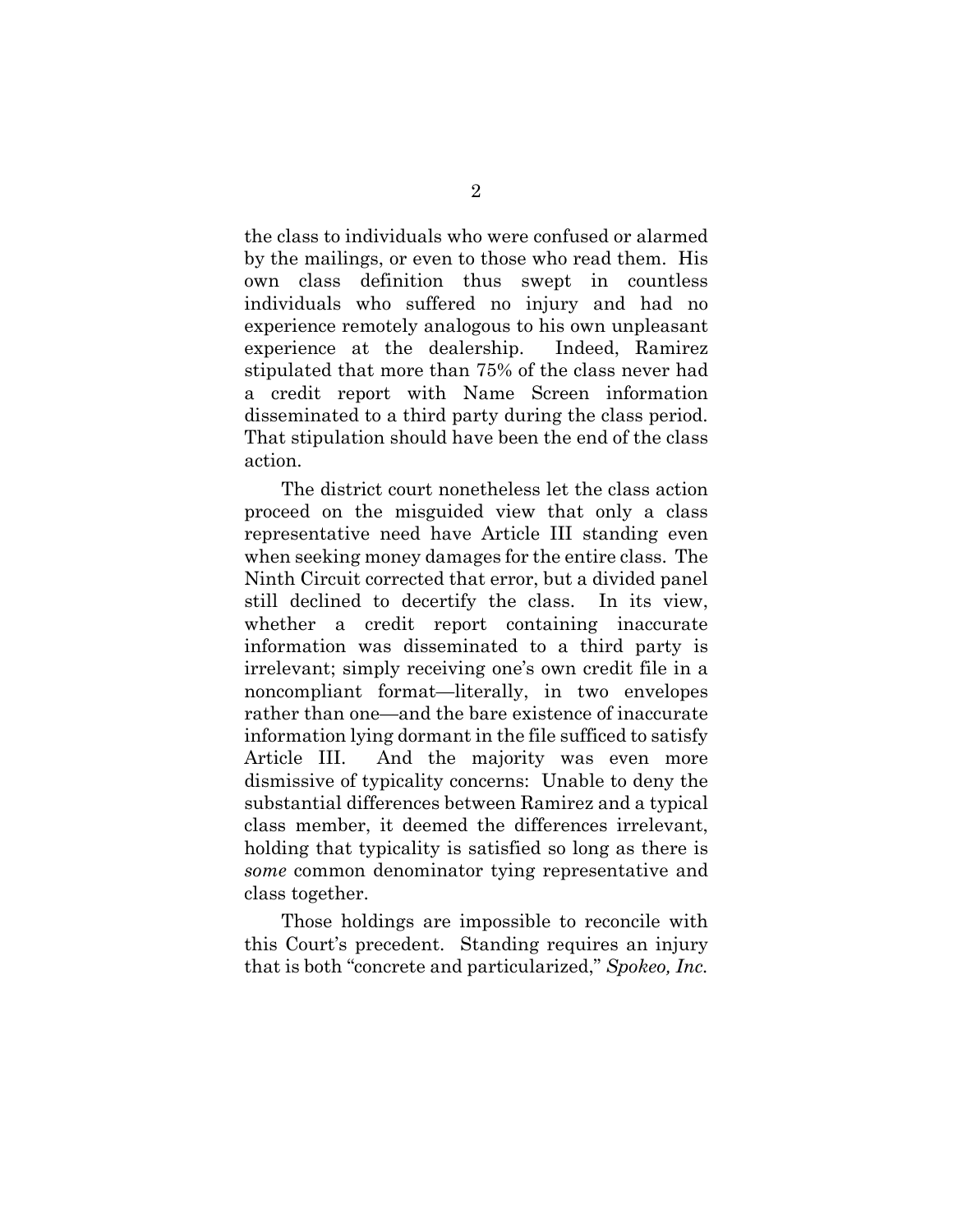*v. Robins*, 136 S.Ct. 1540, 1545 (2016), and that either has already materialized or is "certainly impending," *Clapper v. Amnesty Int'l USA*, 568 U.S. 398, 409 (2013). None of the abstract and inchoate injuries asserted on behalf of the absent class members here begins to satisfy those requirements. And Rule 23(a)(3) requires a class representative to be *typical* of those he seeks to represent. A plaintiff who suffered public humiliation and canceled a vacation is not remotely typical of a class of individuals who received information about their own credit files in the privacy of their homes (and *may* have been briefly confounded by receiving information in two envelopes, if they even opened them). By sanctioning an award of more than \$40 million in statutory and punitive damages to 8,184 individuals who were never proven to have suffered any concrete injury at all, the decision below flouts bedrock constraints on cases, controversies, and the class-action device.

#### **OPINION BELOW**

<span id="page-11-0"></span>The Ninth Circuit's opinion is reported at 951 F.3d 1008 and reproduced at Pet.App.1-58. The district court's order denying TransUnion's post-trial motions is available at 2017 WL 5153280 and reproduced at Pet.App.61-90.

#### **JURISDICTION**

<span id="page-11-1"></span>The Ninth Circuit issued its decision on February 27, 2020, and issued its order denying rehearing en banc on April 8, 2020. Pet.App.1-60. The petition for certiorari was timely filed on September 2, 2020. This Court has jurisdiction under 28 U.S.C. §1254(1).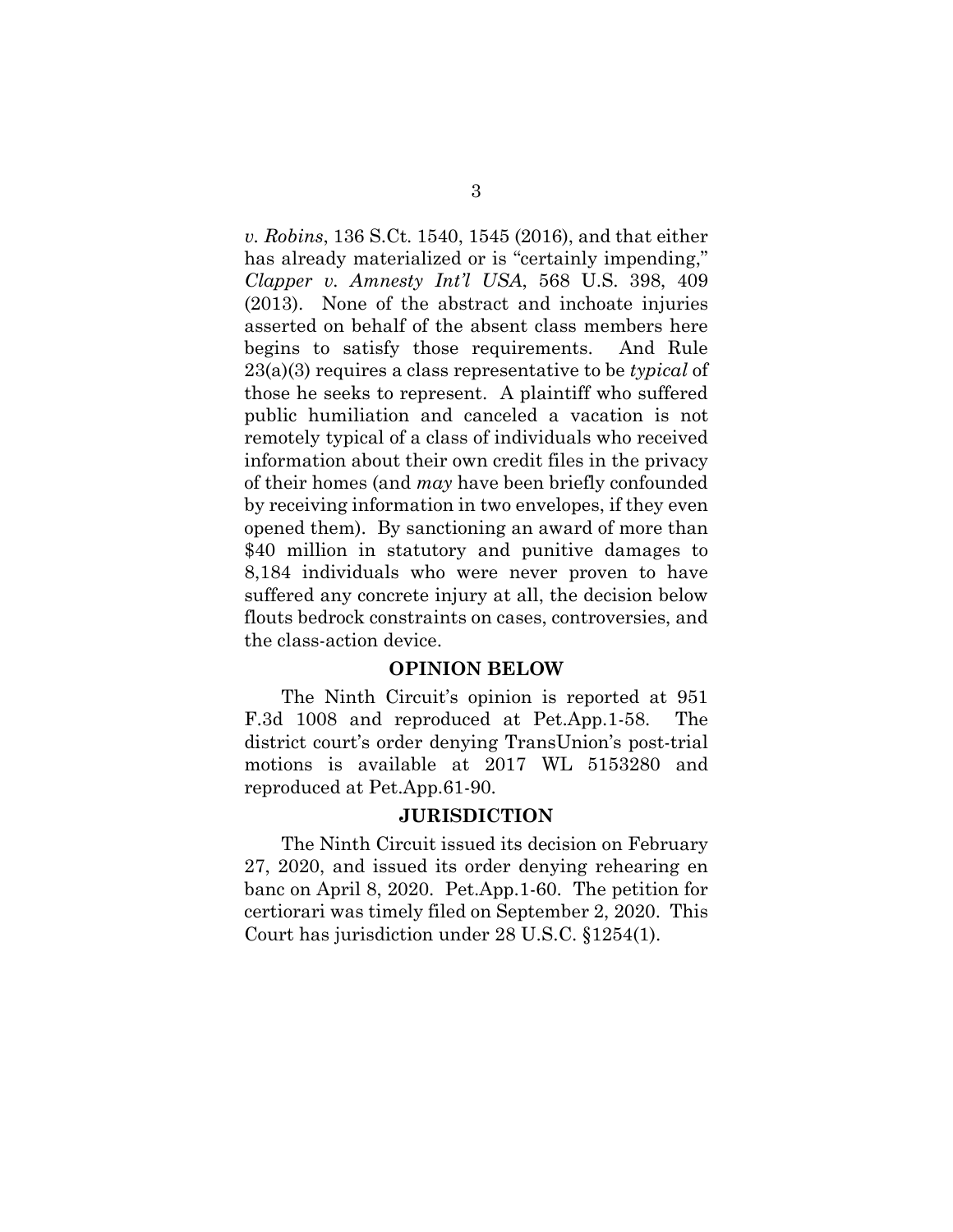### <span id="page-12-0"></span>**CONSTITUTIONAL AND STATUTORY PROVISIONS INVOLVED**

The relevant portions of Article III of the U.S. Constitution, FCRA, and Federal Rule of Civil Procedure 23 are reproduced at Pet.App.91-128.

#### **STATEMENT OF THE CASE**

#### <span id="page-12-1"></span>**A. Legal Background**

<span id="page-12-2"></span>1. Congress enacted FCRA "to ensure fair and accurate credit reporting, promote efficiency in the banking system, and protect consumer privacy." *Safeco Ins. Co. of Am. v. Burr*, 551 U.S. 47, 52 (2007). "To achieve this end, the Act regulates the creation and the use of 'consumer report[s]' by 'consumer reporting agenc[ies]' for certain specified purposes, including credit transactions, insurance, licensing, consumer-initiated business transactions, and employment." *Spokeo*, 136 S.Ct. at 1545 (alterations in original; footnotes omitted); *see* 15 U.S.C. §1681a(d)(1) (defining "consumer report"); *id.* §1681a(f) (defining "consumer reporting agency").

"FCRA imposes a host of requirements concerning the creation and use of consumer reports." *Spokeo*, 136 S.Ct. at 1545. This case involves three of them. The first is 15 U.S.C. §1681e(b), one of FCRA's "[c]ompliance procedures," which requires consumer reporting agencies to "follow reasonable procedures to assure maximum possible accuracy" when "prepar[ing] a consumer report." The other two are part of FCRA's consumer disclosure requirements, which are designed "to allow consumers to identify inaccurate information in their credit files and correct this information via the grievance procedure established under §1681i." *Gillespie v. Equifax Info.*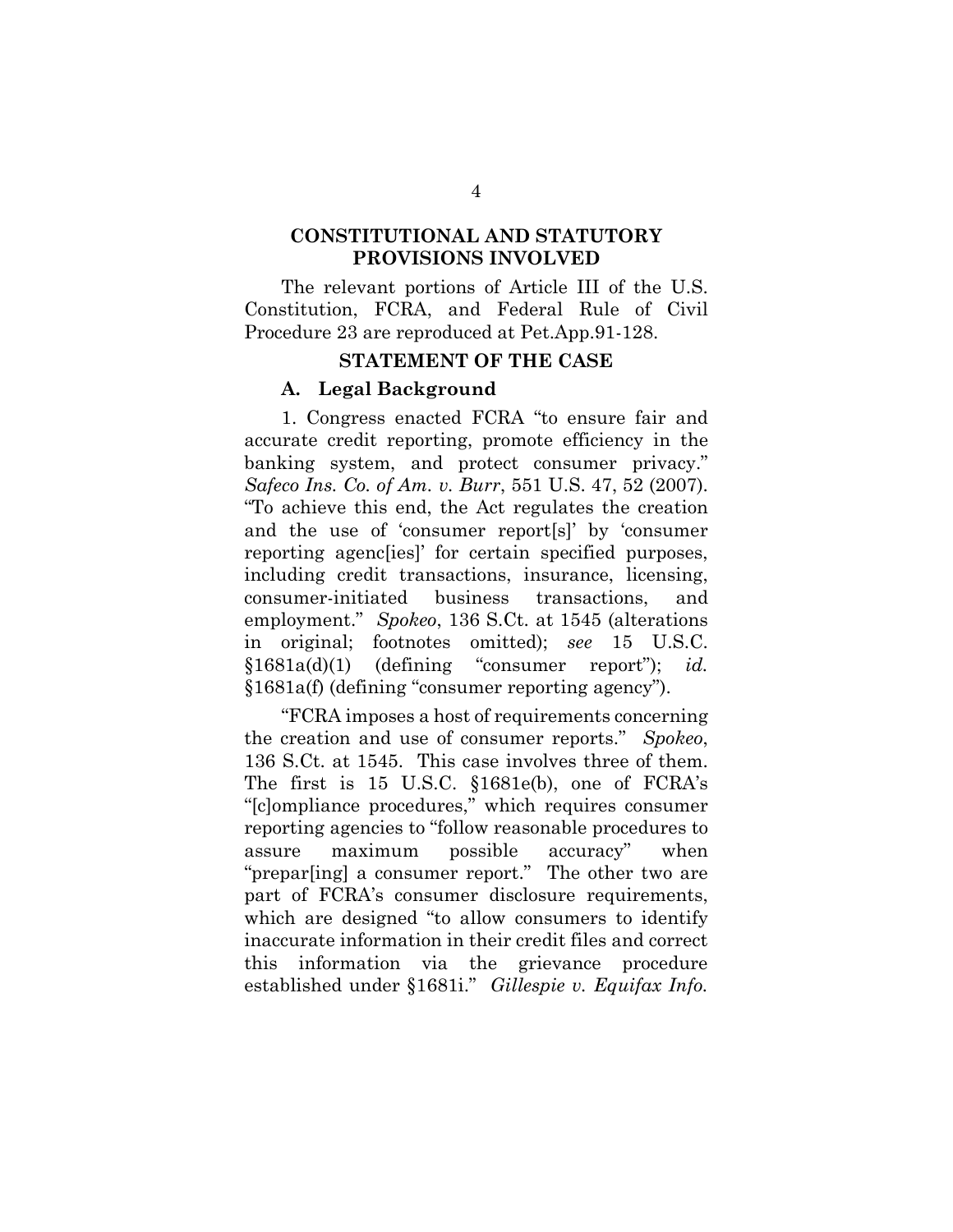*Servs., L.L.C.*, 484 F.3d 938, 941 (7th Cir. 2007); *see* S. Rep. No. 91-517, at 1 (1969). Under §1681g(a)(1), each "consumer reporting agency shall, upon request, … clearly and accurately disclose to the consumer … [a]ll information in the consumer's file."[1](#page-13-0) And under §1681g(c)(2), each "consumer reporting agency shall provide to a consumer, with each written disclosure … to the consumer under [§1681g]" a "summary of rights" prepared by the Consumer Financial Protection Bureau.

FCRA authorizes private parties to seek damages for violations of its terms. Consumer reporting agencies that negligently violate a FCRA requirement "with respect to any consumer" are liable for "actual damages," plus attorney's fees and costs. 15 U.S.C. §1681o(a). For "willful" violations, a consumer may obtain either "actual damages" in any amount or statutory damages between \$100 and \$1,000, as well as attorney's fees, costs, and punitive damages. *Id*.  $§1681n(a).$ 

2. Simply having a FCRA claim for statutory damages does not itself confer Article III standing. That is the lesson of *Spokeo*, which "abrogated the [view] that the violation of a statutory right

<u>.</u>

<span id="page-13-0"></span><sup>1</sup> The term "file" "means all of the information on that consumer recorded and retained by a consumer reporting agency regardless of how the information is stored." 15 U.S.C. §1681a(g). The "file" that goes to the consumer is different from a "consumer report," which is a "communication" of "information" from a consumer reporting agency to a third party "bearing on a consumer's credit worthiness, credit standing, credit capacity, character, general reputation, personal characteristics, or mode of living," if "used or expected to be used or collected" for certain specified purposes. *Id.* §1681a(d)(1).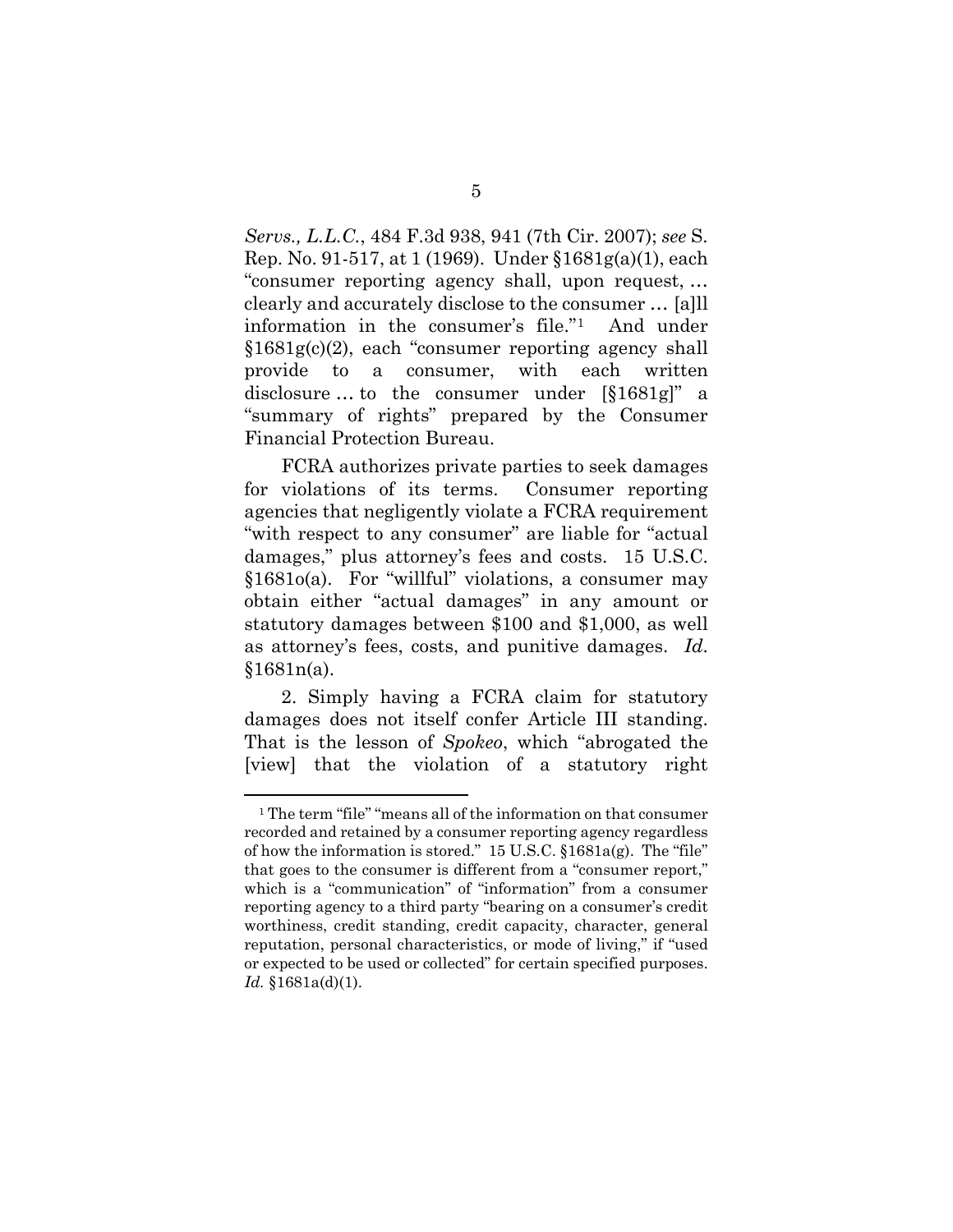automatically satisfies the injury-in-fact requirement whenever a statute authorizes a person to sue to vindicate that right." *Frank v. Gaos*, 139 S.Ct. 1041, 1046 (2019) (per curiam).

*Spokeo* involved a putative class action against "a website that provides users with information about other individuals, including contact data, marital status, age, occupation, economic health, and wealth level." *Robins v. Spokeo, Inc.*, 742 F.3d 409, 410-11 (9th Cir. 2014). The plaintiff alleged that Spokeo willfully included false information on its site, in violation of §1681e(b). The Ninth Circuit allowed the case to proceed without requiring the plaintiff to allege any tangible harm resulting from the asserted FCRA violation, reasoning that the mere "violation of a statutory right" suffices to "confer standing." *Id.* at 412. This Court disagreed.

As the Court explained, no matter the source of a cause of action or whether statutory damages are available, a plaintiff must always demonstrate that he "suffered an injury in fact"—*i.e.*, an injury "that is 'concrete and particularized' and 'actual or imminent, not conjectural or hypothetical.'" *Spokeo*, 136 S.Ct. at 1547-48 (quoting *Lujan v. Defs. of Wildlife*, 504 U.S. 555, 560 (1992)). It need not be a physical or pocketbook injury; "intangible injuries can … be concrete" in "some circumstances" too. *Id.* at 1549. But while "the judgment of Congress" is "instructive and important" in determining whether an intangible injury is sufficiently concrete to satisfy Article III, that "does not mean that a plaintiff automatically satisfies the injury-in-fact requirement whenever a statute grants a person a statutory right and purports to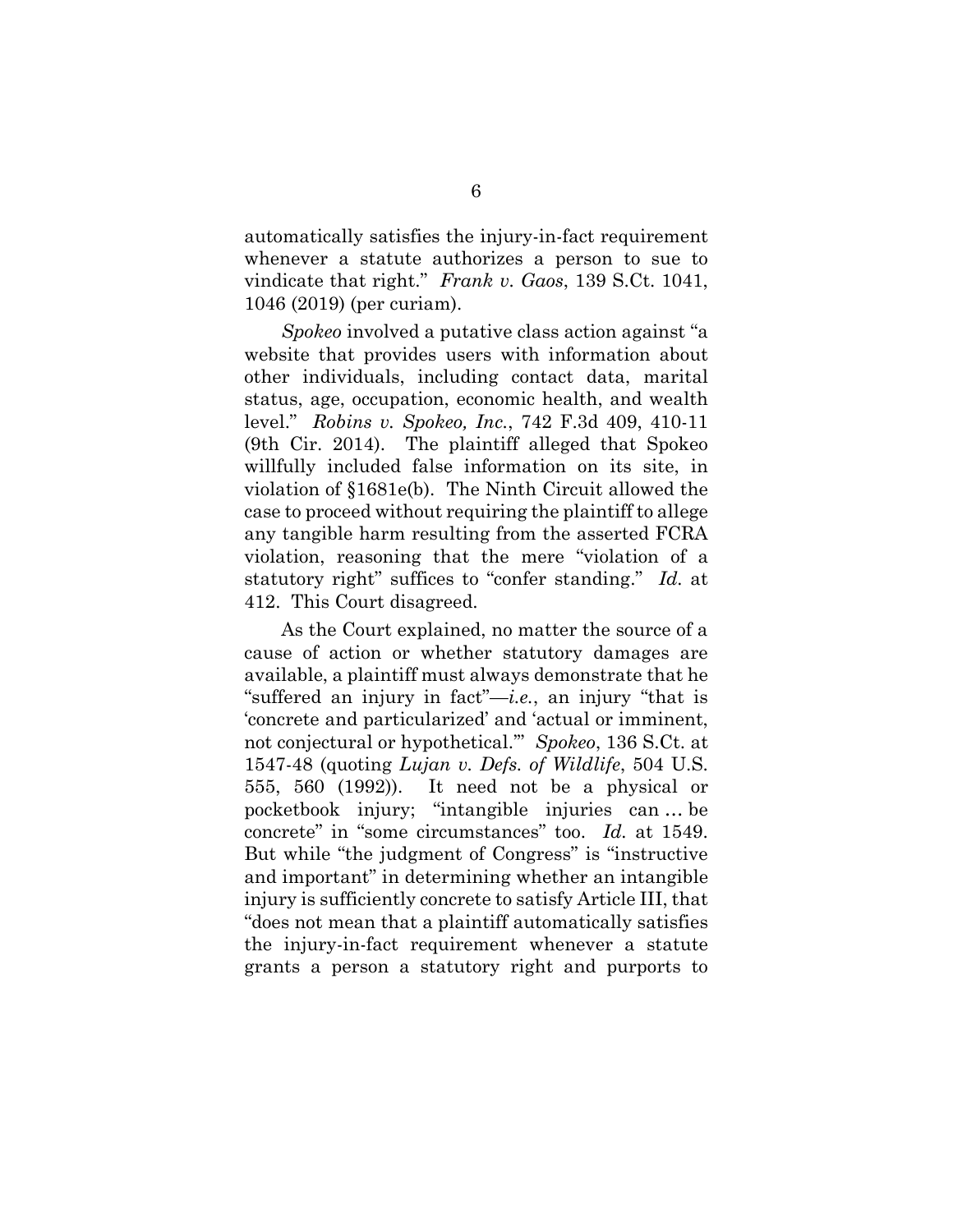authorize that person to sue to vindicate that right." *Id.* "Article III standing requires a concrete injury even in the context of a statutory violation." *Id.*

Applying those principles to FCRA, the Court explained that plaintiffs "cannot satisfy the demands of Article III by alleging a bare procedural violation," as "[a] violation of one of the FCRA's procedural requirements may result in no harm." *Id.* at 1550. For example, "[i]t is difficult to imagine how the dissemination of an incorrect zip code, without more, could work any concrete harm." *Id.* Accordingly, to bring a claim under FCRA, plaintiffs must allege and, to recover damages, ultimately prove—that they suffered some real-world injury on account of the alleged FCRA violation. *Id.*

3. "In determining whether an intangible harm constitutes injury in fact," this Court has found it "instructive to consider whether an alleged intangible harm has a close relationship to a harm that has traditionally been regarded as providing a basis for a lawsuit in English or American courts." *Id.* at 1549; *see also Sprint Commc'ns Co., L.P. v. APCC Servs., Inc.*, 554 U.S. 269, 274 (2008). History confirms that a bare procedural violation of FCRA, particularly one involving disclosures only to a consumer at her home, does not necessarily cause injury-in-fact.

"Prior to the FCRA, injuries that resulted from the dissemination of erroneous information by credit reporting agencies could be redressed through the common law action of defamation." Virginia G. Maurer, *Common Law Defamation and the Fair Credit Reporting Act*, 72 Geo. L.J. 95, 97 (1983). To bring a defamation action at common law, a plaintiff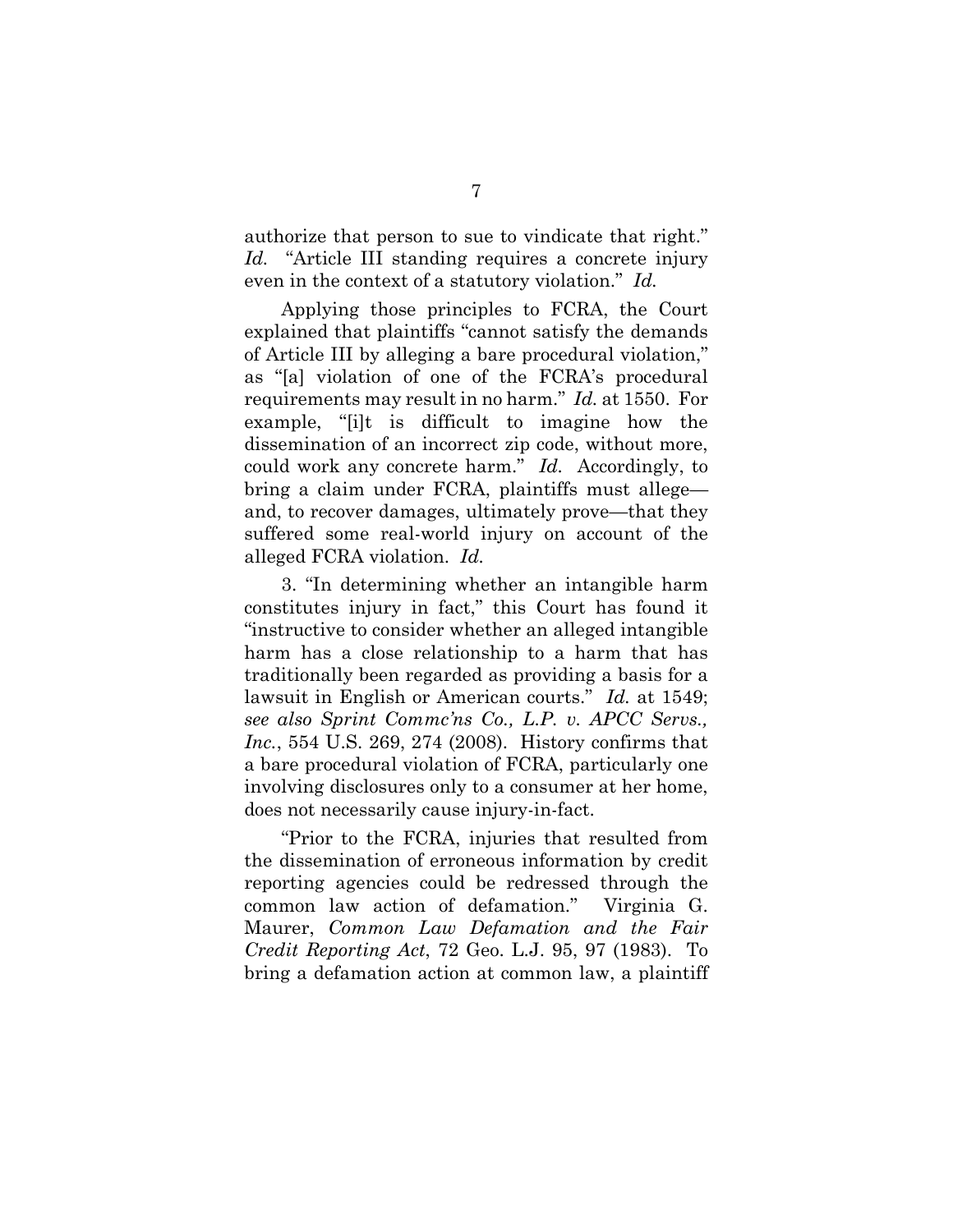had to demonstrate "[p]ublication … to one other than the person defamed." *Restatement (Second) of Torts* §577(1) (1977); *see also Restatement (First) of Torts* §569 (1938) (libel); *id.* §570 (slander *per se*). The common-law torts of false light and public disclosure of private facts likewise required dissemination of the offending information, and on an even greater scale: Both required "giv[ing] publicity to a matter concerning another" that is false (false light) or private (public disclosure of private facts), with "publicity" defined as "communicating … to the public at large, or to so many persons that the matter must be regarded as substantially certain to become one of public knowledge." *Restatement (Second) of Torts* §§652D cmt. a, 652E & cmt. a. Thus, while "common-law courts" could and did "adjudicate suits involving the alleged violation of … rights of personal security (including security of reputation)," *Spokeo*, 136 S.Ct. at 1551 (Thomas, J., concurring), they did not recognize any legal right to get into court (let alone to recover money damages) when the allegedly defamatory information was never published to any third party.

### **B. Factual Background**

<span id="page-16-0"></span>1. In addition to preparing traditional consumer credit reports, in 2002, TransUnion began offering a product variously known as "OFAC Name Screen Alert," "Name Screen," or "OFAC Advisor." OFAC refers to the U.S. Treasury Department's Office of Foreign Assets Control, which "administers and enforces economic and trade sanctions based on US foreign policy and national security goals against targeted foreign countries and regimes, terrorists,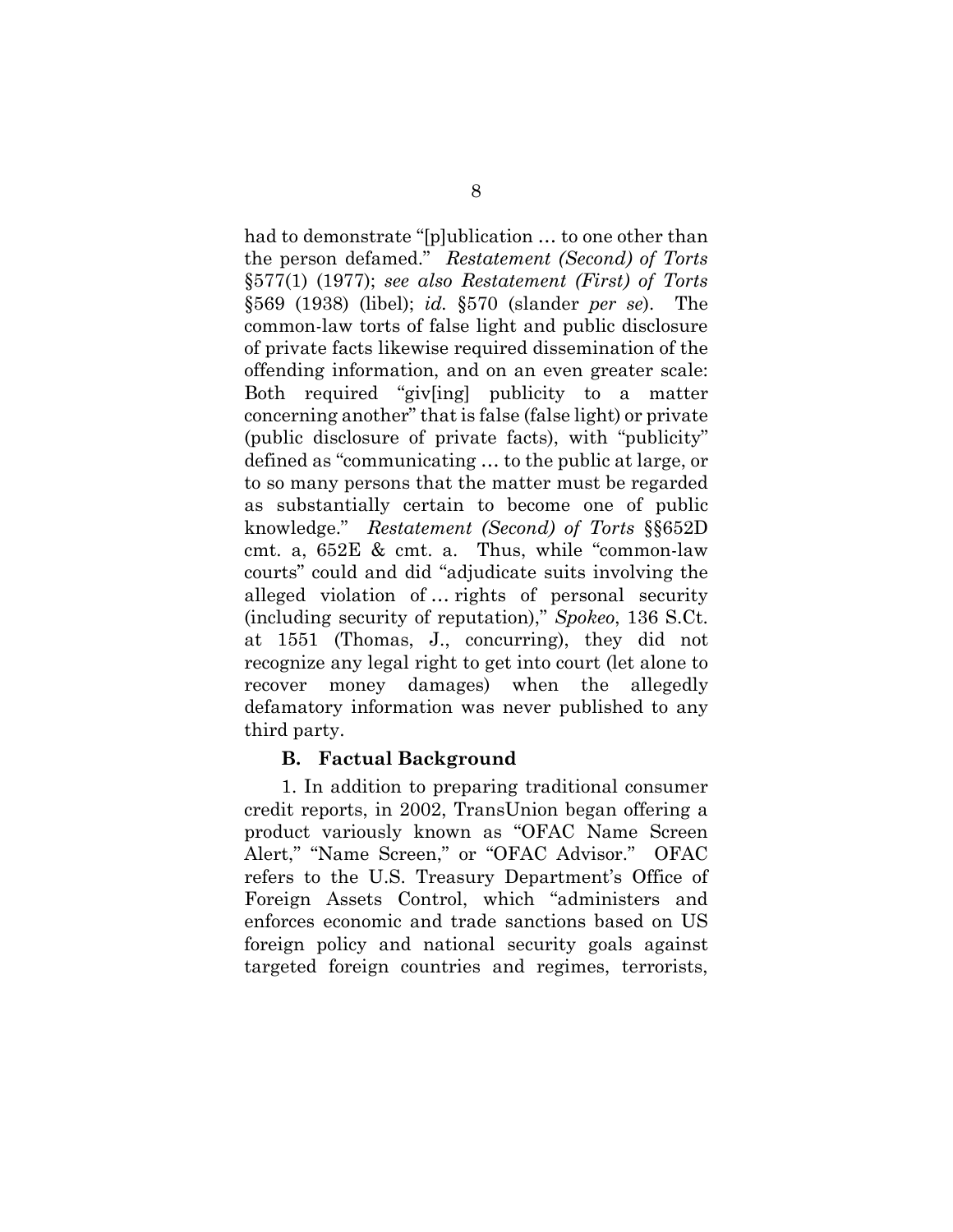international narcotics traffickers, those engaged in activities related to the proliferation of weapons of mass destruction, and other threats to the national security, foreign policy or economy of the United States." *Office of Foreign Assets Control – Sanctions Programs and Information*, U.S. Dep't of the Treasury, http://bit.ly/1VZNDSI (last visited Jan. 31, 2021). OFAC publishes a list of individuals, known as specially designated nationals, or "SDNs," with whom U.S. businesses may not transact. Doing business with an SDN is no small matter and "may result in civil as well as criminal penalties." *Cortez v. Trans Union LLC*, 617 F.3d 688, 696, 701 (3d Cir. 2010); *see* 31 C.F.R. §501 app. A, II. Businesses use TransUnion's Name Screen product to assist in complying with their OFAC obligations, but not all businesses that received traditional credit information from TransUnion opted to receive the Name Screen product.

When this litigation arose, Name Screen was in one of its earliest iterations (it has since been significantly refined) and worked as follows: When TransUnion ran a credit check for a business that had opted for the additional Name Screen feature, TransUnion not only would produce and send the individual's traditional credit report, but also would use third-party software and data to screen the person's name against the OFAC list. If the individual's first and last names matched the first and last names of a name on the OFAC list, TransUnion would place an alert on the report that the "name" was a "potential match" to a name on the OFAC list. Pet.App.6-7, 12-14. The reporting of the individual as only a "potential match" reflected the reality that the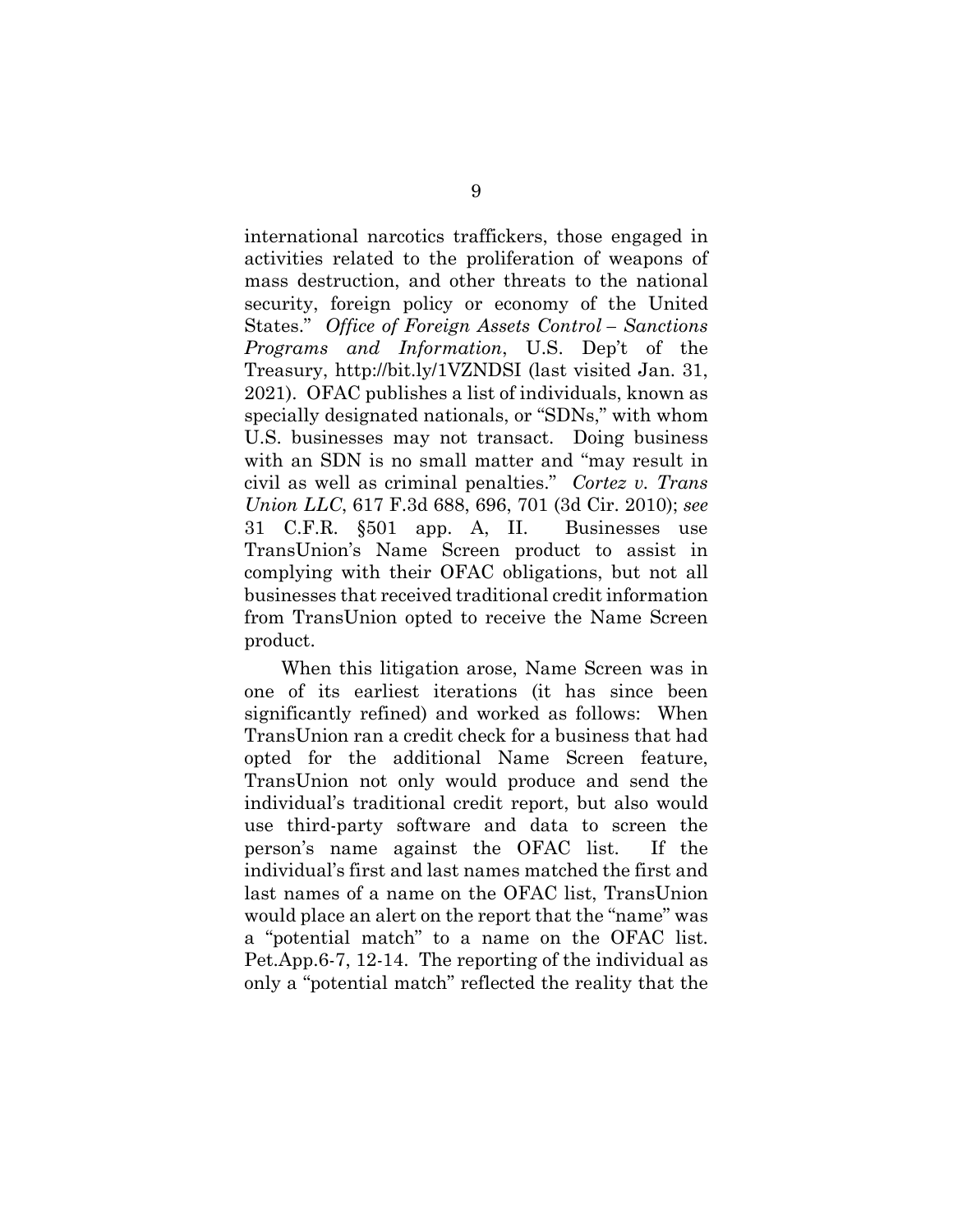product at the time compared only names and not other data, like date of birth, that could clarify whether the credit applicant and namesake on the OFAC list were one and the same. *See* J.A.657 ("[T]here was[] … no date-of-birth filtering technology [known] to TransUnion during the class period, and Plaintiff presented no contrary evidence in this regard." (emphasis omitted)).

The reporting of "potential matches" to names on the OFAC list, even though additional information could disprove an actual match, is part of the trade-off inherent in the credit-check process. On the one hand, "a 'stricter' matching algorithm" containing, *e.g.*, past addresses and/or Social Security Numbers, could "reduce[] inaccuracy," *i.e.*, false positives. Fed. Trade Comm'n, *Report to Congress Under Sections 318 and 319 of the Fair and Accurate Credit Transactions Act of 2003*, at 46 (Dec. 2004). But adding variables also means that "incomplete" results and false negatives "will increase." *Id.* And incomplete results and false negatives are no small problem for businesses given the harsh penalties for transacting with SDNs. In light of those penalties, lenders and other businesses have an interest in an OFAC product that casts a wide initial net and then relies on a lender's human review and judgment to determine whether a credit applicant whose name *potentially* matches an SDN's is *actually* on the OFAC list.

Given the limited nature of the information Name Screen supplied, TransUnion made clear to its customers that a potential-match alert should be the beginning, not the end, of their OFAC screening. Not only did TransUnion advise that clients "shall not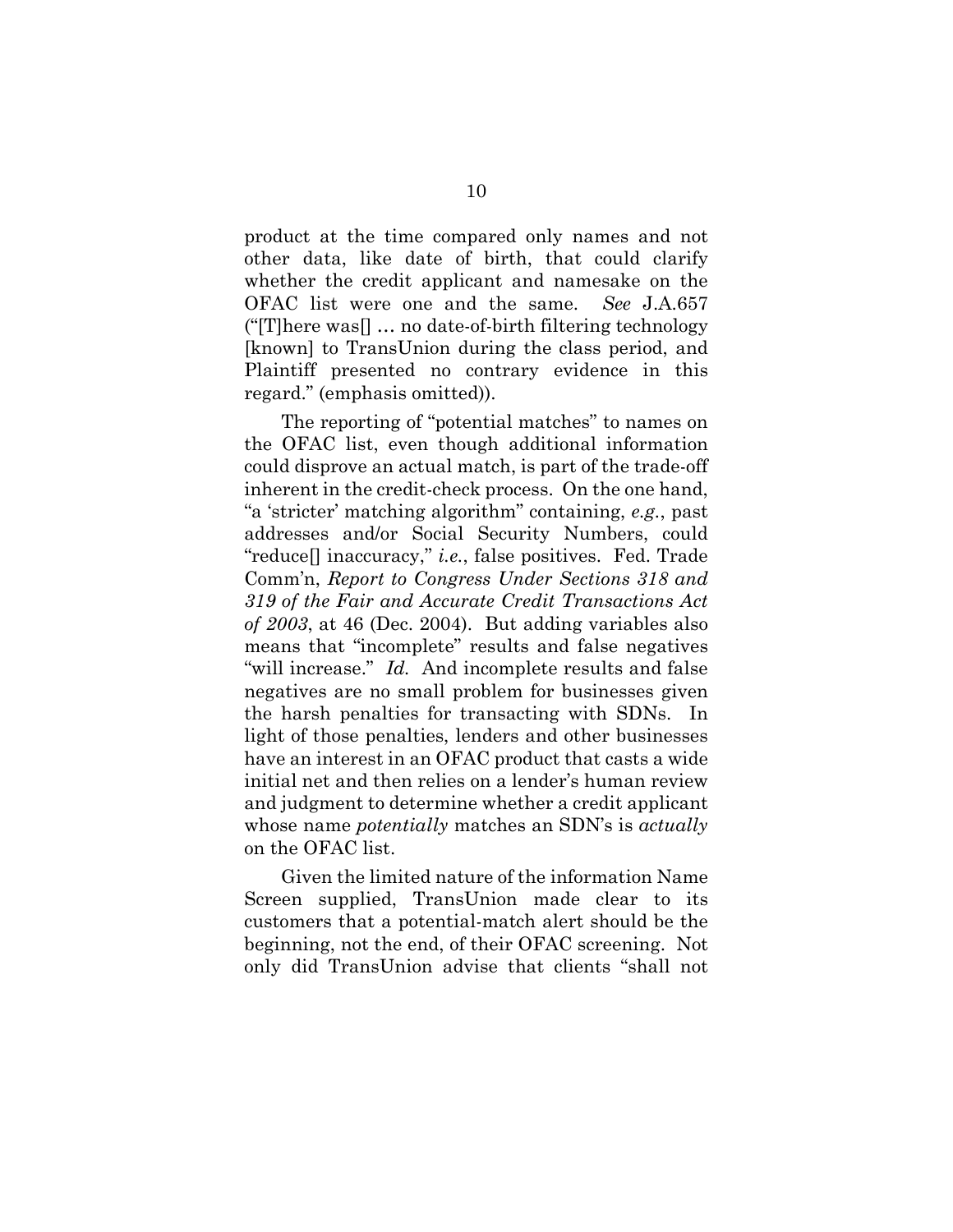deny or otherwise take any adverse action against any consumer based solely on [Name Screen]," J.A.487, but its terms of service stated:

Client understands that a "match" may or may not apply to the consumer whose eligibility is being considered by Client, and that in the event of a match, Client should not take any immediate adverse action in whole or in part until Client has made such further investigations as may be necessary (*i.e.*, required by law) or appropriate (including consulting with its legal or other advisors regarding Client's legal obligations).

#### J.A.639 (emphases omitted).

2. On February 28, 2011, Sergio Ramirez and his wife visited a Nissan dealership in Dublin, California, accompanied by his father-in-law, looking to buy a car. Both Ramirez and his wife completed a credit application. Despite TransUnion's express instruction that reports should describe an individual's name as only a "potential match" to a name on the OFAC list, the advisory on Ramirez's report—which the dealer had obtained not directly from TransUnion, but from a third-party reseller called DealerTrack—noted that the "INPUT NAME MATCHES NAME[S] ON THE OFAC DATABASE" and listed two names: Sergio Humberto Ramirez Aguirre, born 11/22/1951; and Sergio Alberto Ramirez Rivera, born 1/14/196\*. Pet.App.4. Respondent is neither of those individuals. The dealership nonetheless recommended, in violation of TransUnion's express instructions and terms of service, that Ramirez and his wife purchase the car in her name alone, which they did. Ramirez later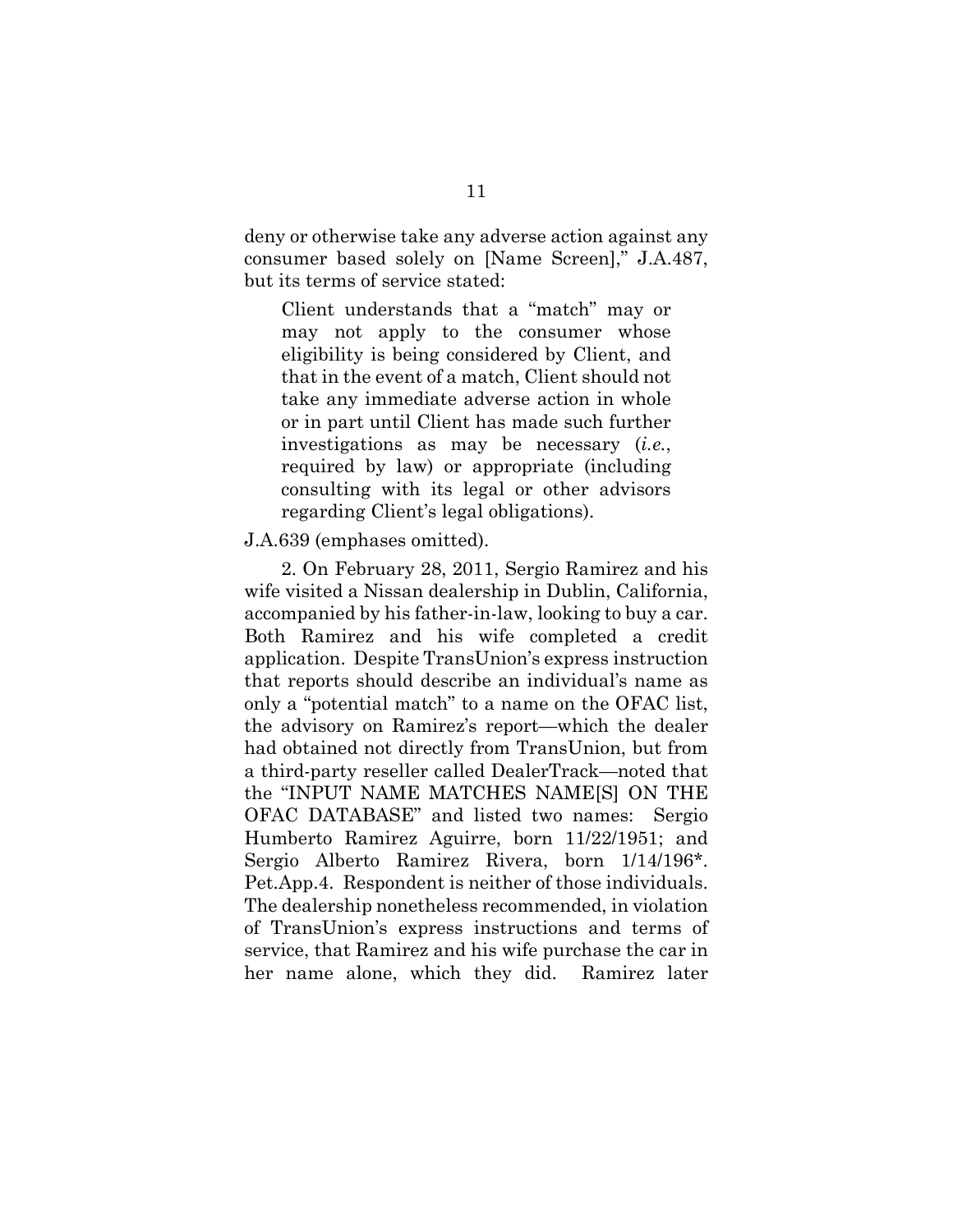recalled that he was "embarrassed, shocked, and scared" to go through this experience in front of his wife and father-in-law. Pet.App.5.

Ramirez called TransUnion the next day and requested a copy of his credit file. That same day, TransUnion sent him two mailings. The first mailing included his traditional credit file, along with the requisite summary of rights. Pet.App.5-6. The second was a letter, unaccompanied by an additional summary of rights, that alerted him to additional information regarding "the name that appears on your TransUnion credit file":

[Y]ou recently requested a disclosure of your TransUnion credit report. That report has been mailed to you separately. As a courtesy to you, we also want to make you aware that the name that appears on your TransUnion credit file "SERGIO L. RAMIREZ" is considered a potential match to information listed on the [OFAC] Database.

Pet.App.6; J.A.92. The letter explained the nature of the OFAC, provided the "potential match[es]" to his name, and advised that "[i]f you have any additional questions or concerns, you can contact TransUnion at 1-855-525-5176." Pet.App.6-7; J.A.93-94.

TransUnion sent the "potential match" information in a separate mailing because, at the time, it did not house OFAC information on-site in the same basic credit files it kept on consumers. It generated that information from a separate database using third-party software only when a lender that had opted to receive the Name Check information in addition to traditional credit data requested a credit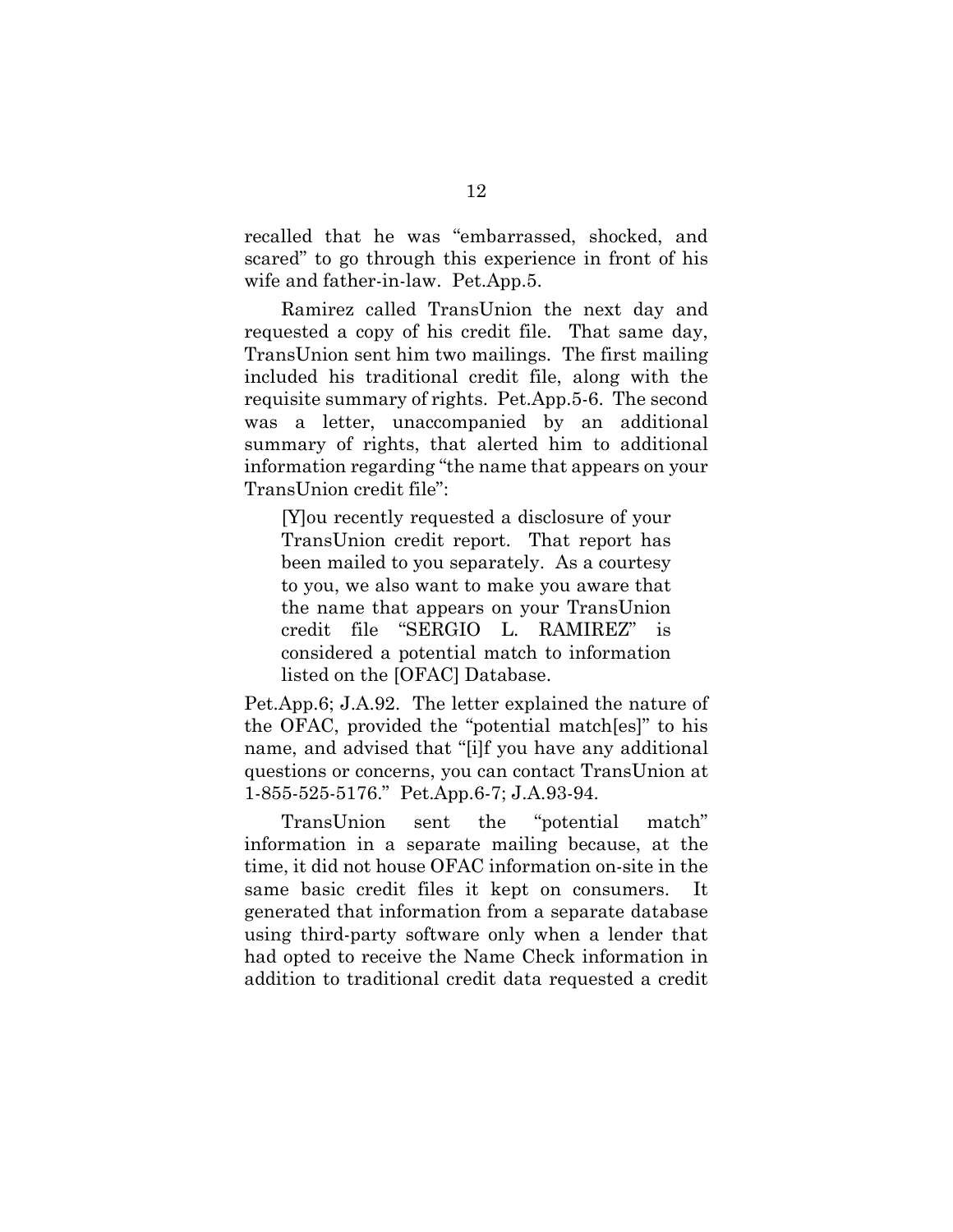check or a consumer requested a copy of his file. At that point, TransUnion would use the third-party software and data to screen the person's name against the OFAC list. While TransUnion replicated that process when Ramirez requested his credit file, the OFAC alert was generated separately; hence the need for the separate letter. *See* CA9.ER262-65.

After receiving the two mailings, Ramirez canceled an impending vacation to Mexico out of concern about the OFAC alert. J.A.627. He subsequently contacted TransUnion and succeeded in getting TransUnion to exclude the OFAC alert from all future credit reports. J.A.345-46.

#### **C. District Court Proceedings**

<span id="page-21-0"></span>1. Shortly thereafter, Ramirez filed a complaint against TransUnion alleging three violations of FCRA. He alleged that TransUnion failed to maintain reasonable procedures to assure maximum possible accuracy of the information about him when preparing a consumer report. *See* 15 U.S.C. §1681e(b). He also alleged that TransUnion violated its obligation to provide consumers, upon request, with all the information in their files, *see id.* §1681g(a)(1), because it provided the OFAC "potential match" information in a separate contemporaneous mailing. Finally, he alleged that TransUnion violated its obligation to provide consumers with a summary of their rights, *see* id. §1681g(c)(2), because it included the summary in the credit-report mailing, but not in the separate, contemporaneous OFAC-alert mailing. Ramirez alleged that all three violations were willful, entitling him to statutory and punitive damages under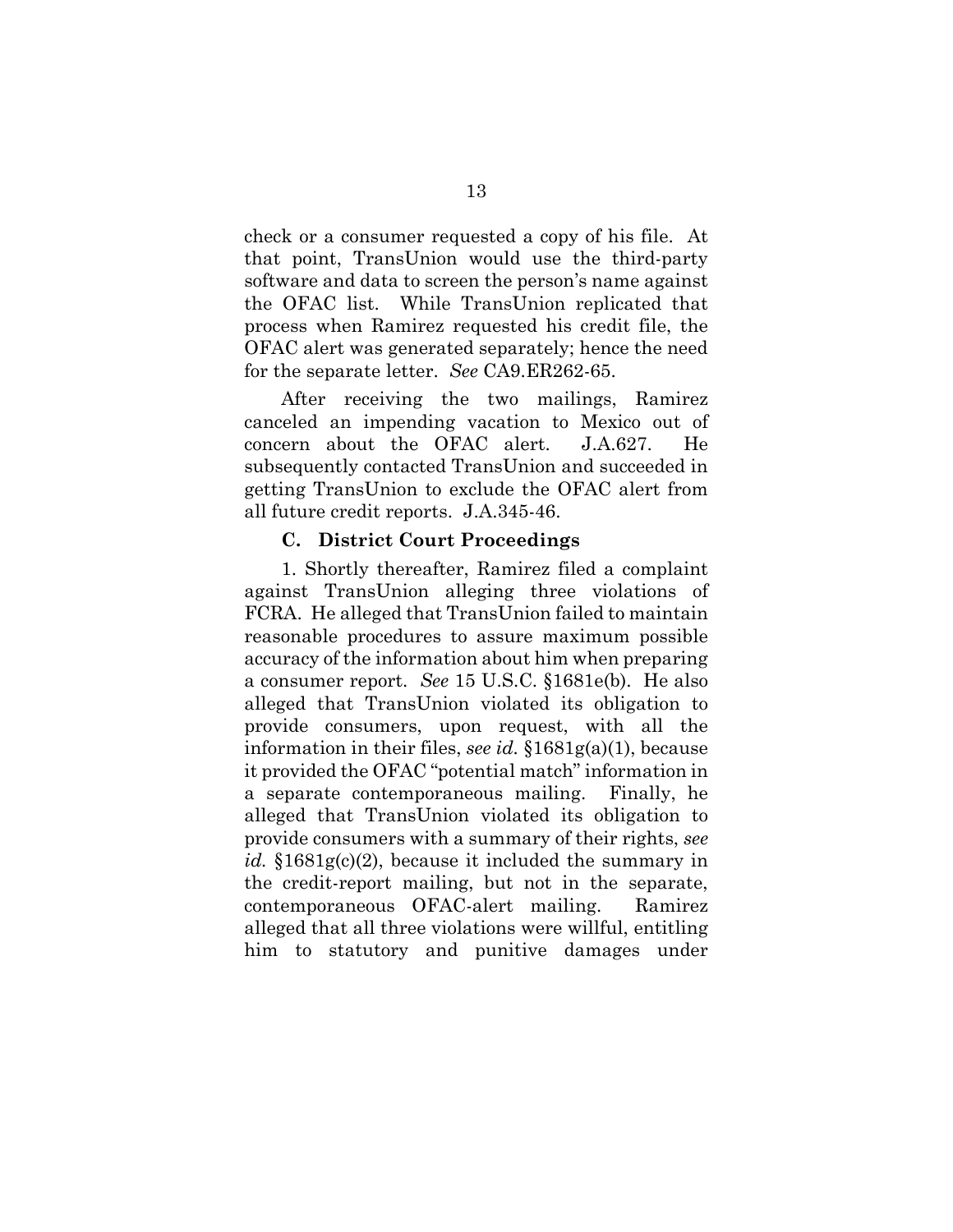§1681n(a). Pet.App.15. He also brought companion claims under California's FCRA analog. J.A.266.

Ramirez sought to certify a single class on all of his FCRA claims. The defining feature of the class was not sharing a similarly embarrassing experience in being denied credit, or being denied credit because the Name Screen process produced false positives, or even having a credit report with the Name Screen feature disseminated to a third party. Instead, the defining feature of the class was simply having had TransUnion send credit-file mailings containing information about the Name Screen feature to their home address in two contemporaneous-but-separate mailings during the class period. Thus, an individual who was actually denied credit because of the Name Screen feature during the class period would fall *outside* the class if she did not request and receive a copy of her own credit file. Conversely, someone who requested her credit file during the class period but never even applied for credit during that period would fall *within* the class.

Put differently, Ramirez crafted his class around the two alleged disclosure violations—*i.e.*, sending the credit report and OFAC-alert letter to the consumer in two separate-but-contemporaneous mailings, only one of which included the summary of rights. Specifically, Ramirez defined his class to include "all natural persons in the [U.S.] to whom Trans Union sent a letter similar in form to the March 1, 2011 letter Trans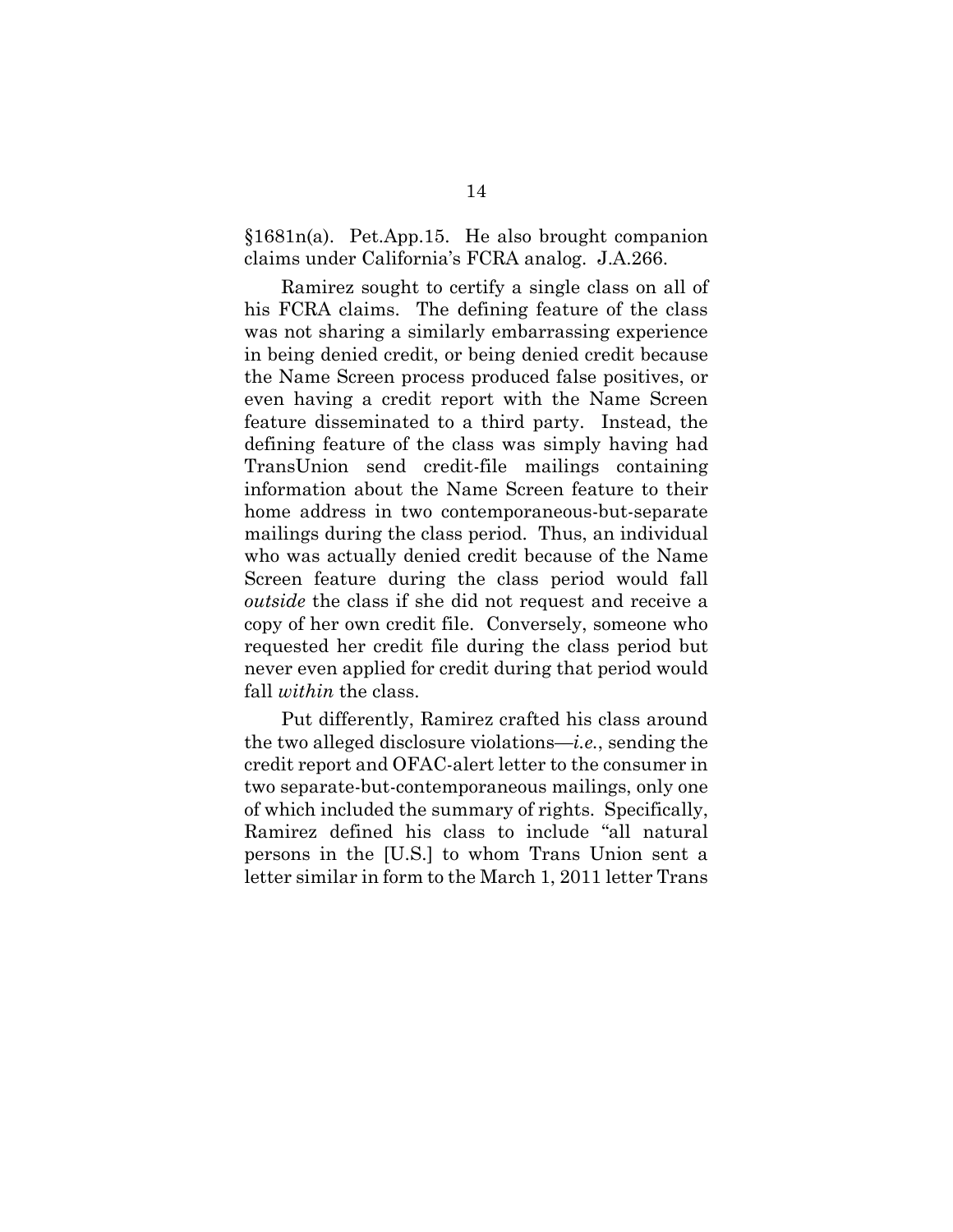Union sent to [Ramirez] regarding [OFAC] from January 1, 2011 - July 26, 2011.'" J.A.294.[2](#page-24-0)

2. TransUnion opposed certification, arguing that Ramirez could not prove that the class he sought to represent suffered any common Article III injury. TransUnion contended that merely being sent two letters rather than one is not a concrete injury. Some recipients may not have even opened the letter, let alone been confused or frustrated by the manner in which TransUnion provided the information. Others may have understood the mailing perfectly and, like Ramirez himself, successfully contacted TransUnion to correct any errors. Putative class members likewise would not necessarily have suffered any difficulty obtaining credit or any defamation-like reputational injury, as the class definition did not even require members to have had a credit report disseminated to a third party. Accordingly, while it was *possible* that some class members suffered Article III injury, nothing in the class definition assured that any (let alone all) of them *actually* did.

TransUnion further argued that Ramirez failed to satisfy Rule 23(b)'s typicality requirement. *See* Fed. R. Civ. P. 23(a)(3) (requiring proof that "the claims or defenses of the representative parties are typical of the claims or defenses of the class"). Among other things, Ramirez's unique experiences of learning of the OFAC alert at a car dealership in front of his wife

<u>.</u>

<sup>2</sup> Consistent with the focus on the alleged defects with the mailings sent to consumers—rather than the dissemination to third parties—the class period ended on July 26, 2011, because that is when TransUnion ceased sending consumers the OFAC potential-match information in separate envelopes.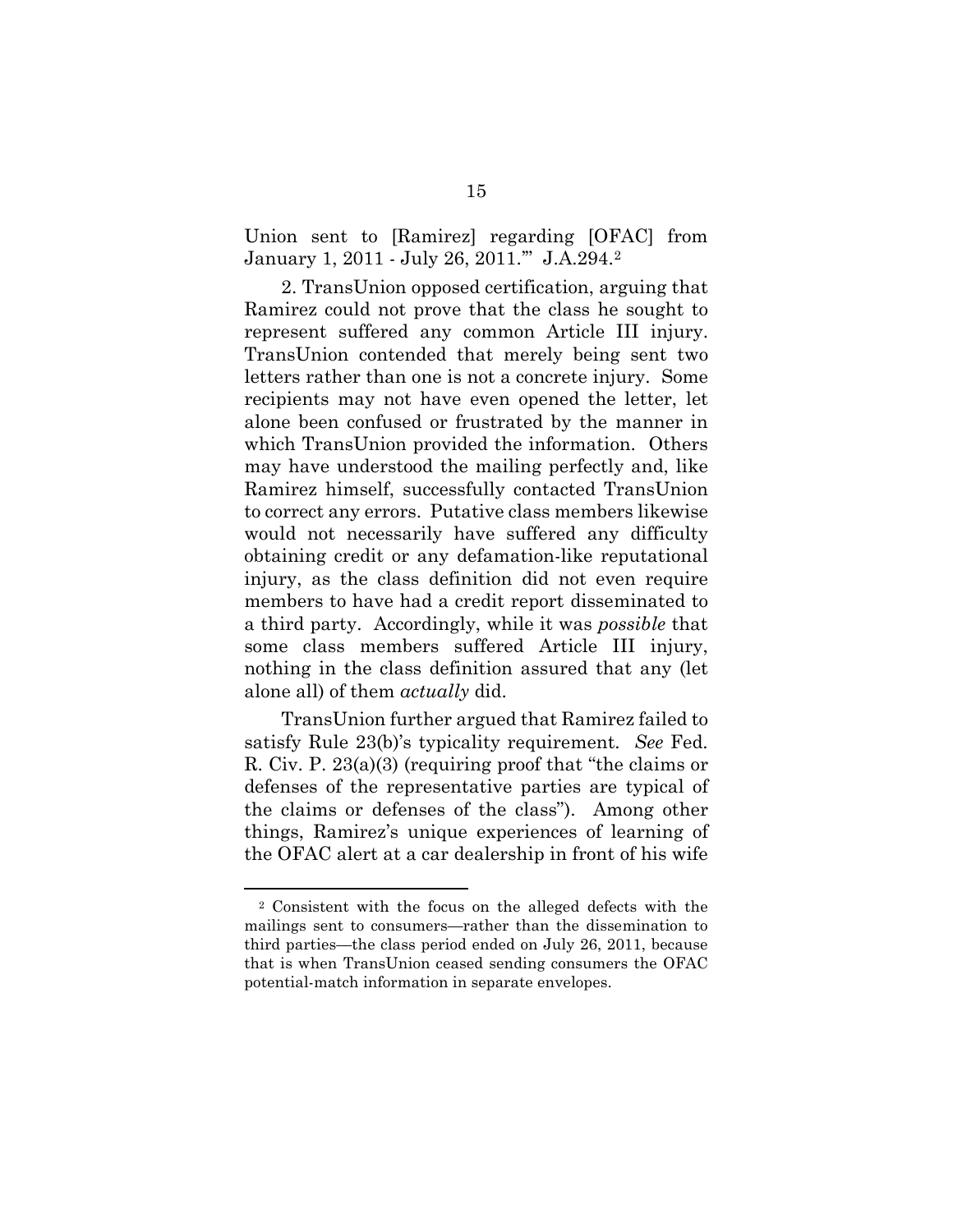and father-in-law, being hindered in his effort to obtain credit for the car, and canceling a vacation out of concern about the OFAC alert, were entirely atypical of putative class members who did not have their credit reports disseminated to any third party during the class period and simply had two letters sent to them in the privacy of their own homes, which was enough for putative class membership. *See* J.A.275- 76.

Ramirez responded that "[t]he 'effect' of Trans Union's disclosures, including the circumstances of when and how they were received by consumers, is irrelevant" to the Article III inquiry "because no individualized showing of harm is required" to demonstrate standing to assert a claim under FCRA. Dist.Ct.Dkt.125 at 6-8. As for typicality, Ramirez argued that his myriad unique experiences were irrelevant because all class members suffered the same purportedly common "injury" of being sent mailings informing them that their name was a "potential match" to a name on the OFAC list.

<span id="page-24-0"></span>The district court rejected TransUnion's arguments and certified the federal class. The court "agree[d]" with TransUnion "that whether a class member was actually injured … is an individualized question" and thus not susceptible to common proof. J.A.281. But relying on the Ninth Circuit's latervacated decision in *Spokeo*, it reasoned that "whether a class member was actually injured … is not an element of the [FCRA] claims or statutory damages." J.A.281. As for typicality, the court acknowledged the "litany of unique facts involved with [Ramirez's] claims" and that Ramirez provided no reason to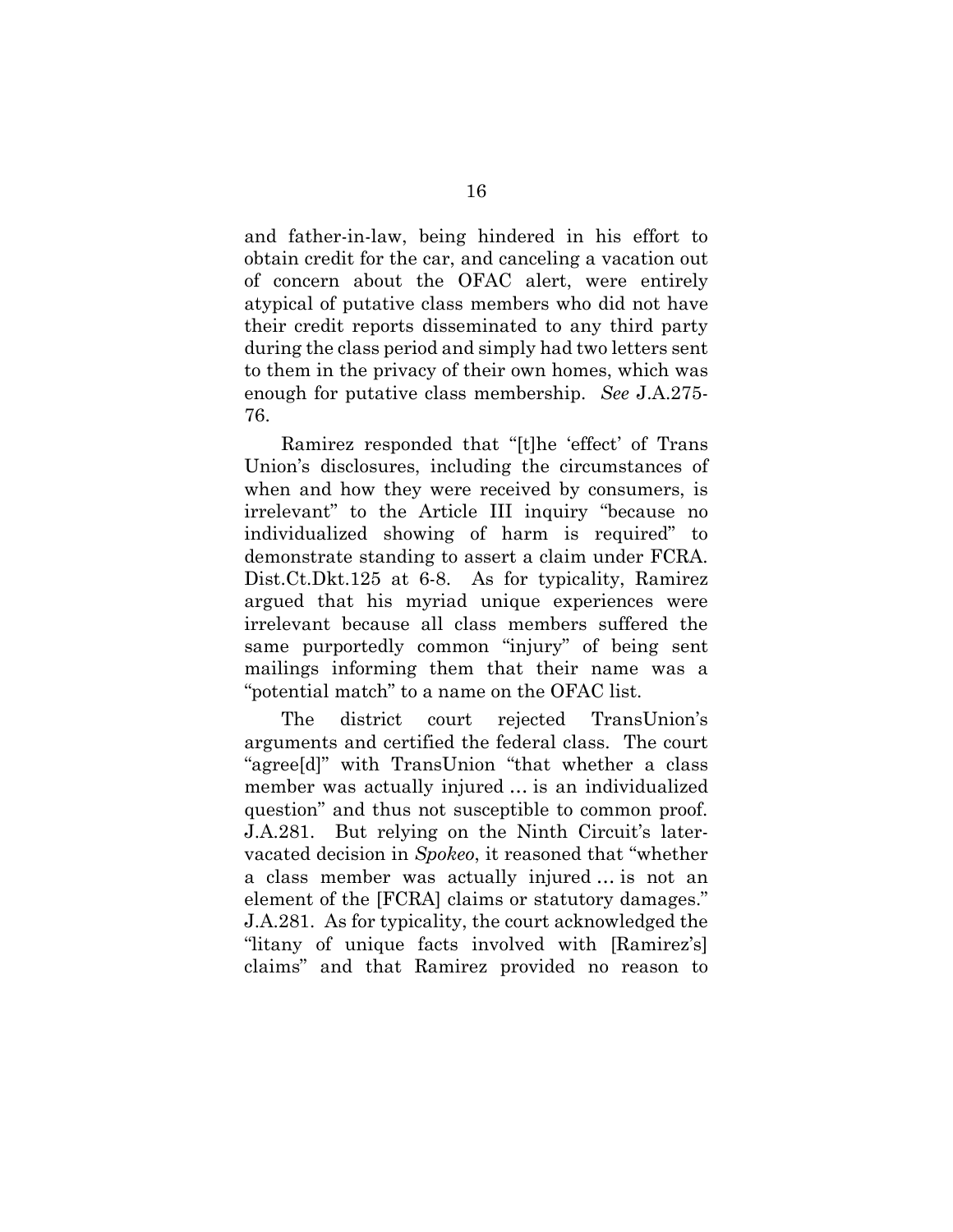believe that any class member suffered anything remotely comparable. J.A.275-76. But it declared the myriad distinctions between Ramirez and the class he sought to represent "not material." J.A.276.

The court reached the opposite conclusion, however, with regard to Ramirez's proposed state-law subclass for California residents. Because the California Supreme Court had held that the state-law claims "require[] a showing of actual harm," J.A.289- 90, the court found commonality lacking: Ramirez did "not offer any suggestion for how the actual damages issue can be addressed with common proof," and "[t]he Court can think of none." J.A.291. The court accordingly declined to certify the state-law subclass, and Ramirez ultimately dropped the state-law claims.

3. This Court granted certiorari in *Spokeo* shortly thereafter, and the district court agreed to stay the trial pending *Spokeo*. J.A.295-98. After this Court decided *Spokeo*, the district court lifted the stay, and TransUnion filed a motion to decertify. In response, Ramirez continued to argue that plaintiffs bringing FCRA "disclosure claim[s] and [ ] accuracy claim[s]" need not prove any "'tangible' injury or 'consequence'" as a result of the alleged statutory violations. Dist.Ct.Dkt.221-3 at 33.

The district court declined to decertify. First, the court concluded that it did not matter whether the absent class members lacked Article III standing, reasoning that nothing in *Spokeo* "alter[ed]" "binding Ninth Circuit precedent" purportedly holding that only the class representative, not the class members, need have Article III standing. J.A.299, 310. In the alternative, the court concluded that the absent class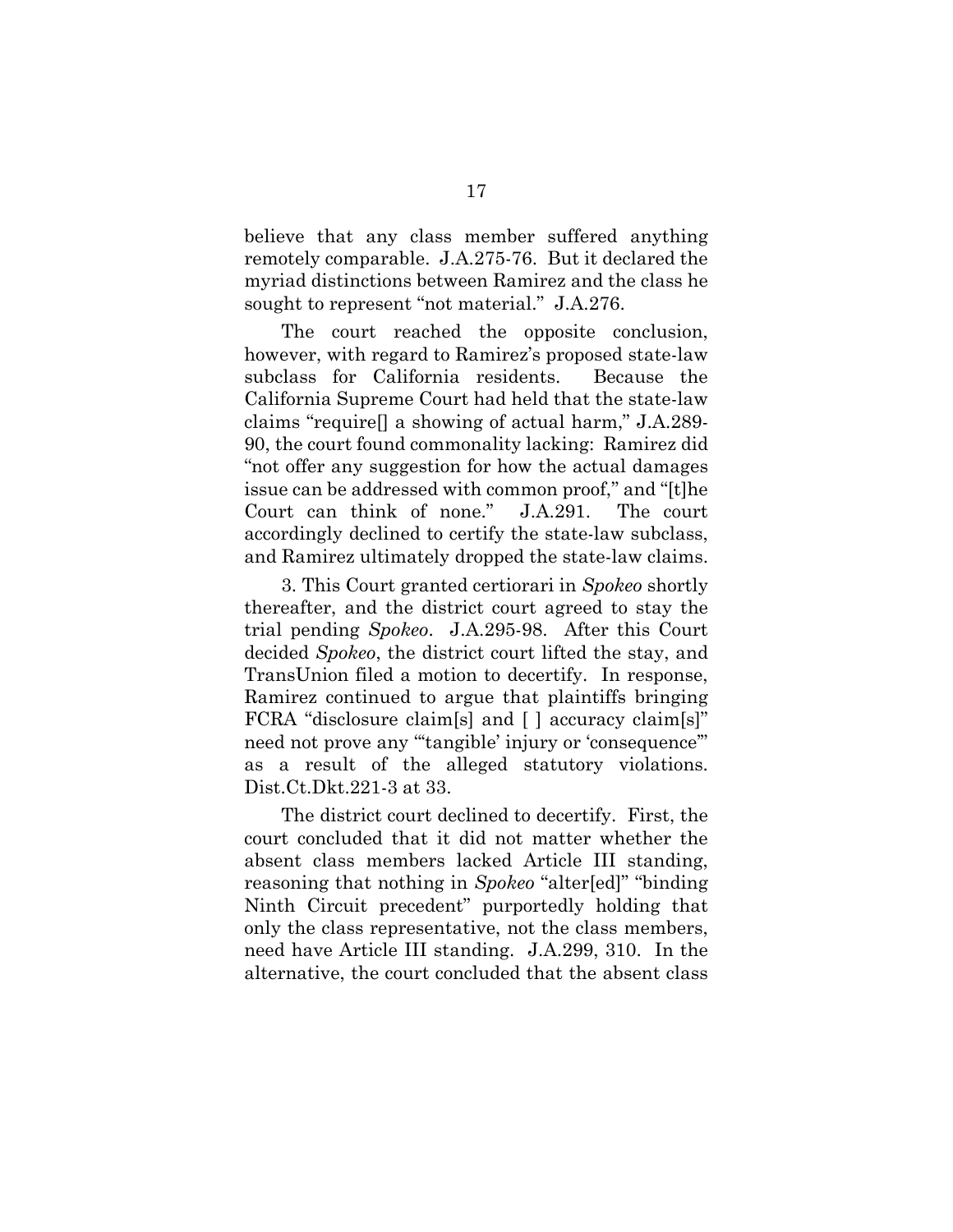members *did* "suffer[] a concrete injury" because "[e]ach class member was incorrectly identified as a potential OFAC match and each received the same allegedly inaccurate disclosures as [Ramirez]." J.A.299, 310. The court did not attempt to reconcile that conclusion either with its earlier conclusion that state-law claims requiring a showing of "actual injury" were unsuited for class treatment, or with its earlier "agree[ment]" with TransUnion "that whether a class member was actually injured … is an individualized question." *See* J.A.281-82, 290-91.

4. The case proceeded to trial. "[T]he hallmark of the trial was" the focus on Ramirez and his unique experience, and "the absence of evidence about absent class members." Pet.App.54 (McKeown, J., concurring in part and dissenting in part). "[T]he trial … opened with class counsel telling jurors that they would learn 'the story of Mr. Ramirez'" (and "indeed they did"), and it closed with a dramatic narration of his experience at the car dealership. Pet.App.53 (McKeown, J.).

While the jury heard repeatedly of Ramirez's humiliation at the dealership and resulting injuries, *see, e.g.*, J.A.627-28, it heard nothing about the experience of a typical class member. Indeed, Ramirez presented no evidence that any absent class member suffered any concrete injury at all—let alone an injury like his own. Although the defining feature of the class was having been sent two mailings similar to the ones Ramirez received in response to his request for his credit file, Ramirez introduced no evidence that anyone else even opened the mailings, let alone was confused or distressed on account of receiving the requisite information from their credit files in two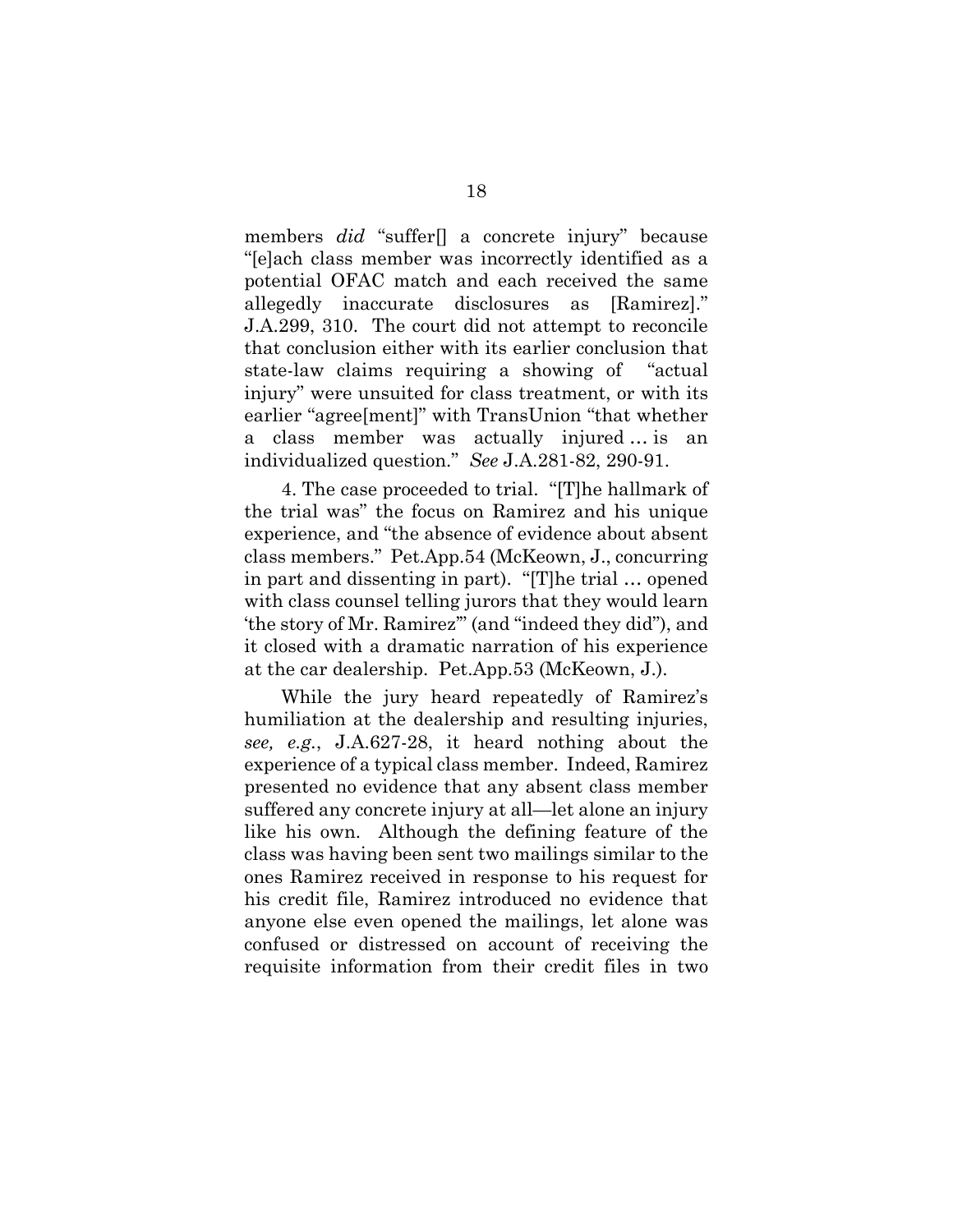contemporaneous mailings instead of one. The only evidence that spoke to that issue proved precisely the opposite: Ramirez testified that he succeeded in contacting TransUnion and getting the OFAC alert excluded from all future credit reports, J.A.345-46, and TransUnion's unrebutted evidence showed that the two-letter format actually *increased* contact with TransUnion relative to later single-letter mailings, J.A.611.

Ramirez also introduced no evidence that anyone else suffered any credit denial or other adverse consequence from the dissemination of the materials to third parties. To the contrary, he *stipulated* that 6,332 of the 8,184 absent class members—more than 75% of the class—never even had a credit report containing Name Screen information disseminated to a third party during the class period. Pet.App.14-15. And even as to the 1,852 members who did, Ramirez provided no evidence about the nature or impact of the dissemination (such as whether they were denied credit).

Having heard only of Ramirez's highly atypical experience, the jury found for the class on all claims and awarded every class member \$984.22 in statutory damages—just shy of FCRA's \$1,000 maximum. Pet.App.72. After a short second phase at which the only new evidence was TransUnion's net worth, the jury awarded \$6,353.08 per class member in punitives, for a total verdict of more than \$60 million. Pet.App.78.

#### **D. The Ninth Circuit's Opinion**

<span id="page-27-0"></span>Over a dissent from Judge McKeown, the Ninth Circuit affirmed across the board, with the exception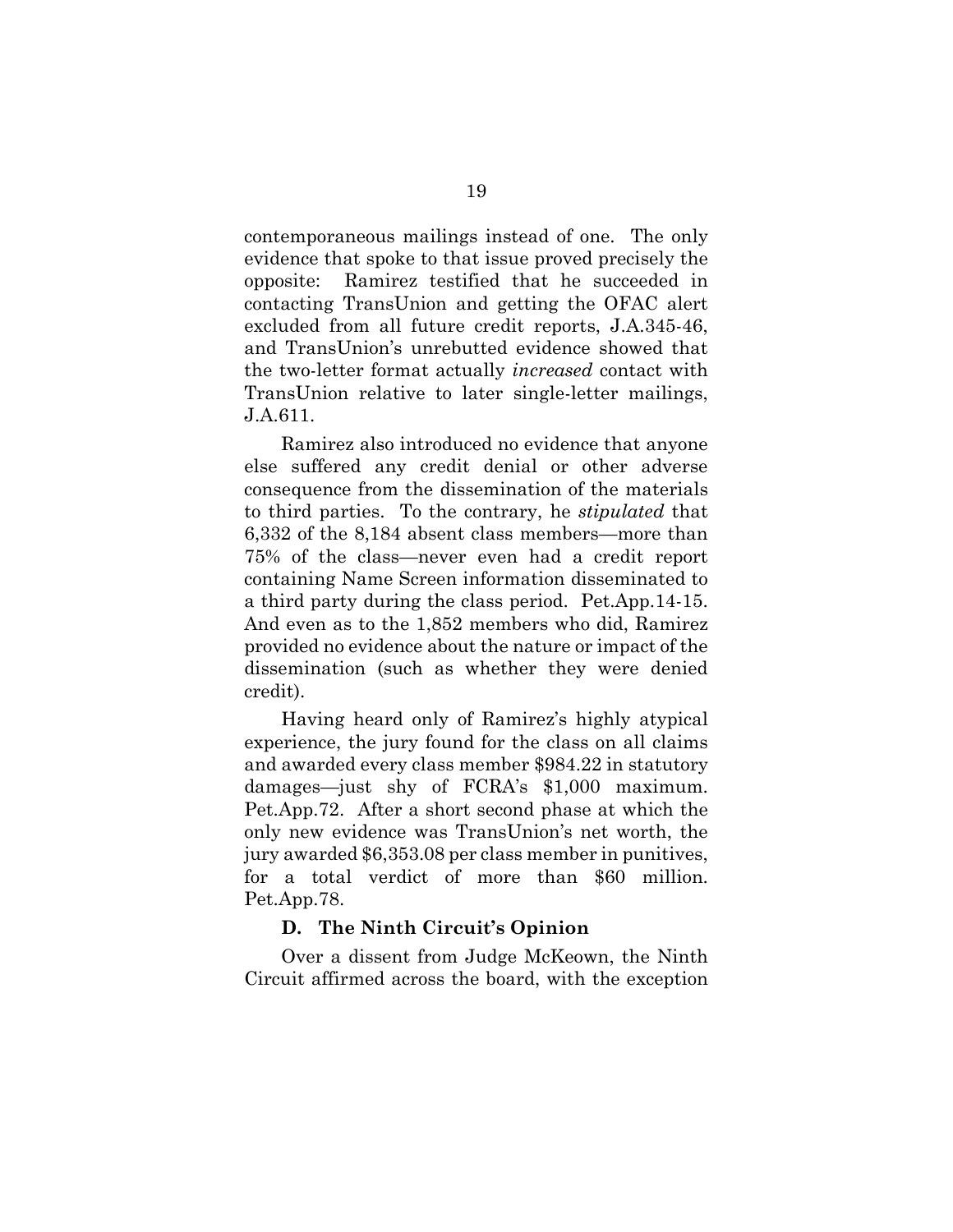of reducing the punitive damages award to a 4:1 ratio. The majority began by agreeing with TransUnion (and Judge McKeown) "that each member of a class certified under Rule 23 must satisfy the bare minimum of Article III standing at the final judgment stage of a class action in order to recover monetary damages in federal court." Pet.App.17. The majority then found that all 8,184 absent class members had proven sufficient Article III injury to justify their substantial recovery, even though Ramirez introduced no evidence that any of them suffered any injury and even stipulated that more than 75% of them never had a credit report with Name Screen information disseminated to any third party during the class period.

On the two disclosure claims, the majority held that every class member suffered concrete injury simply by virtue of having been sent two envelopes instead of one and having a summary of rights included in only one of those two envelopes, because the majority viewed the mailings as "inherently shocking and confusing." Pet.App.32 n.10. On the reasonable-procedures claim, the majority held that the bare fact "that TransUnion made [credit] reports available to numerous potential creditors and employers"—*i.e.*, that a report with Name Screen information would have been provided if a creditor had asked for one—"suffic[ed] to show a material risk of harm to the concrete interests of all class members." Pet.App.26-27.

Turning to typicality, the majority did not dispute that, of the 8,185 class members, only Ramirez's alert stated that he was a match (as opposed to a "*potential*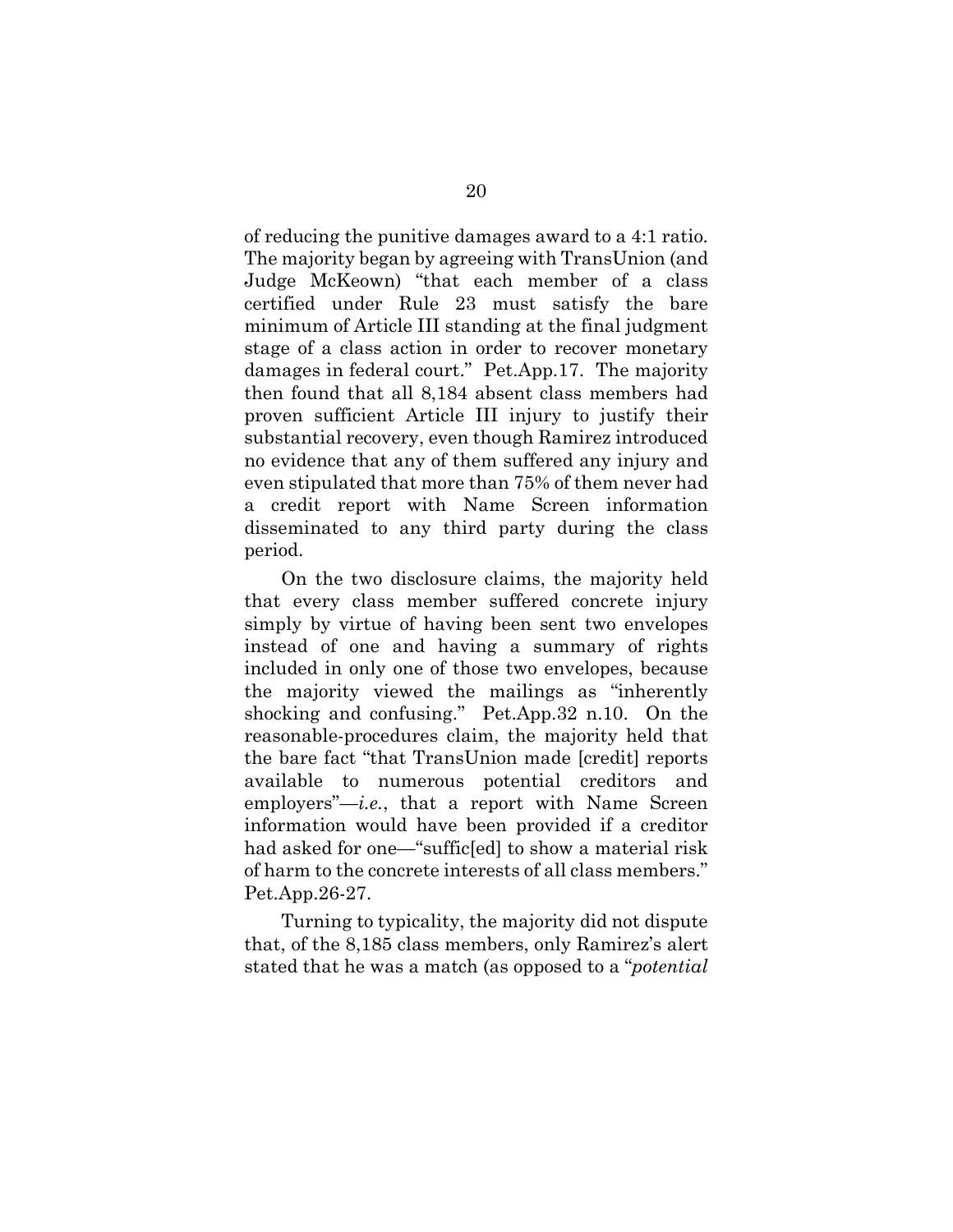match"), *see* J.A.644, that only "Ramirez was denied credit because of the alert," and that only Ramirez "spent significant time and energy trying to remove the alert." Pet.App.39. Yet it summarily concluded that "these differences do not defeat typicality." Pet.App.39. According to the majority, "the unique aspects of Ramirez's claims," including, *e.g.*, the fact that he was actually hindered in seeking credit (and under particularly embarrassing circumstances) and then canceled a vacation, rather than having simply received two letters instead of one and having been exposed to a risk that a credit denial could someday occur, were not so "significant … that they 'threaten[ed] to become the focus of the litigation,'" Pet.App.40 (alteration in original)—even though "becom[ing] the focus of the litigation" is *in fact* exactly what happened at trial, Pet.App.51-54 (McKeown, J.). The majority then reduced the punitive damages award from \$6,353.08 to \$3,936.88 per class member and otherwise affirmed. Pet.App.50.

Judge McKeown dissented in relevant part. She first noted that "[t]he only asserted uniform classwide experience was the existence of TransUnion's internal terrorist watch list alerts and the mailing of separate letters—faint allegations that strain Rule 23's typicality requirements." Pet.App.52 (McKeown, J.). She then explained how that typicality problem flowed from a more fundamental problem: the failure to demonstrate that anyone other than Ramirez had Article III standing. With respect to the disclosure claims, Judge McKeown observed that "whether any … absent class member was confused, suffered the adverse consequences that befell Ramirez, or even opened the letter, is pure conjecture." Pet.App.57.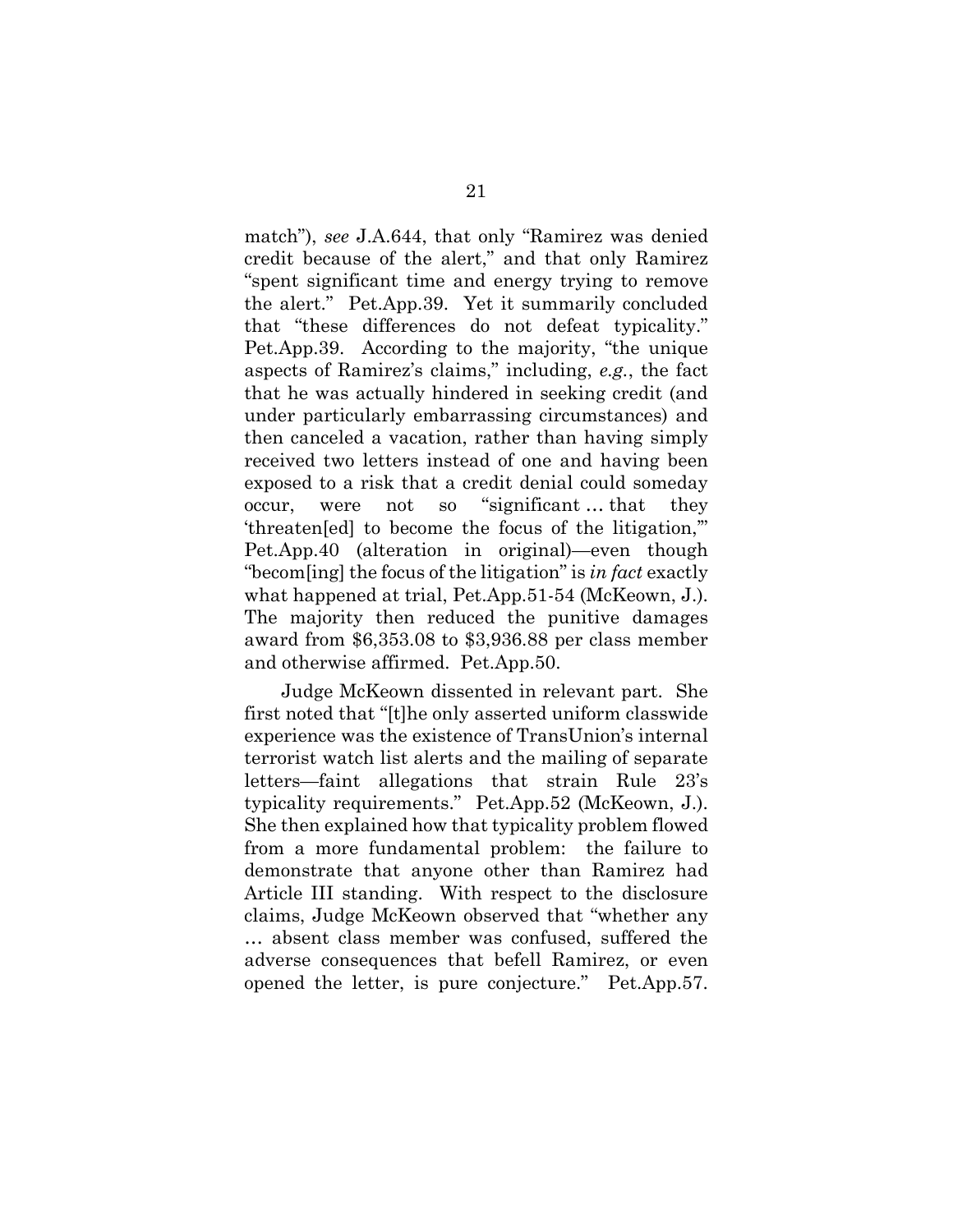And "[c]onjecture based on an unrepresentative plaintiff does not meet the constitutional minimum." Pet.App.51. With respect to the reasonableprocedures claim, she concluded that only "the 1,853 individuals whose report was disclosed to third parties have standing." Pet.App.56. In her view—and, as she noted, the views of at least three other circuits, Pet.App.56—the mere potential that a report could be divulged "does not amount to a material risk" sufficient for Article III. Pet.App.56.

#### **SUMMARY OF ARGUMENT**

<span id="page-30-0"></span>It is bedrock law that every member of a class must have Article III standing to obtain a judgment of money damages in her name. It is bedrock law (at least after *Spokeo*) that merely alleging a violation of a procedural statute like FCRA does not suffice to prove Article III injury. And it is bedrock law (at least after *Clapper*) that an *anticipated* injury must be "certainly impending" to satisfy Article III. Those principles confirm that this case never should have been able to proceed as a class action in the first place, let alone allowed to proceed all the way to a final judgment awarding more than \$40 million in damages to 8,184 absent class members who were never proven to have suffered any concrete injury at all.

The lone thing that unites class members is that TransUnion sent each two mailings indicating that his or her name was a "potential match" to a name on the OFAC list. That alone is patently insufficient to satisfy Article III. Indeed, there is no evidence that any absent class member even opened and read the letters, let alone experienced any confusion based on the two-envelopes-not-one format. Ramirez thus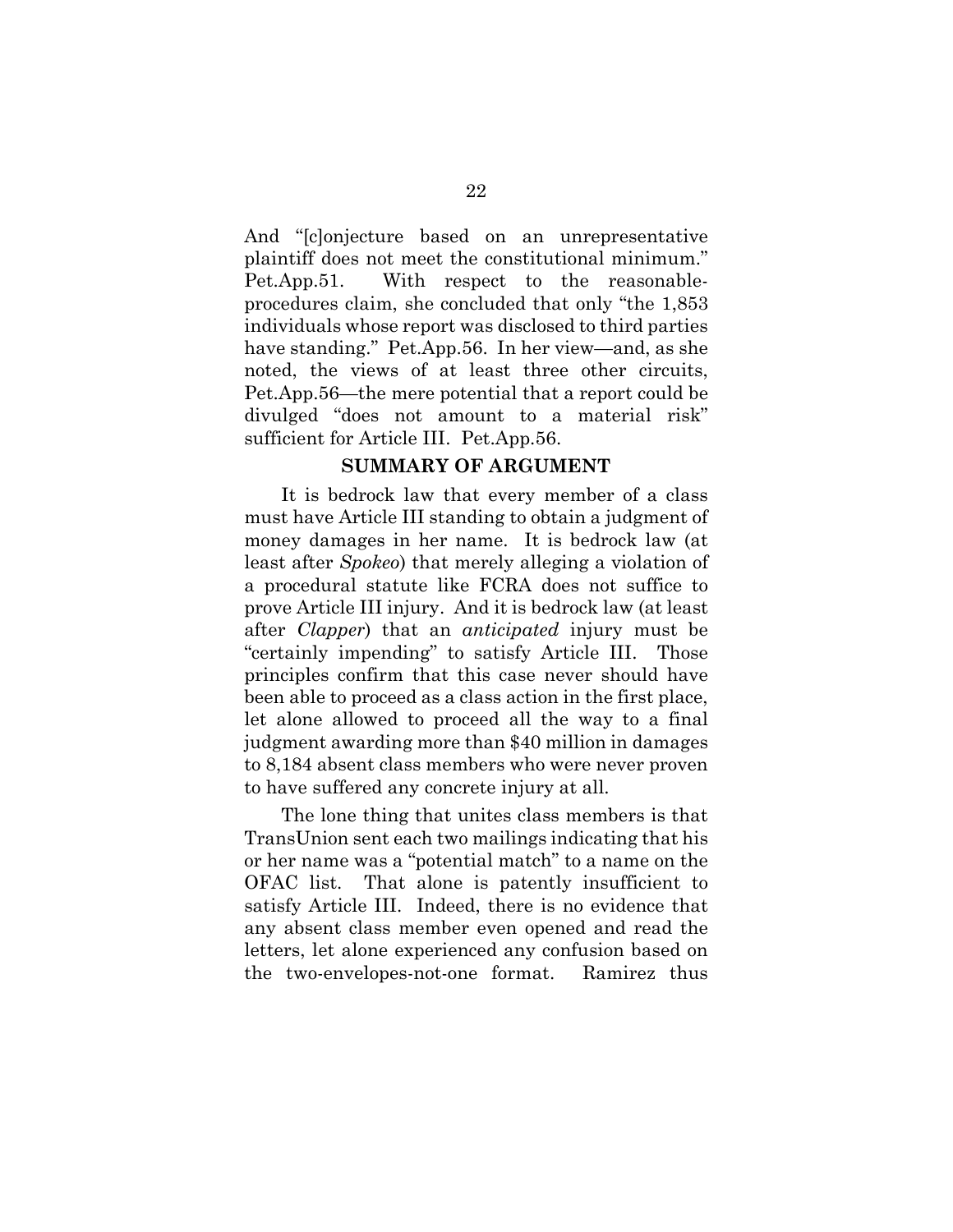plainly failed to demonstrate that any absent class member had standing to pursue the two disclosure claims around which he crafted his class. Whatever is true of a plaintiff denied information that a statute requires to be publicly disclosed, simply getting the requisite information in the wrong-colored envelope, or in two envelopes instead of one, does not satisfy Article III.

Ramirez's class fares no better on the reasonableprocedures claim. Having framed his class in terms of individuals who had their credit files sent to their homes during the class period, Ramirez had little choice but to stipulate that more than 75% of the class members never even had a credit report with Name Screen information disseminated to a third party, thus confirming that they did *not* suffer Article III injury from the absence of better procedures to ensure the dissemination of more accurate credit reports to third parties. That alone requires decertification, but even for the remaining quartile, Ramirez offered no evidence that anyone other than himself was denied credit or suffered any injury on account of the dissemination of information that expressly instructed recipients to take further steps before denying credit or taking any other adverse action.

All of that was reason enough to decertify the class, for a class cannot be awarded money damages if its members have not been proven to satisfy the threshold requirement of Article III injury. But even if every class member somehow cleared the threshold of Article III, the class would still need to be decertified because Ramirez is wildly atypical of the 8,184 individuals on whose behalf he obtained tens of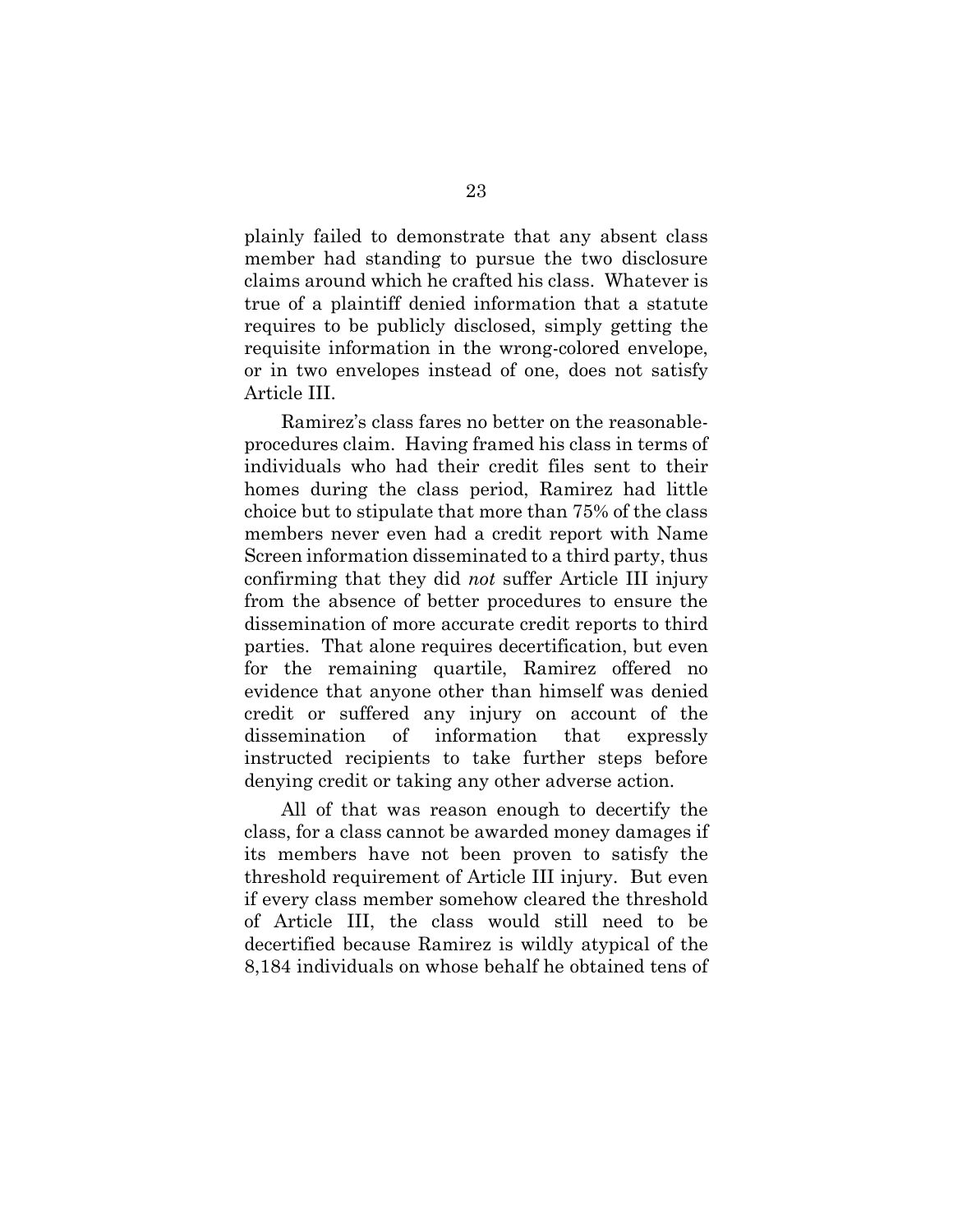millions of dollars in damages. In a universe of plaintiffs whose sole common "injury" was receipt of mailings informing them that their name was a "potential match" to a name on the OFAC list, a plaintiff who suffered public humiliation in front of family members, was hindered in his effort to obtain credit, and canceled a vacation out of concern about the alert has suffered injuries that are atypical in the extreme. Ramirez himself recognized as much when he implored the jury to focus on his own uniquely sympathetic experience in choosing what measure of damages to award. And the jury's award of statutory damages near the statutory maximum and sizable punitive damages to boot underscores that the jury focused on Ramirez's atypically unpleasant experience rather than that of typical class members, who suffered at most a technical violation and some minor confusion in the privacy of their own homes. The typicality requirement exists to guard against just such outsized awards.

In short, by affirming an award of \$40 million in damages to an atypical plaintiff representing a class of uninjured plaintiffs, the Ninth Circuit eviscerated core Article III, Rule 23, and Rules Enabling Act constraints. The Court should reverse and direct that this misguided class be decertified.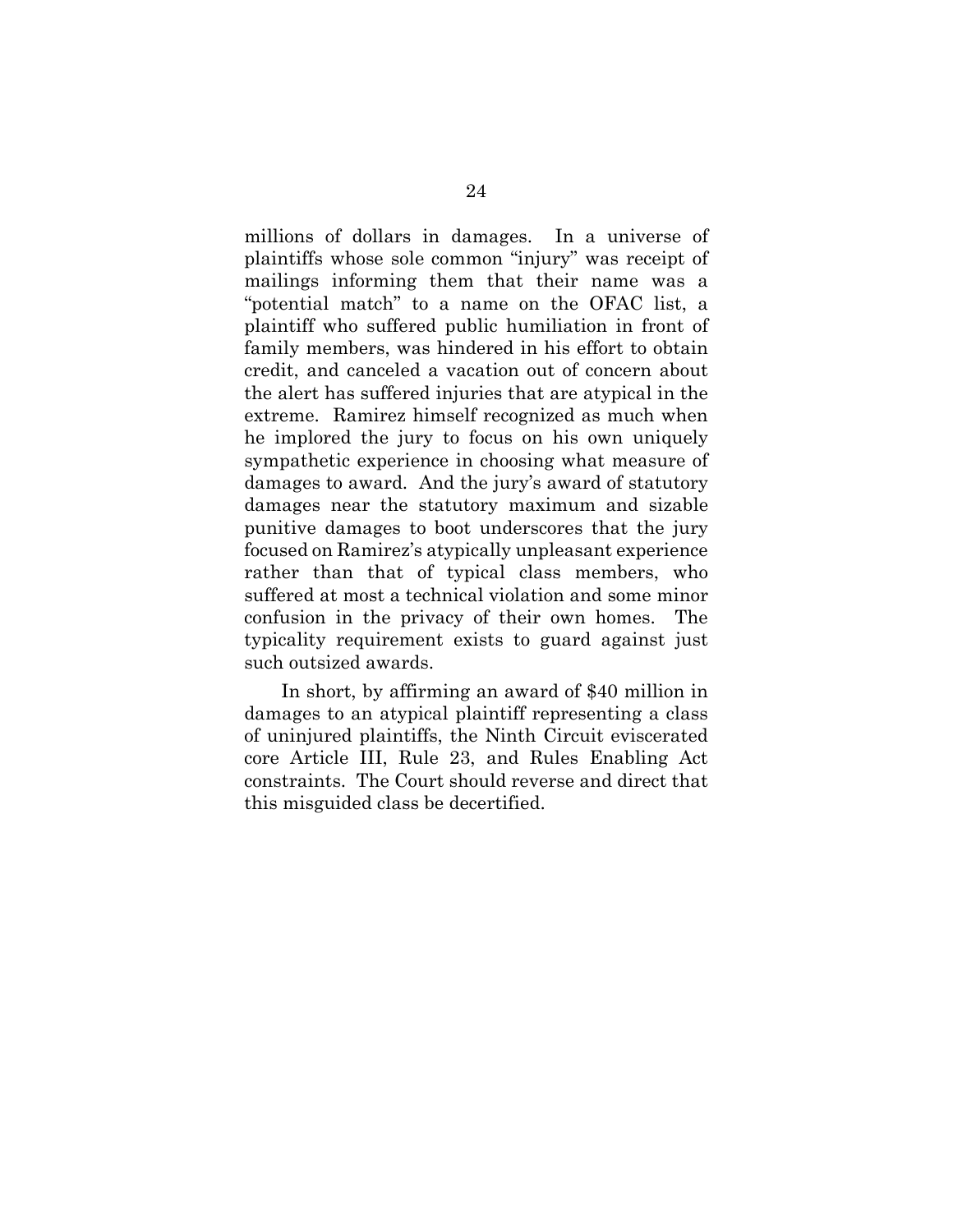#### **ARGUMENT**

- <span id="page-33-2"></span><span id="page-33-1"></span><span id="page-33-0"></span>**I. Ramirez Failed To Prove That Any, Let Alone All, Absent Class Members Suffered An Article III Injury.**
	- **A. Concrete Injury For Every Class Member In A Damages Class Is Non-Negotiable.**

1. This Court has "deduced a set of requirements that together make up the 'irreducible constitutional minimum of standing.'" *Lexmark Int'l, Inc. v. Static Control Components, Inc.*, 572 U.S. 118, 125 (2014). "The plaintiff must [1] have suffered or be imminently threatened with a concrete and particularized 'injury in fact' that is [2] fairly traceable to the challenged action of the defendant and [3] likely to be redressed by a favorable judicial decision." *Id.* While each of these elements helps "enforce[] the Constitution's case-or-controversy requirement," *Elk Grove Unified Sch. Dist. v. Newdow*, 542 U.S. 1, 11 (2004), the injuryin-fact requirement is "[f]irst and foremost," *Steel Co. v. Citizens for Better Env't*, 523 U.S. 83, 103 (1998), as it "helps to ensure that the plaintiff has a 'personal stake in the outcome of the controversy,'" *Susan B. Anthony List v. Driehaus*, 573 U.S. 149, 158 (2014).

To qualify as injury-in-fact, an injury must be "distinct and palpable." *Warth v. Seldin*, 422 U.S. 490, 501 (1975). It must be "particularized," *i.e.*, it "must affect the plaintiff in a personal and individual way." *Lujan*, 504 U.S. at 560 n.1. And it must be "concrete," *i.e.*, "it must actually exist." *Spokeo*, 136 S.Ct. at 1548. "Abstract injury is not enough." *O'Shea v. Littleton*, 414 U.S. 488, 494 (1974). To satisfy Article III, moreover, injuries "must be concrete in both a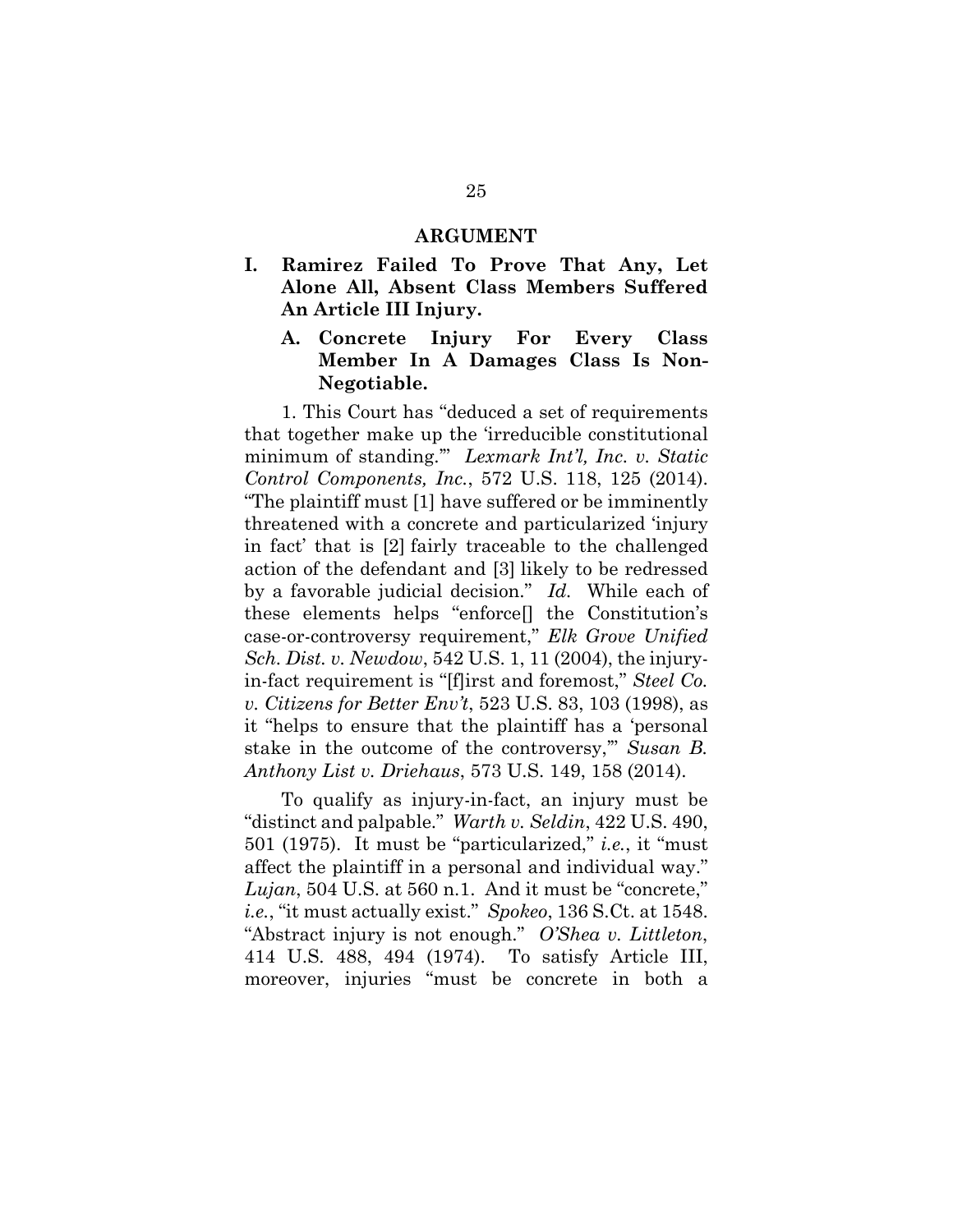qualitative and temporal sense." *Whitmore v. Arkansas*, 495 U.S. 149, 155 (1990). Plaintiffs thus may not rely on "conjectural or hypothetical" harm; the alleged injury must have either already occurred or be "imminent." *Spokeo*, 136 S.Ct. at 1548. "Allegations of *possible* future injury do not satisfy the requirements of Art. III." *Whitmore*, 495 U.S. at 158 (emphasis added). Indeed, even an "objectively reasonable likelihood" that an injury will materialize does not suffice. *Clapper*, 568 U.S. at 410. The injury must be "*certainly* impending." *Id.* at 409.

While injury-in-fact must be concrete, it does not need to be "tangible," *i.e.*, a pocketbook or physical injury. *Spokeo*, 136 S.Ct. at 1549. "[I]ntangible injuries can ... be concrete" in "some circumstances" too. *Id.* But the injury-in-fact requirement is not automatically satisfied just because Congress "grants a person a statutory right" or provides a bounty in the form of statutory damages. *Id.* To be sure, "Congress is well positioned to identify intangible harms" or causal relationships "that meet minimum Article III requirements," but a statutory bounty is no substitute for concrete injury. *Id.* "Article III standing requires a concrete injury even in the context of a statutory violation," and courts, not Congress, are the ultimate arbiters of whether such injury exists. *Id.*; *accord Summers v. Earth Island Inst.*, 555 U.S. 488, 496 (2009) ("[D]eprivation of a procedural right without some concrete interest that is affected by the deprivation—a procedural right *in vacuo*—is insufficient to create Article III standing.").

2. The availability of a statutory damages remedy not only fails to qualify as a concrete injury, but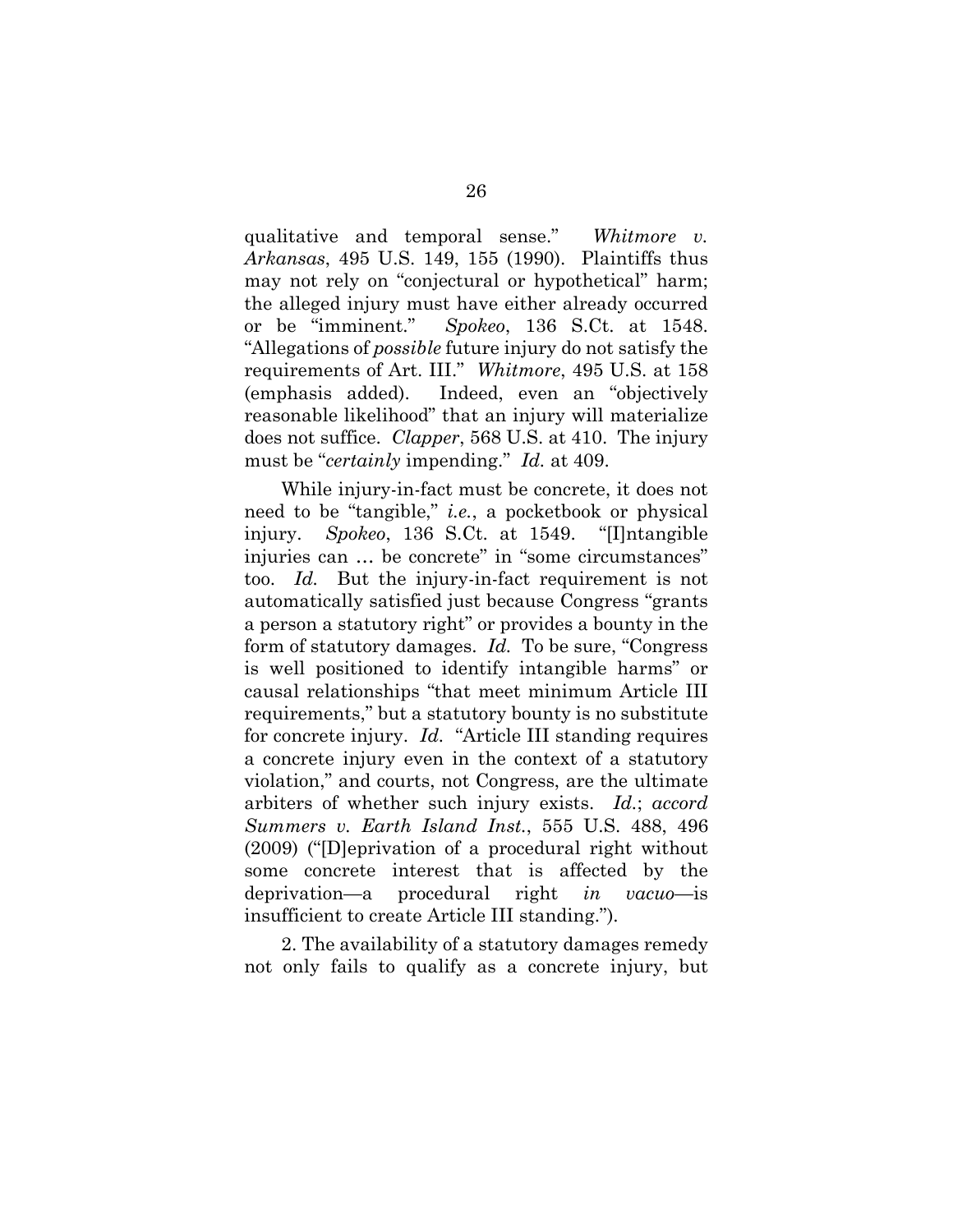requires courts to be particularly vigilant to ensure that plaintiffs are actually and concretely injured, rather than drawn into federal courts by the lure of statutory damages. In the case of a more traditional common-law or statutory cause of action, the need to ultimately prove the extent of damages to obtain monetary relief or to demonstrate irreparable injury to obtain injunctive relief typically deters would-be plaintiffs without actual injuries from suing. But when a statute promises a sizable statutory recovery (and attorneys' fees) for even a highly technical procedural violation, even individuals with no realworld injuries may be tempted to sue. That problem is exacerbated by the possibility of seeking statutory damages (and attorneys' fees) for an entire class, as statutory damages eliminate the need to prove the extent of each class member's actual injuries, which is often a highly individualized enterprise that precludes class certification. *See, e.g.*, *Comcast Corp. v. Behrend*, 569 U.S. 27, 34-38 (2013). The availability of statutory damages thus simultaneously eliminates an obstacle to class certification and provides a powerful incentive to sue—with or without real-world injury—as even modest amounts of statutory damages "can add up quickly in a class action." *Barr v. Am. Ass'n of Pol. Consultants, Inc.*, 140 S.Ct. 2335, 2345 (2020).

Accordingly, when a plaintiff seeks to proceed on behalf of a class seeking statutory damages, courts need to be especially vigilant to ensure that both the plaintiff and every class member has Article III standing "for each claim [the class] seeks to press." *Town of Chester v. Laroe Ests., Inc.*, 137 S.Ct. 1645, 1650 (2017). Doing so is essential to ensure that federal courts designed to provide remedies for actual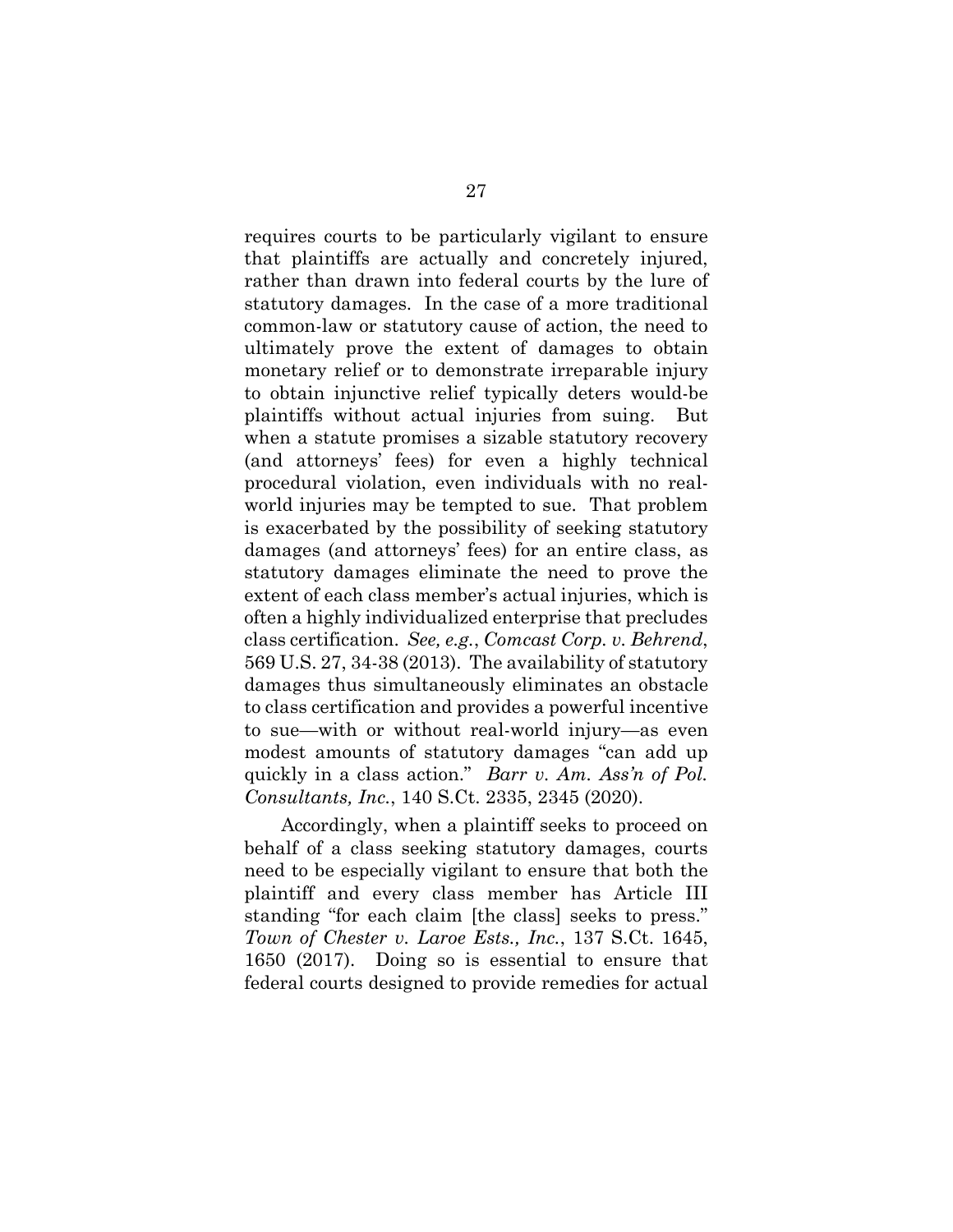wrongs are not diverted into adjudicating abstract procedural disputes without any real-world impact. It is also essential because relieving class members of their obligation to prove standing just because they are part of a class action would violate the Rules Enabling Act. *See* 28 U.S.C. §2072(b) (Rule 23 "shall not abridge, enlarge or modify any substantive right"); *accord AmChem Prods. v. Windsor*, 521 U.S. 591, 612- 13 (1997); Fed. R. Civ. P. 82 ("rules shall not be construed to extend … the jurisdiction of the district courts"). Thus, just as in an individual case, a plaintiff seeking to represent a class seeking to recover statutory damages must allege (and ultimately prove) more than a "bare procedural violation, divorced from any concrete harm." *Spokeo*, 136 S.Ct. at 1549. He must demonstrate that each and every class member suffered some common injury that is sufficiently concrete "[to] satisfy the injury-in-fact requirement of Article III." *Id.*

#### **B. Concrete Injury Is Lacking Here.**

<span id="page-36-0"></span>Applying those principles, the Article III problem here is palpable. Ramirez failed to show an actual or imminent concrete and particularized injury for any of the 8,184 absent class members he sought to represent. Ramirez did not define his class in a way that would ensure that each member suffered a concrete injury; their only common experience was being sent two mailings from TransUnion indicating that their name was a "potential match" to a name on the OFAC list. That alone was plainly insufficient to constitute injury-in-fact, and Ramirez did nothing to substantiate the actual injury of any absent class member. The record is entirely bereft of evidence that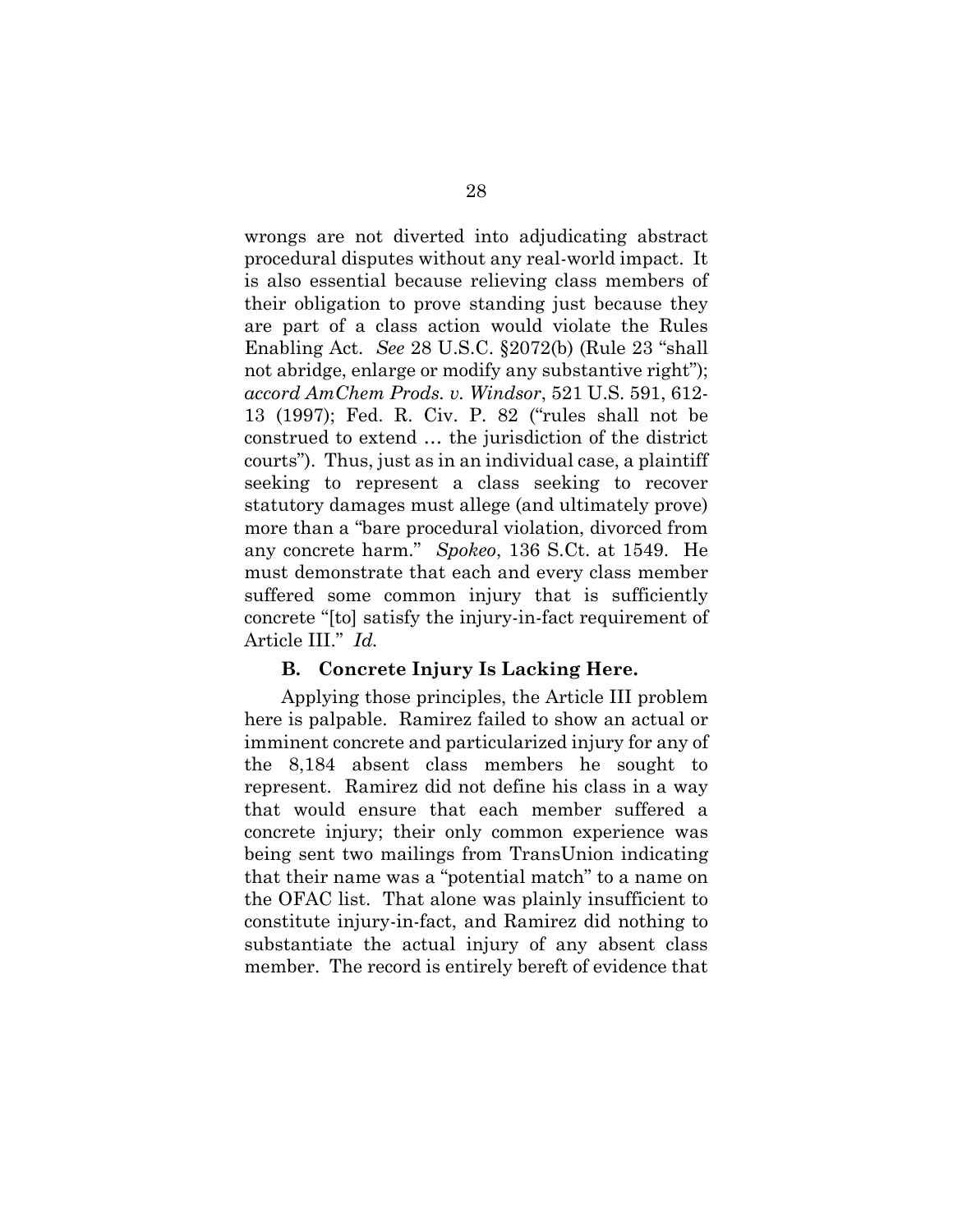any other class member even opened the mailings, let alone suffered any injury on account of doing so, because the lower courts excused the need for any such showing (over TransUnion's objection). And Ramirez stipulated that more than 75% of the class never had a credit report including Name Screen information disseminated to any third party during the class period. Ramirez thus utterly failed to prove that any other member of the class—let alone *every* member, as Article III, the Rules Enabling Act, and *Town of Chester* all require—had standing to pursue either the disclosure or the reasonable procedures claims.

#### **1. The disclosure claims.**

<span id="page-37-0"></span>a. The Article III problems begin with how Ramirez crafted his class. Ramirez did not seek to represent a class of individuals who were denied credit due to a TransUnion OFAC alert, or even a class of individuals who at least had a credit report including an allegedly flawed OFAC alert disseminated to a third party. Indeed, it is conceded that more than 75% of the class had no such report disseminated to any third party during the class period. Ramirez instead defined his class capaciously to encompass anyone potentially affected by two highly technical violations of FCRA's disclosure provisions—*i.e.*, his claim that TransUnion violated its obligation to provide consumers, upon request, with their entire credit file because it provided the OFAC "potential match" information in a separate contemporaneous mailing, *see* 15 U.S.C. §1681g(a)(1), and his claim that TransUnion violated its obligation to provide consumers with a summary of their rights because it included that summary in the credit-file mailing, but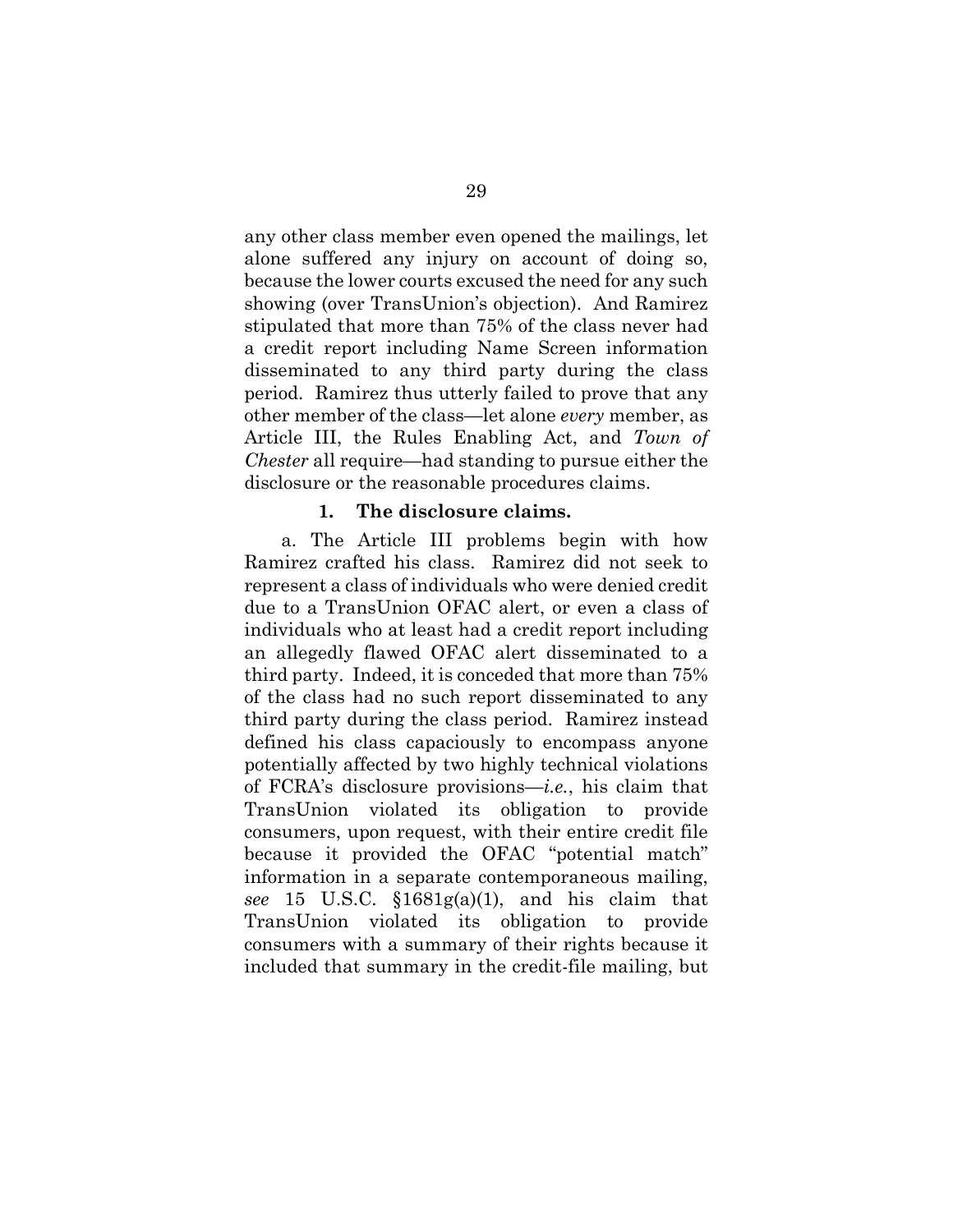not in the contemporaneous-but-separate OFAC-alert mailing, *see id.* §1681g(c)(2). The sole defining feature of the one and only FCRA class Ramirez sought to have certified was that TransUnion sent each class member these two mailings during the class period. In fact, the class period ended when TransUnion more fully incorporated OFAC information into its filedisclosure process and began sending one comprehensive mailing. Thus, as a direct result of Ramirez's own class definition, the only experience each member shared is that each was sent all the information to which FCRA entitled them in two contemporaneous mailings rather than one.

That is patently insufficient to satisfy Article III. Even assuming the two-envelope-not-one mailings constitute FCRA violations (a point TransUnion vigorously contested below), they are archetypal examples of the kind of hyper-technical violations that cannot be *presumed* to inflict concrete injury. To be sure, when Congress creates a right to obtain information, then the failure to disclose that information *at all* may constitute injury-in-fact. *See, e.g.*, *FEC v. Akins*, 524 U.S. 11, 20-25 (1998); *Pub. Citizen v. Dep't of Just.*, 491 U.S. 440, 449 (1989). But nothing in *Akins*, *Public Citizen*, or any other case suggests that an Article III injury exists if the information is disclosed but provided in the wrongcolored envelope or (as here) in two envelopes rather one. One does not have to deny that the statutory formatting obligation exists to recognize that a violation does not necessarily give rise to injury-infact. Instead, courts faced with such claims have recognized that if the requisite information is disclosed, then the bare statutory procedural violation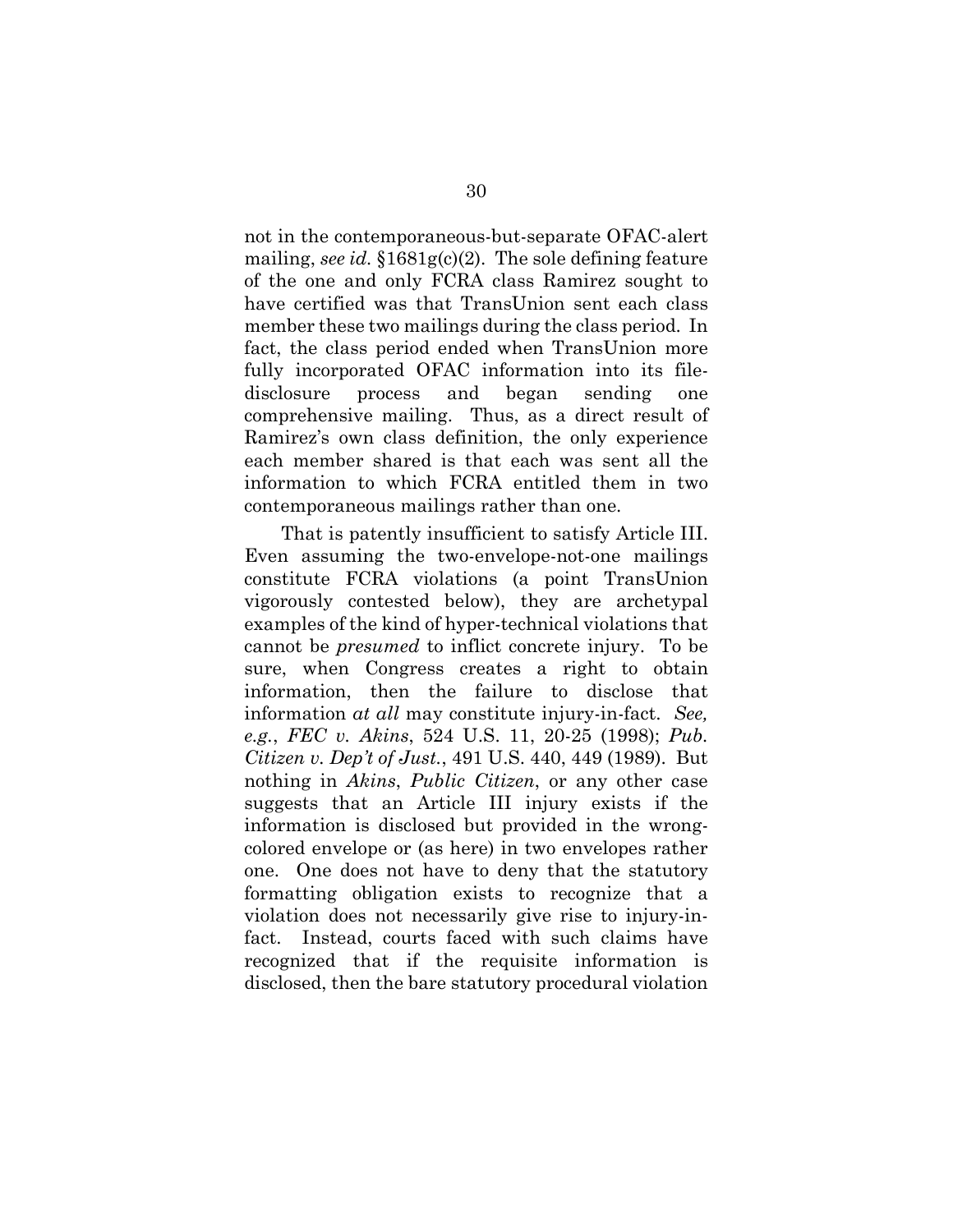itself is not enough. *See, e.g.*, *Groshek v. Time Warner Cable, Inc.*, 865 F.3d 884, 888 (7th Cir. 2017) ("Because [the plaintiff] has not 'fail[ed]' to obtain information, he has not suffered an informational injury as illustrated in *Akins* and *Public Citizen*." (first alteration added)).

To pursue his disclosure claims on behalf of the 8,184 absent class members, then, Ramirez had to *prove* that each actually suffered some concrete injury on account of receiving all the information to which they were entitled in two envelopes rather than one. But consistent with his any-statutory-violation-willdo theory and the lower courts' lax standing requirements, Ramirez introduced "no evidence … that a single other class member so much as opened the dual mailings," leaving questions whether any given class member found them confusing, found them helpful, or discarded them unopened a matter of "pure conjecture." Pet.App.57 (McKeown, J.). That failing is fatal, for "unnamed class members … who received [a] letter" from a consumer reporting agency "but ignored it as junk mail or otherwise gave it no meaningful attention" "lack a cognizable injury under Article III." *Flecha v. Medicredit, Inc.*, 946 F.3d 762, 768 (5th Cir. 2020).

b. Even assuming some class members did review the mailings, moreover, that alone would not constitute Article III injury, for there is nothing "inherently shocking and confusing," Pet.App.32 n.10, about receiving all the information to which one is entitled in two contemporaneous mailings instead of one. The only thing even theoretically "shocking" is the information itself (*i.e.*, the "potential match" to a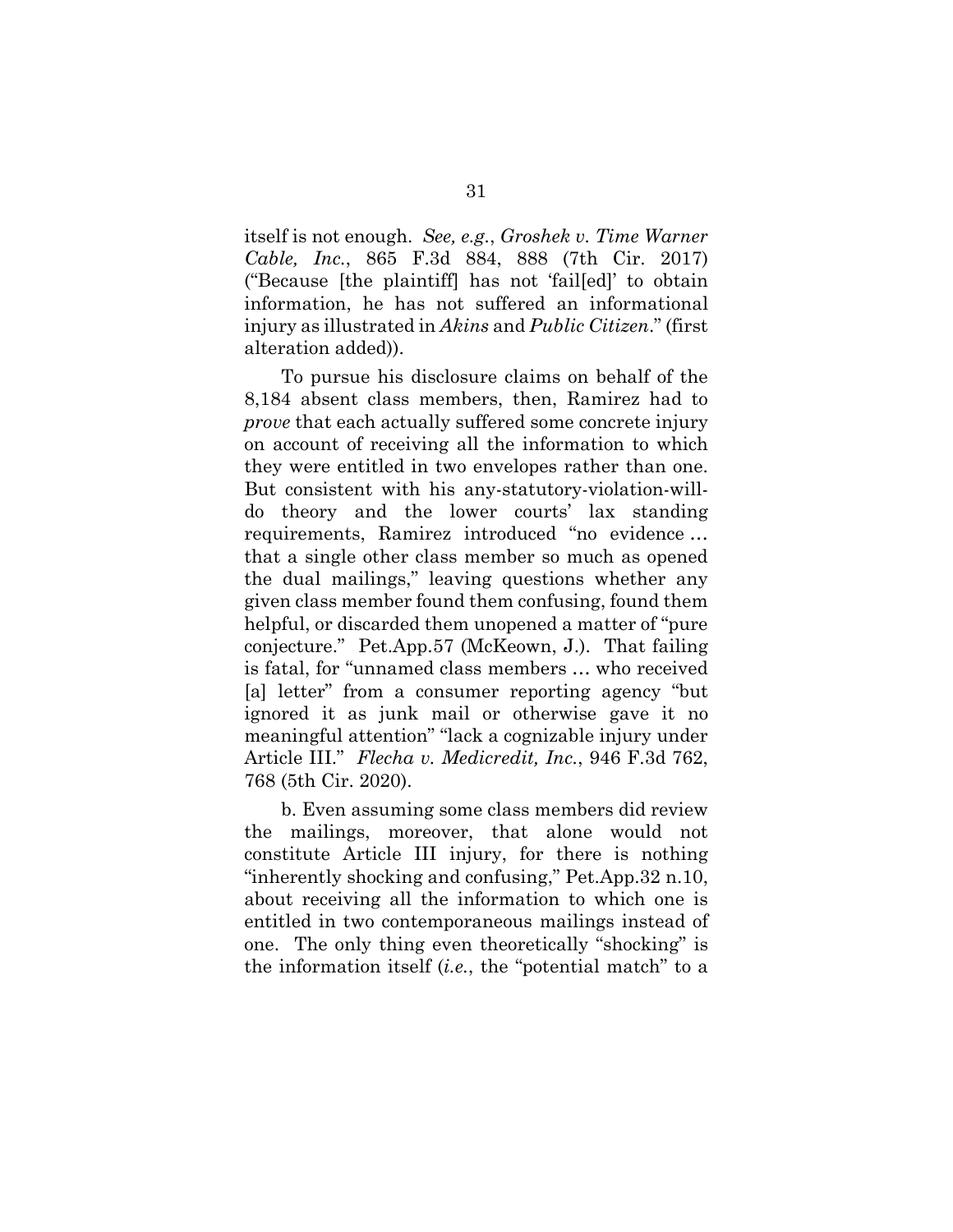name on the OFAC list), but that cannot give rise to any Article III injury because the whole point of the right to receive a copy of your own credit file and the related disclosure requirements "is to allow consumers to identify inaccurate information in their credit files and correct" it. *Gillespie*, 484 F.3d at 941; *see* S. Rep. No. 91-517, at 1. While it may be disconcerting to learn that a credit card debt is wrongly listed as in default, that an unpaid court judgment is wrongly attributed to you, or that your name is a "potential match" to a name on the OFAC list, FCRA entitles individuals to receive their credit files precisely so they can identify and redress such issues, pursuant to the process set forth in §1681i, before a misleading credit report is disseminated to a third party. Simply receiving the information the statute entitles individuals to receive cannot itself constitute injuryin-fact. If the mailings made class members aware of the "potential match," then the mailings were doing their job as intended by Congress, not inflicting Article III injury.

As for the claim that the mailings were inherently "confusing," no evidence substantiates it and Ramirez's own experience refutes it. Upon receiving the mailings, Ramirez contacted TransUnion and succeeded in demonstrating that he was not the individual on the OFAC list and in securing TransUnion's assurance that the alert would be omitted from any credit reports that might be disseminated in the future. J.A.345-46. Ramirez himself thus did not suffer any concrete injury as a result of the manner in which he received the OFACalert letter. And the only other relevant evidence showed that the two-mailing format *increased*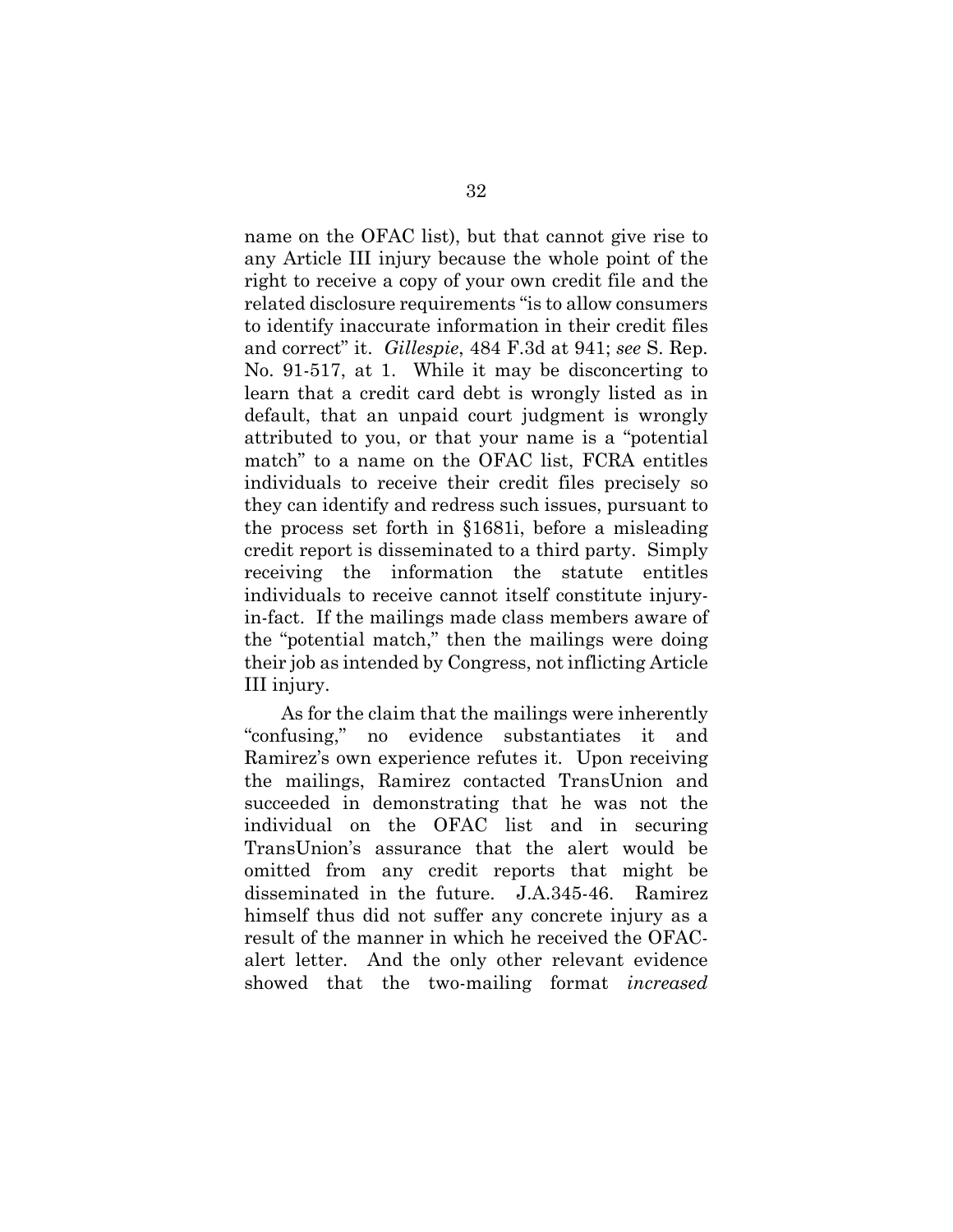consumer contact with TransUnion relative to subsequent statutorily compliant one-mailing communications—something that would not have happened if the two-letter format were inherently confusing. In short, there was no evidence even "plausibly suggesting that" any absent class member "was confused by" receiving all the requisite information in two mailings rather than one, *Groshek*, 865 F.3d at 889, let alone that the dual-mailing format actually impeded any class member's efforts to "obtain the information he needed" to ensure that his file was correct, *Dreher v. Experian Info. Sols., Inc.*, 856 F.3d 337, 347 (4th Cir. 2017). *Cf. Havens Realty Corp. v. Coleman*, 455 U.S. 363, 374-75 (1982) (holding that plaintiff lacked standing to vindicate statutory entitlement to "accurate information" when he received accurate information).

The absence of evidence reflects the fact that neither the district court nor the Ninth Circuit required any. The district court relied on earlier Ninth Circuit law that disclaimed the need for anyone other than the class representative to have standing even in a class action seeking money damages. J.A.299, 310. The Ninth Circuit recognized that that view was foreclosed by this Court's precedent, but protested nonetheless that requiring Ramirez to present "individualized evidence of shock or confusion would defeat the purpose of class actions." Pet.App.32 n.10. That gets matters backward. If something either the requirements for Article III standing or the efficiencies of class actions—has to give, it is not the non-negotiable prerequisites of Article III.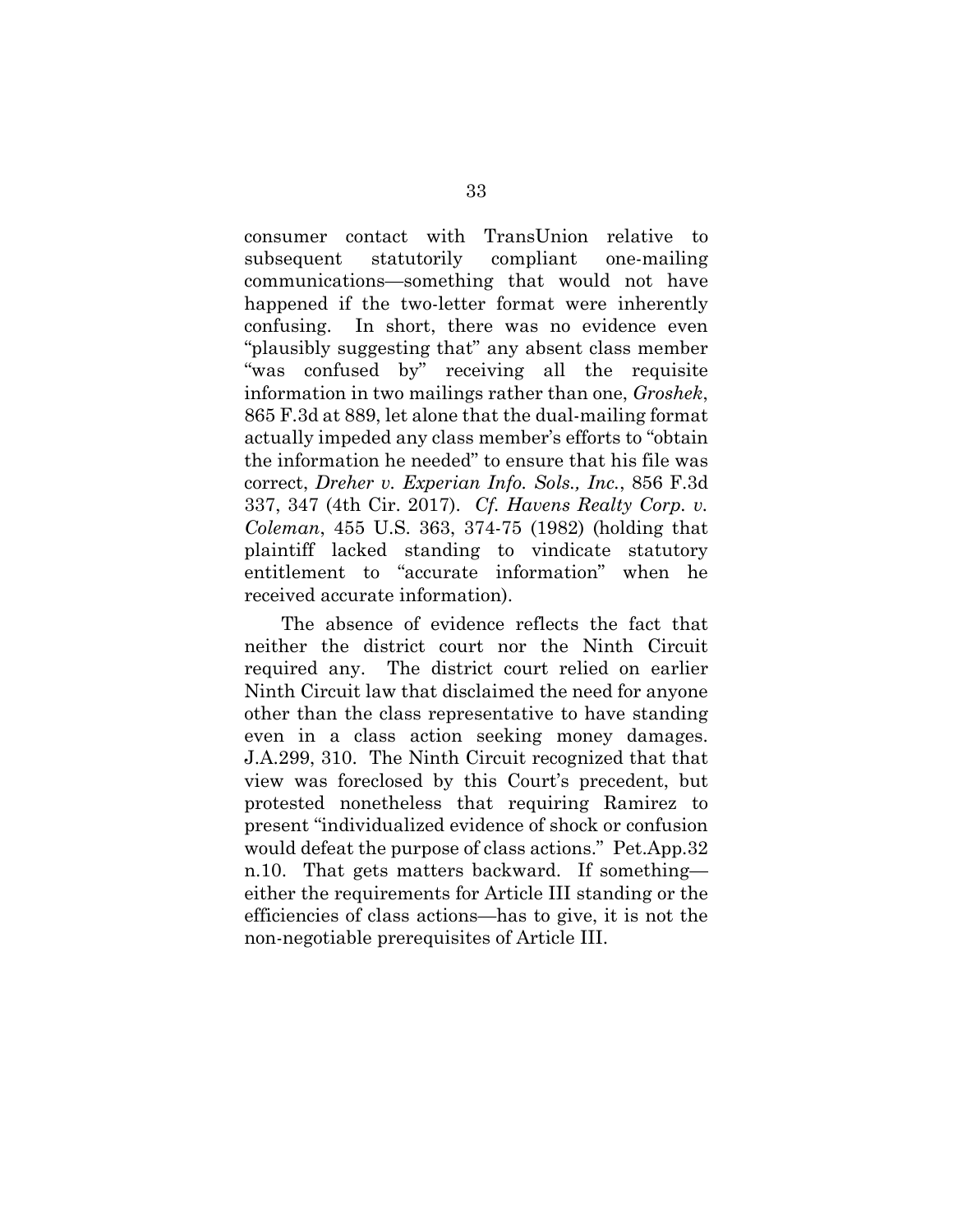This Court has already settled that all parties seeking "money judgments in their own names" must "have Article III standing" in their own right. *Town of Chester*, 137 S.Ct. at 1651. In classes where the injury is both concrete and uniform, the need to show injuryin-fact for every class member will not prove onerous. In such cases, Article III injury is the kind of common issue that can be determinined "in one stroke." *Wal-Mart Stores, Inc. v. Dukes*, 564 U.S. 338, 350 (2011). But when (as here) the only common experience (receiving the requisite information in two envelopes rather than one) does not result in any concrete injury, the need to demonstrate an actual injury to each class member cannot be excused even if it means that a class cannot be certified. The prerequisites for standing and Article III jurisdiction are fundamental and non-negotiable. They cannot be sacrificed for the felt need to make a case work as a class action. Indeed, the Rules Enabling Act and Rule 82 expressly preclude using Rule 23 to expand either substantive rights or the courts' subject-matter jurisdiction. *See AmChem*, 521 U.S. at 612-13. Because Ramirez failed to demonstrate that *anyone* suffered Article III injury on account of the highly technical disclosure violations he alleged, he should not have been able to pursue those claims at all, let alone secure \$40 million in damages on behalf of 8,184 uninjured class members.

#### **2. The reasonable-procedures claim.**

<span id="page-42-0"></span>a. The case for classwide standing on the reasonable-procedures claim suffers the same basic defects. Here too, and perhaps even more acutely, the problems start with how Ramirez defined his class. Ramirez did not content himself with a class defined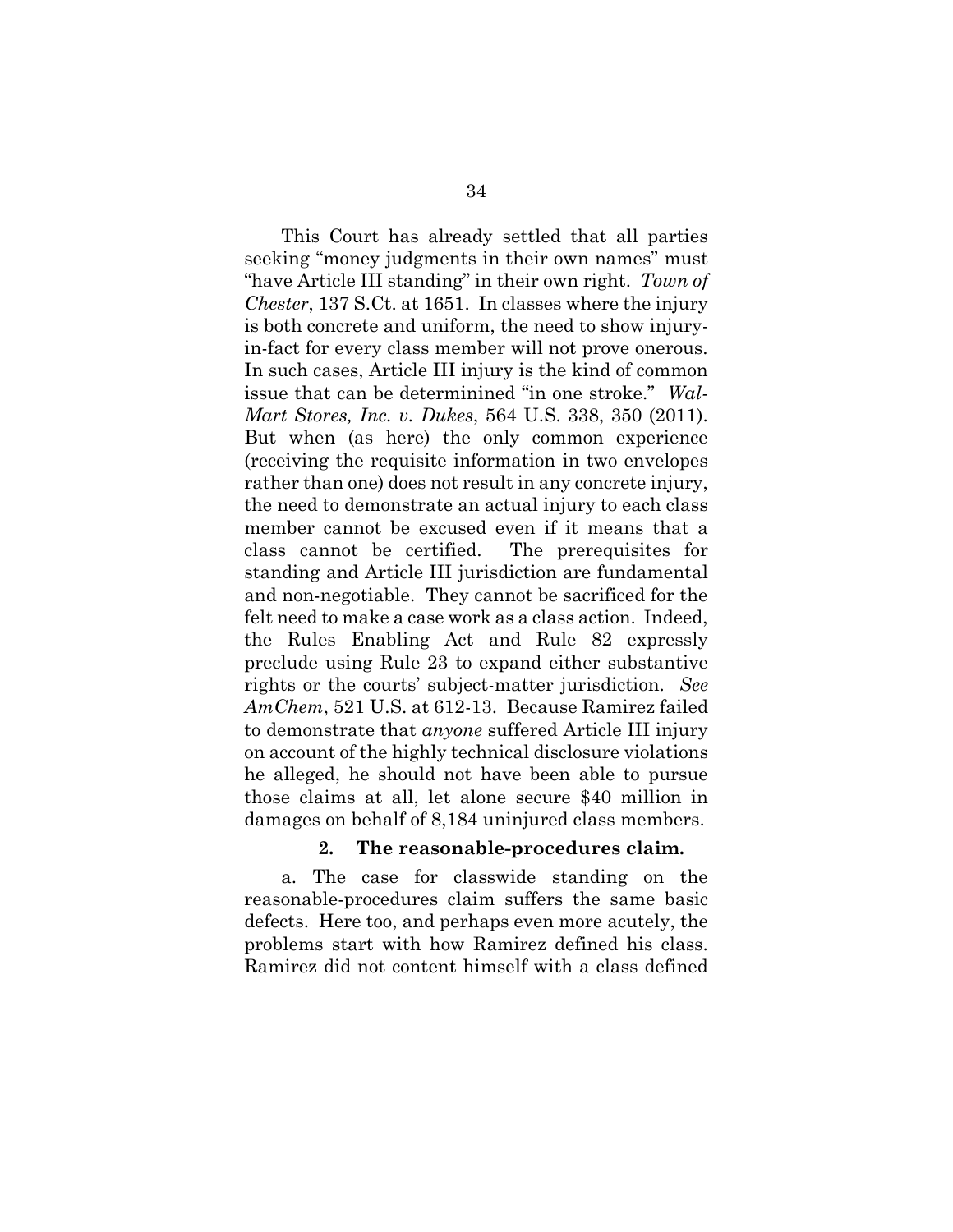in terms of individuals for whom the alleged failure to employ reasonable procedures translated into a denial of credit or some other concrete consumer injury. Instead, Ramirez employed the same broad class definition he used for his disclosure claims for his reasonable-procedures claim. Thus, for all three claims, anyone to whom TransUnion mailed a traditional credit file and a separate mailing concerning the OFAC "potential match" during the six-month class period is in the class.

As noted, that broad class is fatally over-inclusive as to the disclosure claims because it sweeps in individuals who never opened the mailings or suffered any injury from the two-not-one mailing format. But the class definition was at least somewhat tailored to the disclosure claims given that the disclosure requirements are specific to mailings sent to consumers in their homes. As to the reasonableprocedures claim, by contrast, the class definition is a complete mismatch. The statutory reasonable procedure provisions do not govern the reasonable procedures for mailing a consumer's own credit information to her home; that is the office of FCRA's disclosure provisions. The reasonable procedures provisions govern the way databases are maintained and credit reports are formulated, with an eye to ensuring that reports disseminated to third parties are as accurate as is feasible. Given that purpose, it would be logical to define a reasonable-procedures class in terms of individuals who were denied credit because of faulty procedures, or perhaps in terms of those who had a credit report generated by the flawed procedures actually disseminated to a third party. But defining a reasonable-procedures class in terms of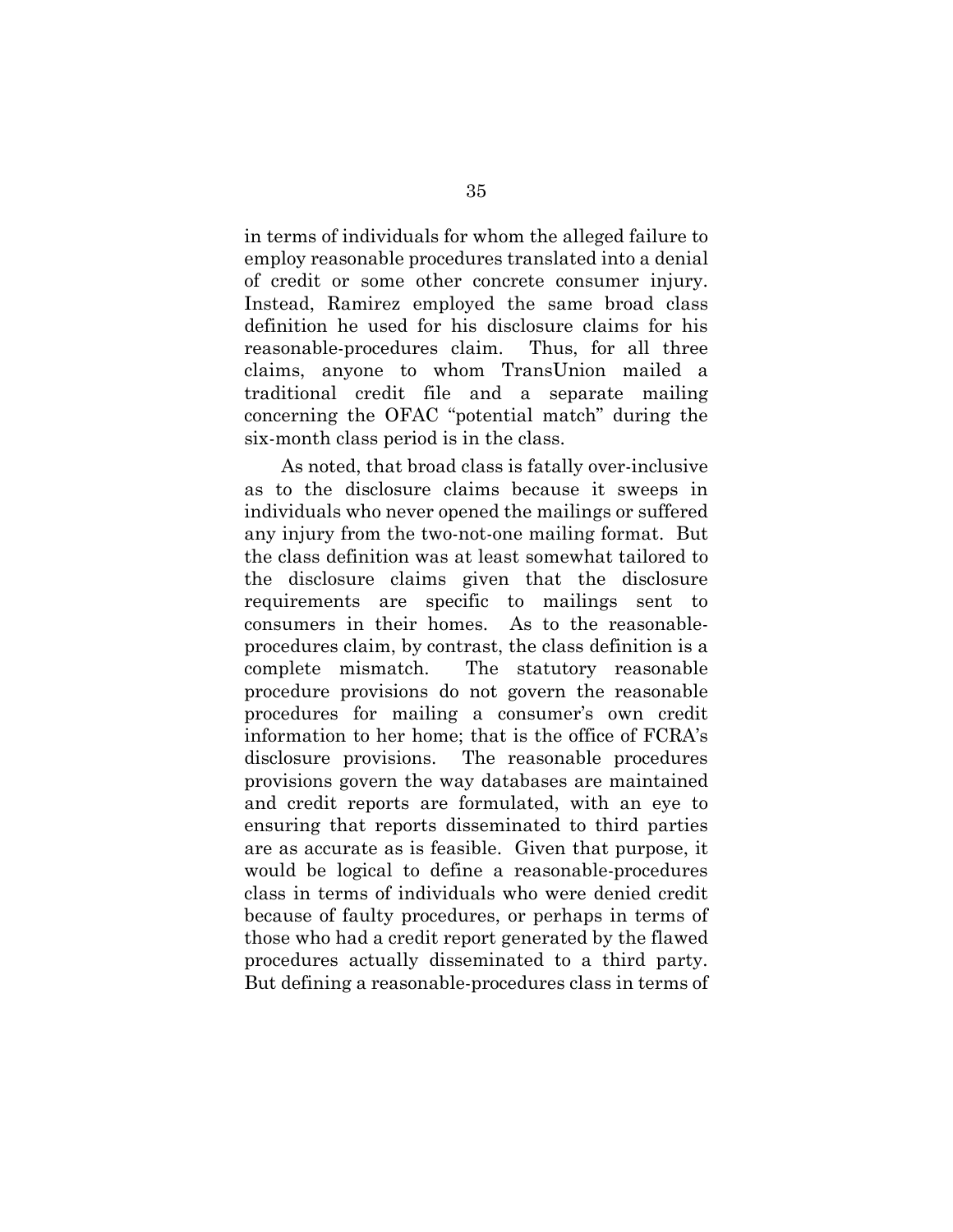individuals who were sent their own credit files is a non sequitur.

The resulting class is both under- and overinclusive when measured against the universe of individuals who suffered any concrete Article III injury. For example, the class *excludes* someone denied credit because of an OFAC alert formulated using the allegedly deficient procedures, if that individual did not also request that their credit file be sent to their home address. At the same time, the class *includes* thousands of individuals who received their credit files, but never had a credit report with Name Screen information disseminated to any third party, during the class period. Indeed, Ramirez stipulated that such individuals make up more than 75% of the class. Pet.App.14-15. Thus, by using a class definition that was at least rationally targeted to his disclosure claims for his reasonable-procedures claim too, Ramirez has generated a class that includes thousands of individuals who did not suffer a concrete injury from the reasonable-procedures claim.

Ramirez's stipulation leaves 6,332 class members with no plausible claim of concrete injury as to their reasonable-procedures claim. Certainly the mere existence of purportedly inaccurate information in one's credit file—wholly apart for a report being disseminated to anyone, including the consumer herself—is not itself a concrete injury. That is no different from a defamatory letter left in a desk drawer, which injures no one unless and until it leaves the drawer. To be sure, this Court has recognized that the *dissemination* of a credit report containing false information may constitute injury-in-fact if the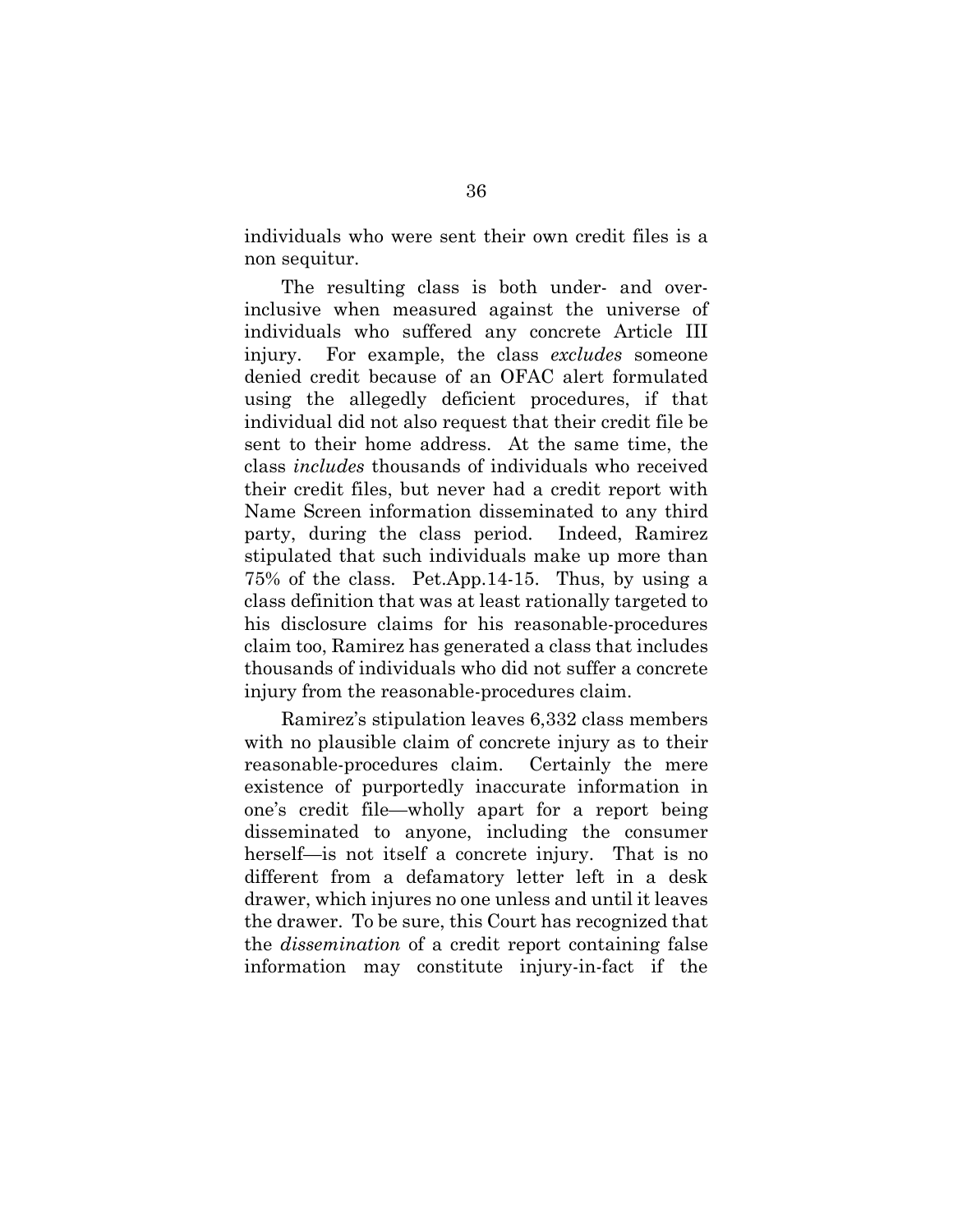information is material. *See Spokeo*, 136 S.Ct. at 1550. But the Court has never accepted the proposition that the mere existence of inaccurate information lying dormant in a credit file is enough to constitute injury-in-fact even if there is no evidence that it was shared with any third party. *Spokeo* certainly did not involve such a claim; the defendant there ran a "people search engine" that compiled personal information in a database made available to anyone with Internet access to review and search at any time, with additional information available for a small fee. *Id.* at 1544-46. Credit reports, by contrast, are not sitting out there for all the world to peruse. They may be disclosed to third parties only in certain statutorily defined circumstances, most of which require the consumer to initiate a transaction. *See, e.g.*, 15 U.S.C. §§1681b, 1681d-1681h, 1681u-1681v.

The mere existence of inaccurate information in a credit file thus does not create the kind of concrete injury necessary to demonstrate Article III standing.[3](#page-48-0) If it did, it would allow an exponentially larger class that would include anyone with inaccuracies lying dormant in a credit file. After all, the only thing that distinguishes the 6,332 class members who did not have a credit report with Name Screen information disseminated to any third party during the class period from someone whose information lay entirely dormant in their files is that the information was sent to their home addresses for purposes of identifying

<u>.</u>

<sup>3</sup> Indeed, it is not even clear that it gives someone statutory standing, as the harms Congress identified in FCRA arise from the *communication* of inaccurate information to someone other than the consumer. *See* 15 U.S.C. §§1681a(d)(1), 1681b, 1681e(b).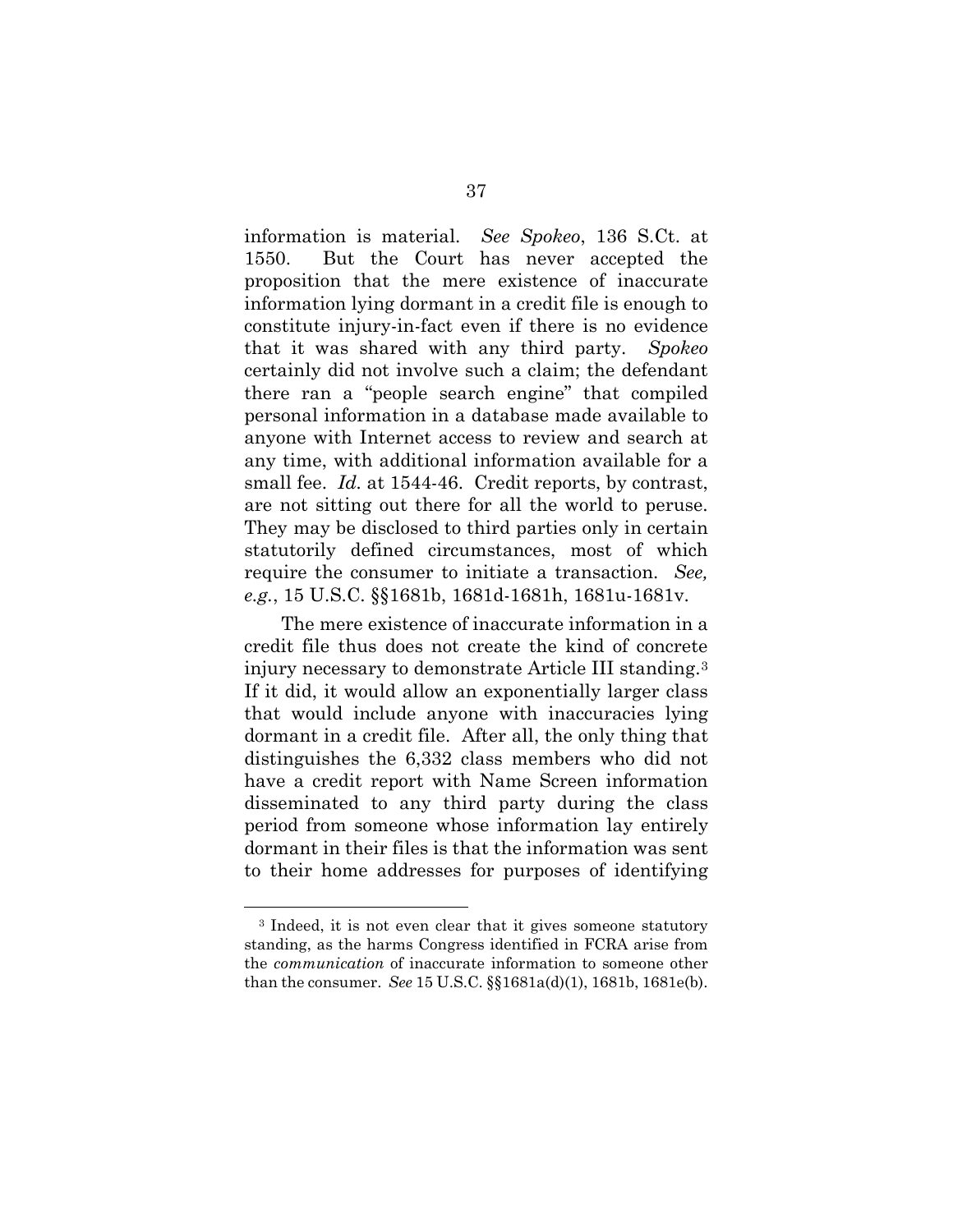and correcting any inaccuracy. But that cannot matter for purposes of the *reasonable-procedures* claim. The mailings to the home are not an injury produced by a failure to follow reasonable procedures, but part of a broader process designed by Congress to identify and correct errors before inaccurate reports cause injury by being disseminated to third parties. They are at most the equivalent of a defamatory letter taken from a desk drawer and sent in a self-addressedstamped envelope—which still causes no injury.

Historical practice reinforces that conclusion. The closest common-law analogs for FCRA's reasonable procedures protections are defamation and the falselight privacy tort, each of which protects individuals against the reputational injury that results from having false or damaging information about them disseminated to the public. Maurer, *supra*, at 115; *see also Restatement (First) of Torts* §§569, 577; *Restatement (Second) of Torts*, §652A(2). But the irreducible minimum of such claims is that the information must actually be disseminated; "there is no common law analogue for a [defamation] suit 'absent dissemination.'" Pet.App.54 (McKeown, J.) (quoting *Owner-Operator Indep. Drivers. Ass'n v. Dep't of Transp.*, 879 F.3d 339, 344-45 (D.C. Cir. 2018)).

The Ninth Circuit tried to remedy that problem by claiming that the mere existence of the "potential match" information put every class member at "material risk" of having a credit report containing it disseminated, even though that risk never materialized for more than 75% of the class. Pet.App.22. But that runs headlong into *Clapper*, a case the Ninth Circuit never mentioned. As *Clapper*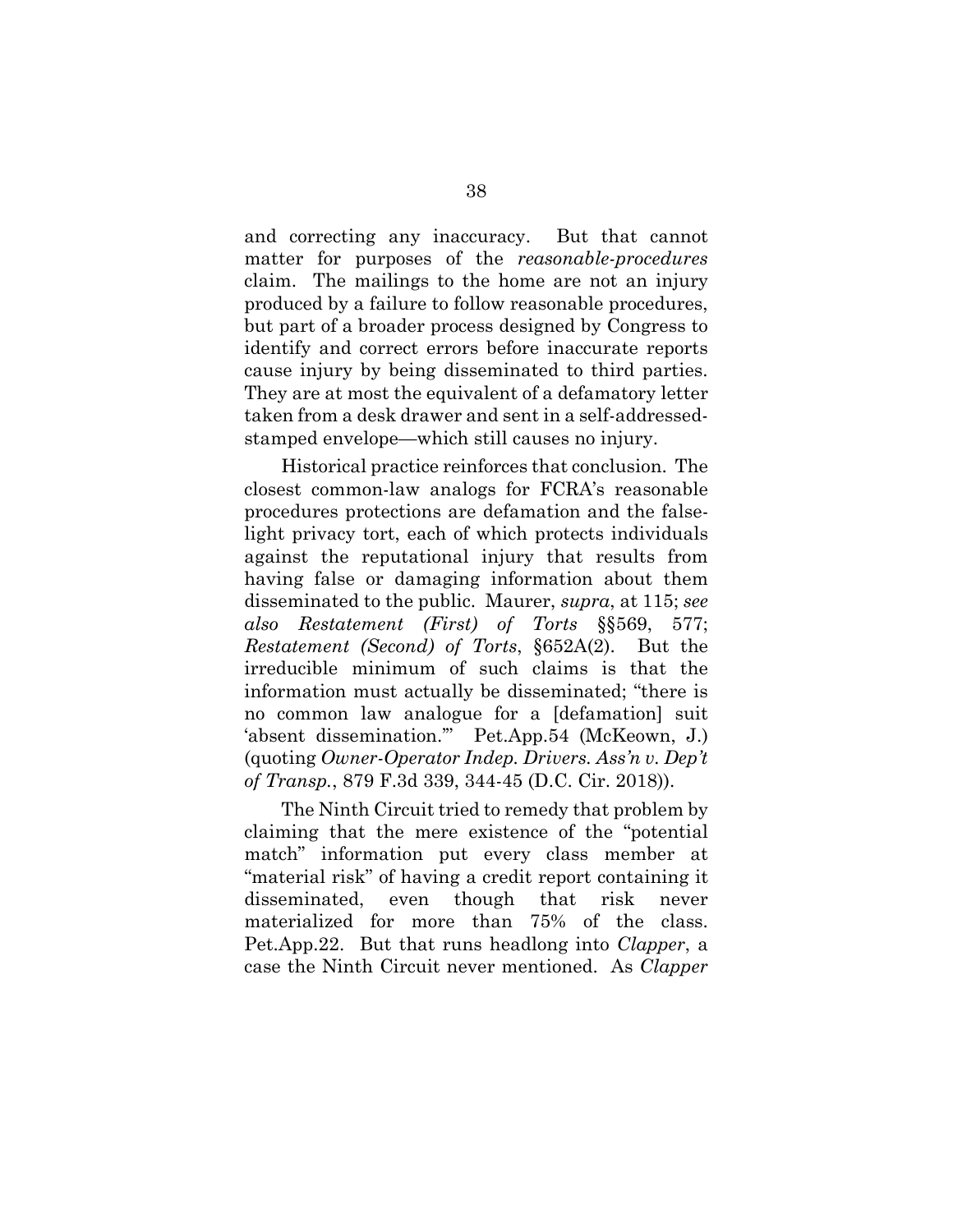makes clear, a "material risk" of future injury is not enough to satisfy Article III; indeed, even an "objectively reasonable likelihood" of injury does not suffice. 568 U.S. at 409. To be sufficiently concrete to constitute injury-in-fact, a future injury must be "*certainly impending*." *Id.* at 410.[4](#page-50-0)

The mere fact that credit reporting agencies are in the business of providing credit reports to third parties does not make the dissemination of everyone's credit report "certainly impending" at all times—as evidenced by the fact that more than 75% of the class members concededly never had a credit report with Name Screen information sent to any third party during the class period. Moreover, any potential injury from dissemination to a third party was no more "certainly impending" for that 75% of the class than for countless non-class members who are outside the class only because they did not request their credit file during the class period. Indeed, the only thing that distinguishes the two groups is that the 75% requested their files, which provided an opportunity to identify and correct errors before dissemination, making the risk of inaccurate information being

<u>.</u>

<sup>4</sup> Indeed, even a risk that seemed "certainly impending" at the time, but in fact never materialized, would not suffice to provide Article III standing in a suit, like this one, that seeks retrospective relief for a discontinued practice. While being subjected to a risk that appeared certainly impending might manifest itself in (highly individualized) injuries like anxiety, loss of sleep, and the like, the mere exposure to such a risk that never materialized cannot itself satisfy Article III. In all events, the Court need not reach that issue because the risk here never rose to the "certainly impending" level.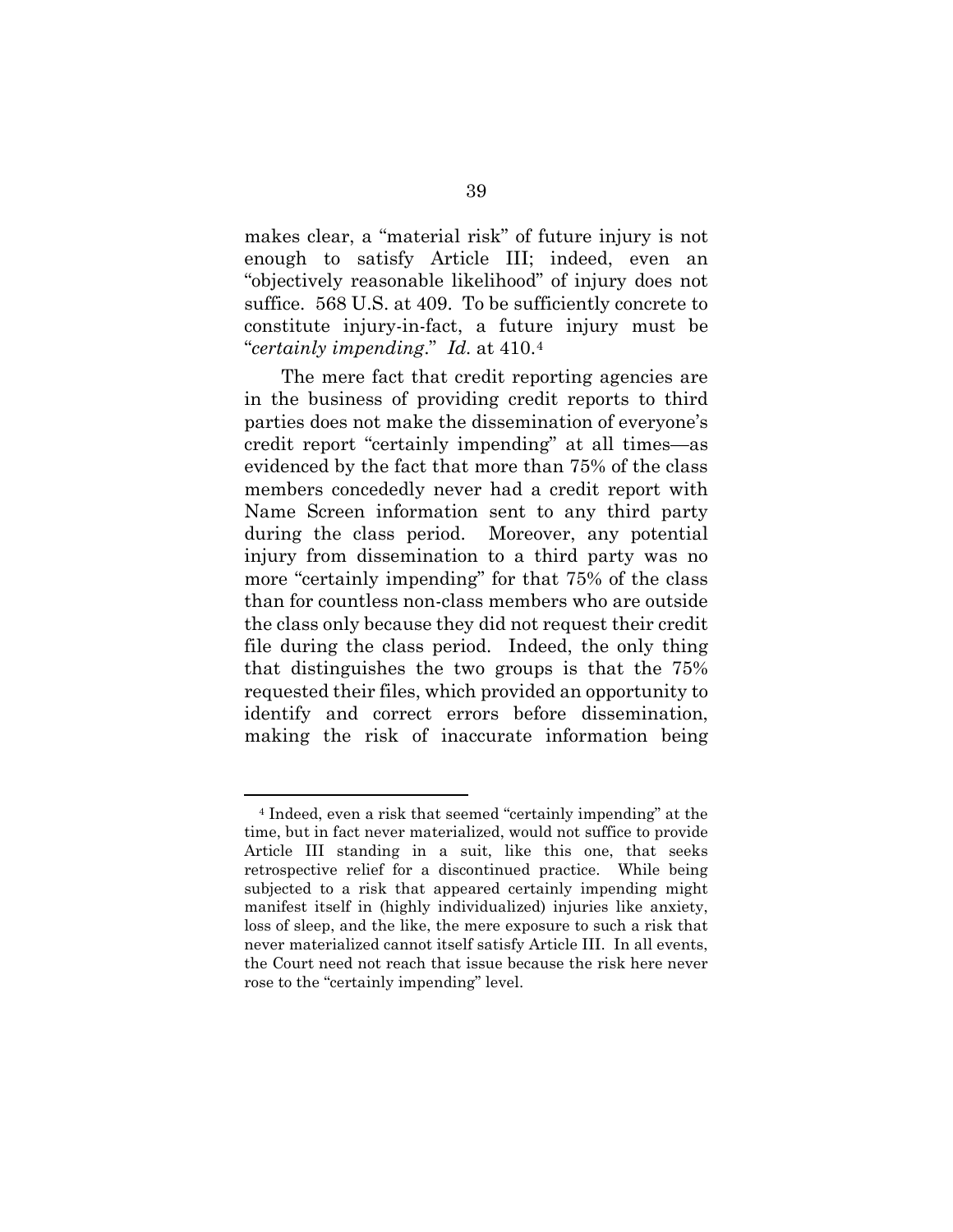disseminated to a third party, if anything, *less* "certainly impending."

b. The certification analysis should have begun and ended with the stipulation, as the class plainly could not be certified when the class representative stipulated to facts confirming that the vast majority of class members lacked standing to pursue the reasonable-procedures claim. Nothing in the class definition or the class members' recovery turns in any way on whether they had a credit report disseminated to a third party during (or even outside) the class period. Thus, the class must be decertified and there is no need for this Court to reach the question whether the class members who had a report disseminated to a third party also lack Article III standing.

<span id="page-48-0"></span>But Ramirez did not even meet his burden of proving that the 1,852 absent class members who *did* have a credit report with Name Screen information disseminated to a third party suffered or faced any "certainly impending" risk of concrete injury. To be sure, this Court recognized in *Spokeo* that the dissemination of *false* information may suffice to prove injury-in-fact if the information is sufficiently material. 136 S.Ct. at 1550. That is consistent with historical tradition, as the publication of false information has "traditionally been regarded as providing a basis for a lawsuit in English [and] American courts." *Id.* at 1549; *see Restatement (First) of Torts* §§569, 577; *Restatement (Second) of Torts* §652D cmt. a. But the claim here was not that TransUnion disseminated *false* information. While the Ninth Circuit misleadingly claimed that TransUnion "falsely labeled" "all members of the class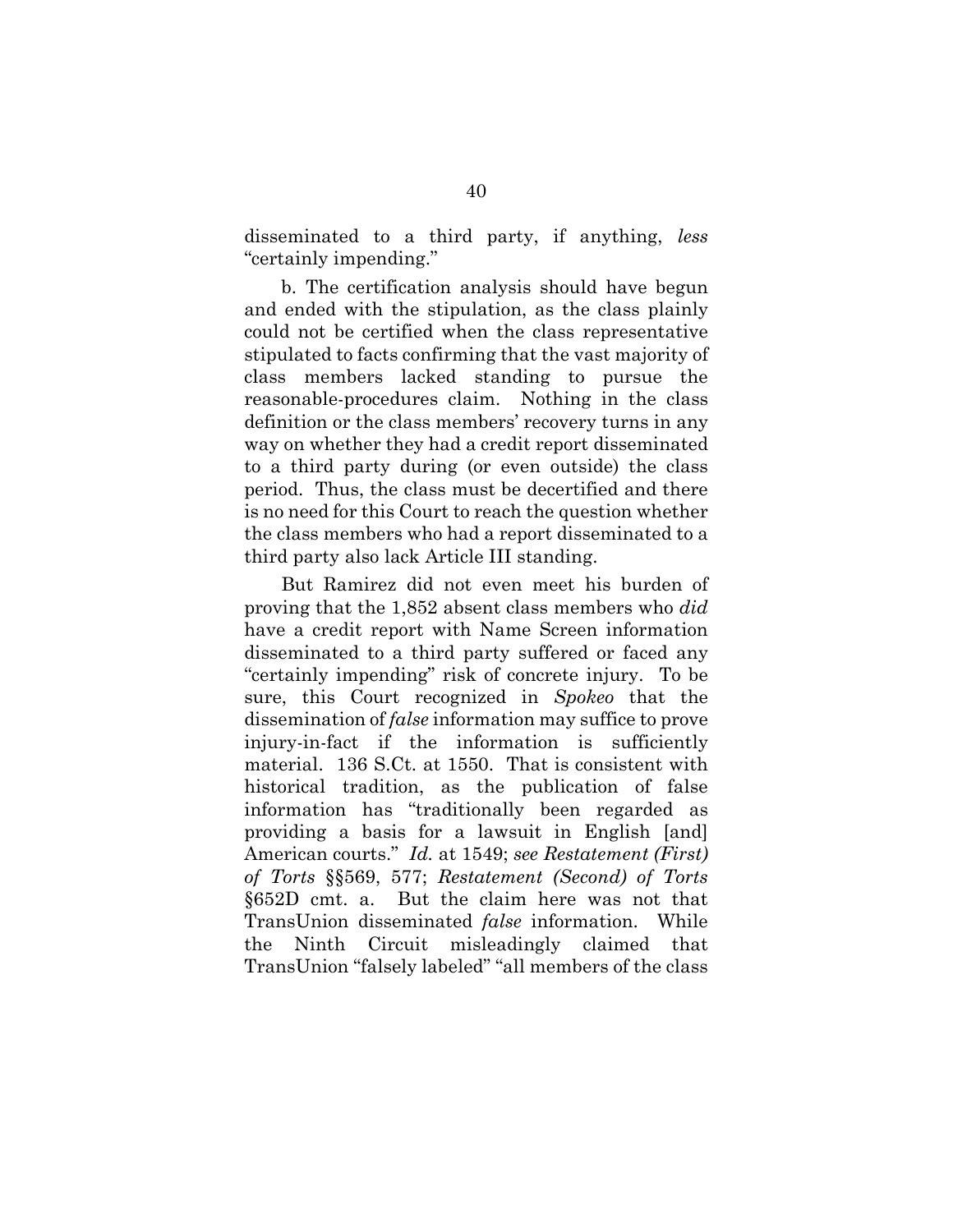… as terrorists and national security threats," Pet.App.32 n.10, that is simply not true. In reality, TransUnion merely identified the names of the absent class members as "potential matches" to a name on the OFAC list. Pet.App.14.

Ramirez did not and could not claim that TransUnion did so in a manner that produced false or wholly erroneous reports—*e.g.*, that it erroneously flagged John Smith's name as a "potential match" for Michael Johnson's name, or identified names as a potential match based on nothing at all. He claimed instead that TransUnion failed to "follow reasonable procedures to assure maximum possible accuracy of the information concerning the individual about whom the report relates," 15 U.S.C. §1681e(b), because it did not employ additional screening measures to limit the number of individuals identified as "potential matches" to names on the OFAC list when they were not in fact the same individual. Whatever the merits of that theory as a FCRA claim, the information TransUnion provided was not false.[5](#page-52-0)

That alone posed a significant obstacle for proving standing even as to the quartile of absent class members who did have a credit report with Name Screen information disseminated—particularly given TransUnion's explicit instructions that recipients of such a report "shall not deny or otherwise take any

<u>.</u>

<sup>5</sup> Nor could the information disclosed reasonably be understood as private information, as the recipient already has the applicant's name, and the OFAC list is publicly available. *See Sanctions List Search*, [https://sanctionssearch.ofac.treas.gov](https://sanctionssearch.ofac.treas.gov/) (last visited Jan. 31, 2021).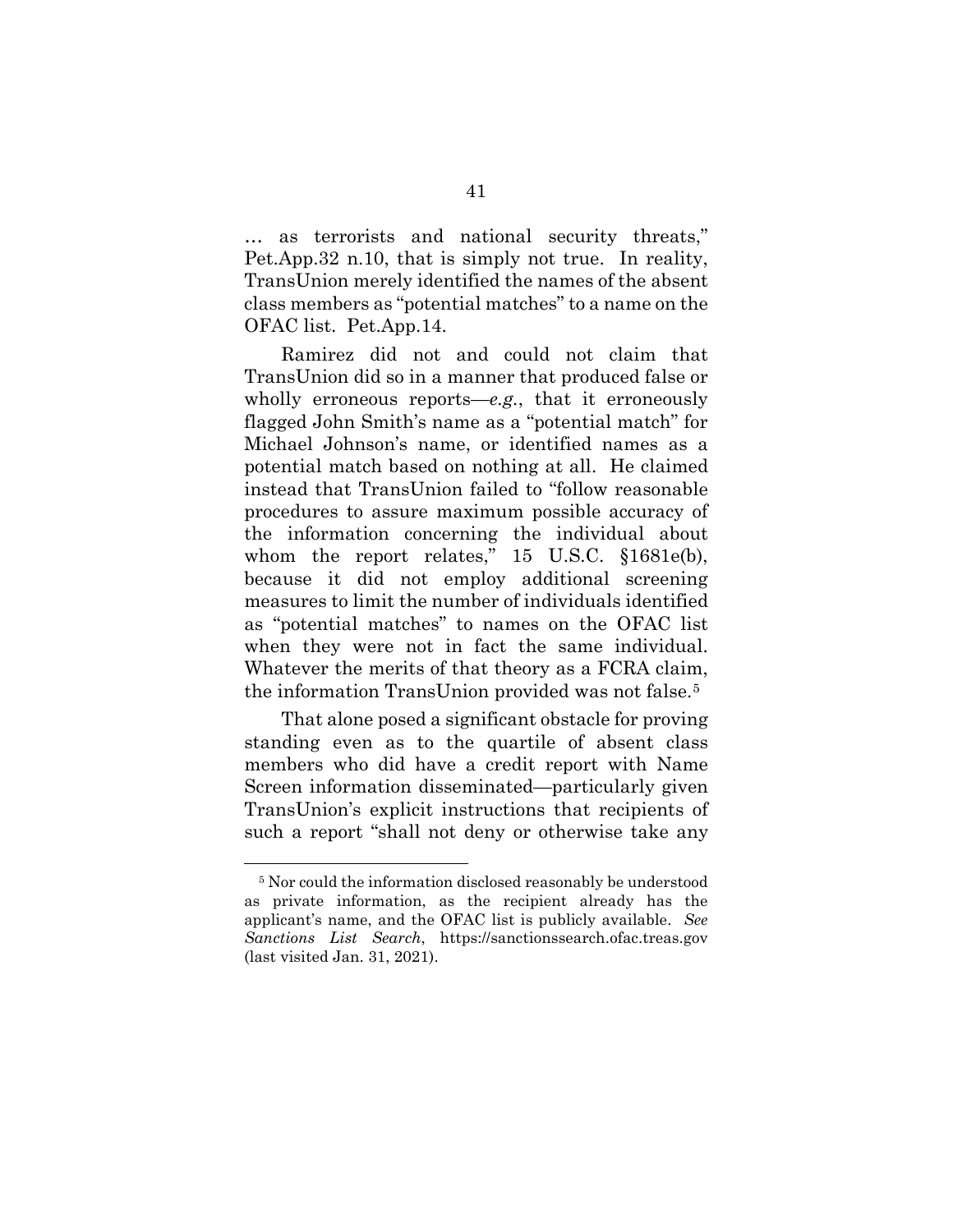adverse action against any consumer based solely on" that report, and "that a 'match' may or may not apply to the consumer whose eligibility is being considered." J.A.487; J.A.639. Unlike a report that contains materially false information, a report that merely informs the recipient of potentially relevant information in need of further investigation, while expressly instructing that the information is *not* a sufficient basis to take adverse action, cannot be *presumed* to present a material "risk of real harm" every time it is disseminated, even if different procedures could have flagged fewer individuals for potential further investigation. *Spokeo*, 136 S.Ct. at 1549. Indeed, even *false* information is not presumed to be injurious at common law; defamation *per se* is instead reserved for a narrow set of false statements that expose individuals to "hatred, contempt, or ridicule." *Milkovich v. Lorain Journal Co.*, 497 U.S. 1, 13 (1990).

<span id="page-50-0"></span>Yet Ramirez never presented a single piece of evidence showing that *any* absent class member suffered any injury on account of having a credit report containing a "potential match" alert disseminated to a third party. For all the record shows, the potential creditor or employer who received such a report quickly dismissed the "potential match" alert after cross-checking it against additional information, such as a birthdate—just as TransUnion instructed. *See* pp.9-11, *supra*. Yet according to the Ninth Circuit, the absent class member in that situation may still collect nearly \$4,000 in statutory and punitive damages, even though he suffered no injury whatsoever. Indeed, nothing in the class definition or the Ninth Circuit's decision even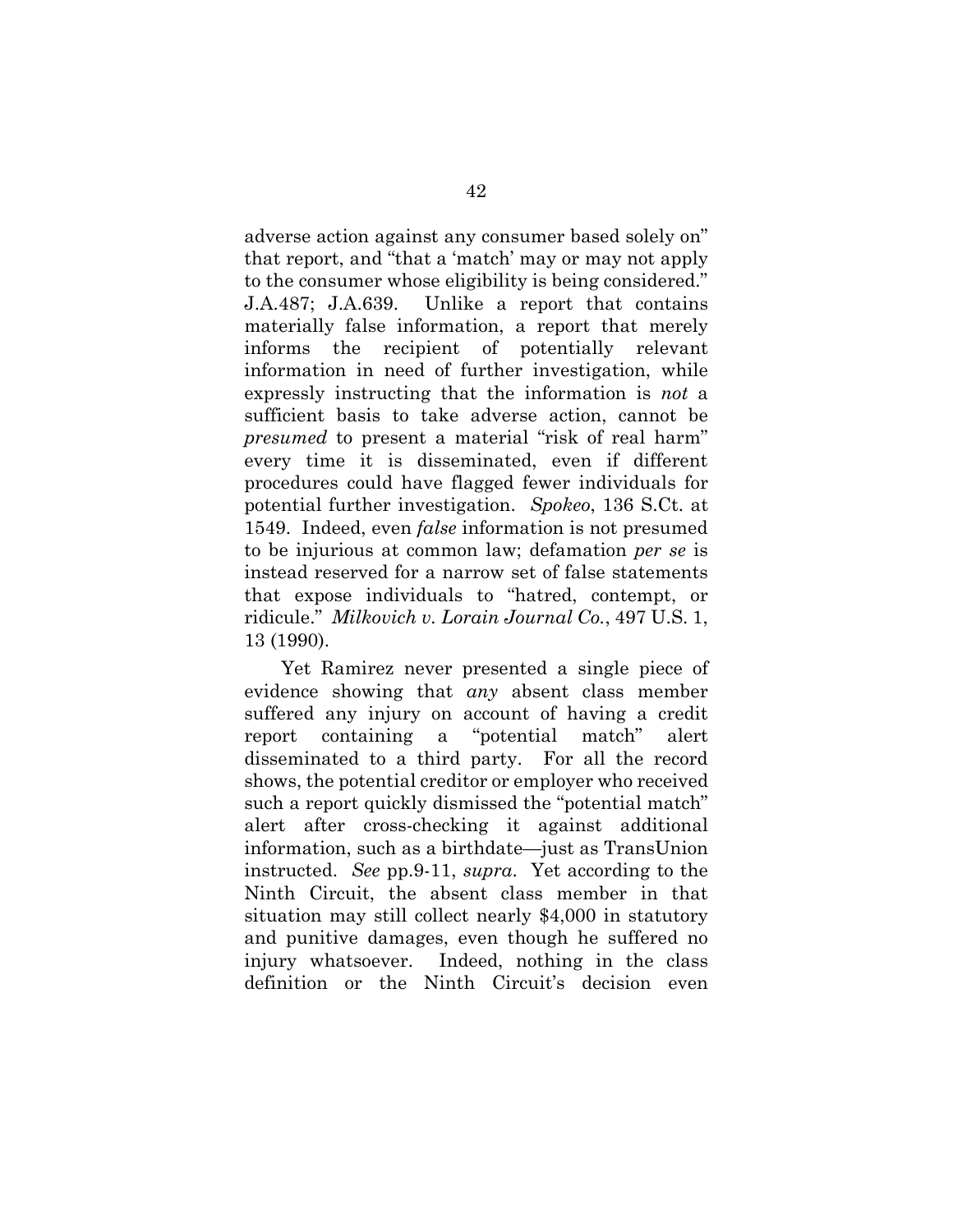precludes the possibility that the class could include someone who *is* the individual whose name was a "potential match" on the OFAC list. Again, those results are impossible to reconcile with this Court's admonition that all parties seeking "money judgments in their own names" must "have Article III standing" in their own right. *Town of Chester*, 137 S.Ct. at 1651.

### <span id="page-51-0"></span>**II. Ramirez Was Demonstrably Not Typical Of The Class He Sought To Represent.**

The class was infected not only with a fundamental Article III problem, but with a fatal typicality problem as well. Rule 23(a)(3) requires class representatives to be typical of the class they seek to represent. Ramirez was anything but typical of his class. In the context of a class whose sole unifying trait is having been sent letters informing them in the privacy of their homes that their name is a "potential match" to a name on the OFAC list, a plaintiff who was actually hindered in obtaining credit, was embarrassed in front of family in a public setting, and then canceled a vacation is about as atypical as it gets. Ramirez himself recognized as much in urging the jury to focus on his own experience, rather than the far more typical experience of someone potentially confounded by receiving two mailings instead of one, when assessing damages. Thus, even assuming the Article III bar is so low that every class member cleared it, the class still would need to be decertified for failure to satisfy the typicality requirement.

1. "The class action is an 'exception to the usual rule that litigation is conducted by and on behalf of the individual named parties only.'" *Wal-Mart*, 564 U.S. at 348. "In order to justify a departure from that rule,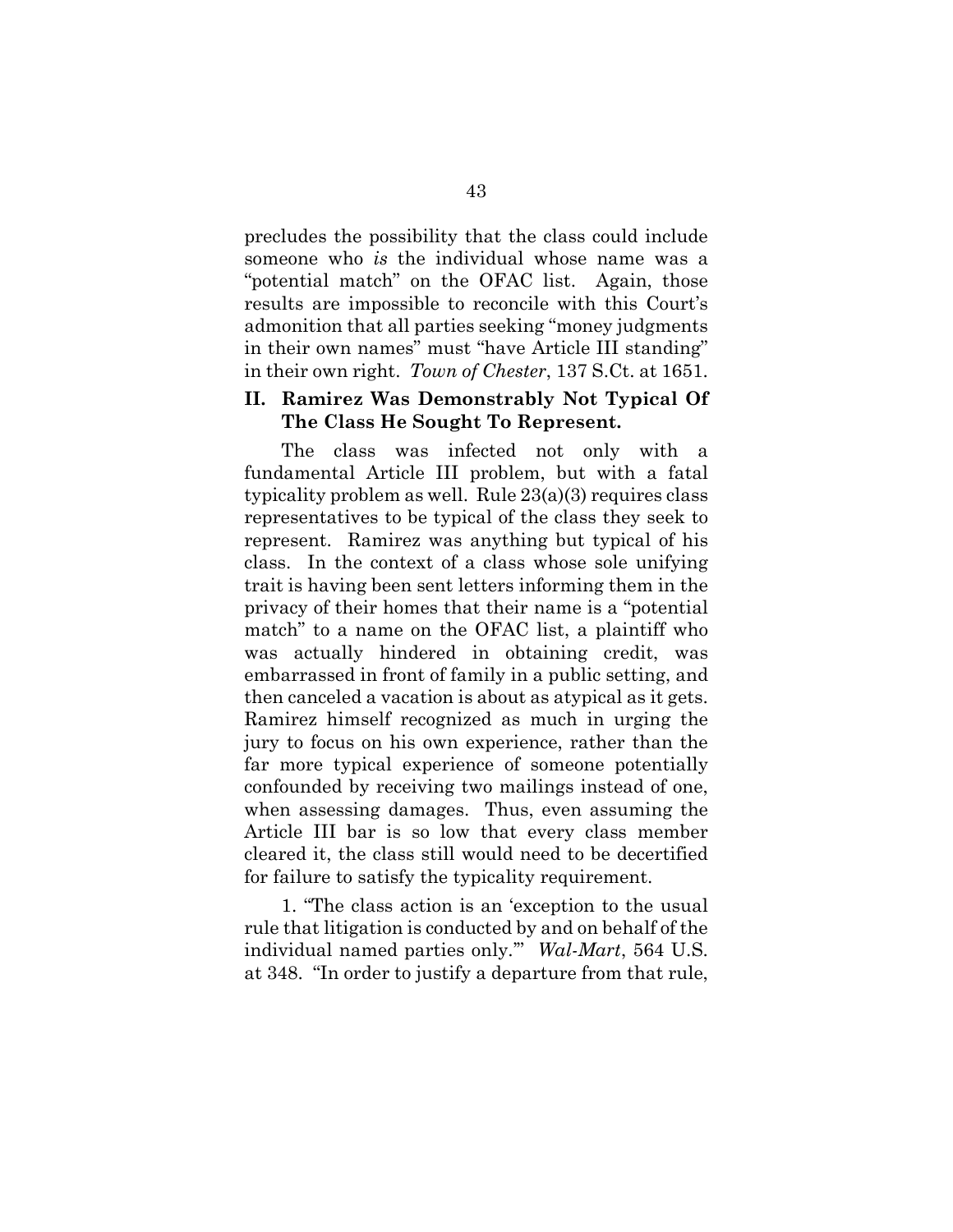'a class representative must be part of the class and possess the same interest and suffer the same injury as the class members.'" *Id.* at 348-49. To that end, Rule 23 imposes several constraints designed to "limit the class claims to those fairly encompassed by the named plaintiff's claims." *Id.* at 349. One of those is that the class representative must prove that his own "claims or defenses … are typical of the claims or defenses of the class." Fed. R. Civ. P. 23(a)(3). That requirement serves to "screen[] out class actions in which the legal or factual position of the representatives is markedly different from that of other members of the class." 7A Charles A. Wright, *Federal Practice & Procedure* §1764 (3d ed. 2005). That screening function is critical to ensuring compliance with due process and the Rules Enabling Act, lest an atypically strong plaintiff obtain an outsized recovery for the class, or an atypically weak plaintiff obtain a paltry recovery or lose outright on behalf of a class suffering far graver injuries.

<span id="page-52-0"></span>Critically, Rule 23(a)(3) demands that a class representative's *injuries*—not just her claims and legal theories—be typical of those of the rest of the class. *Wal-Mart*, 564 U.S. at 348-49. In other words, the question is not just whether each class member claims to have suffered some common legal violation; if that were all that typicality required, then it would be entirely duplicative of commonality. The question instead is whether "the factual circumstances underlying" the class representative's claims are the same as those underlying the claims of her fellow class members. *In re Schering Plough Corp. ERISA Litig.*, 589 F.3d 585, 599 (3d Cir. 2009); *accord* 35A C.J.S., *Fed. Civ. Pro.* §97 (Dec. 2020 update).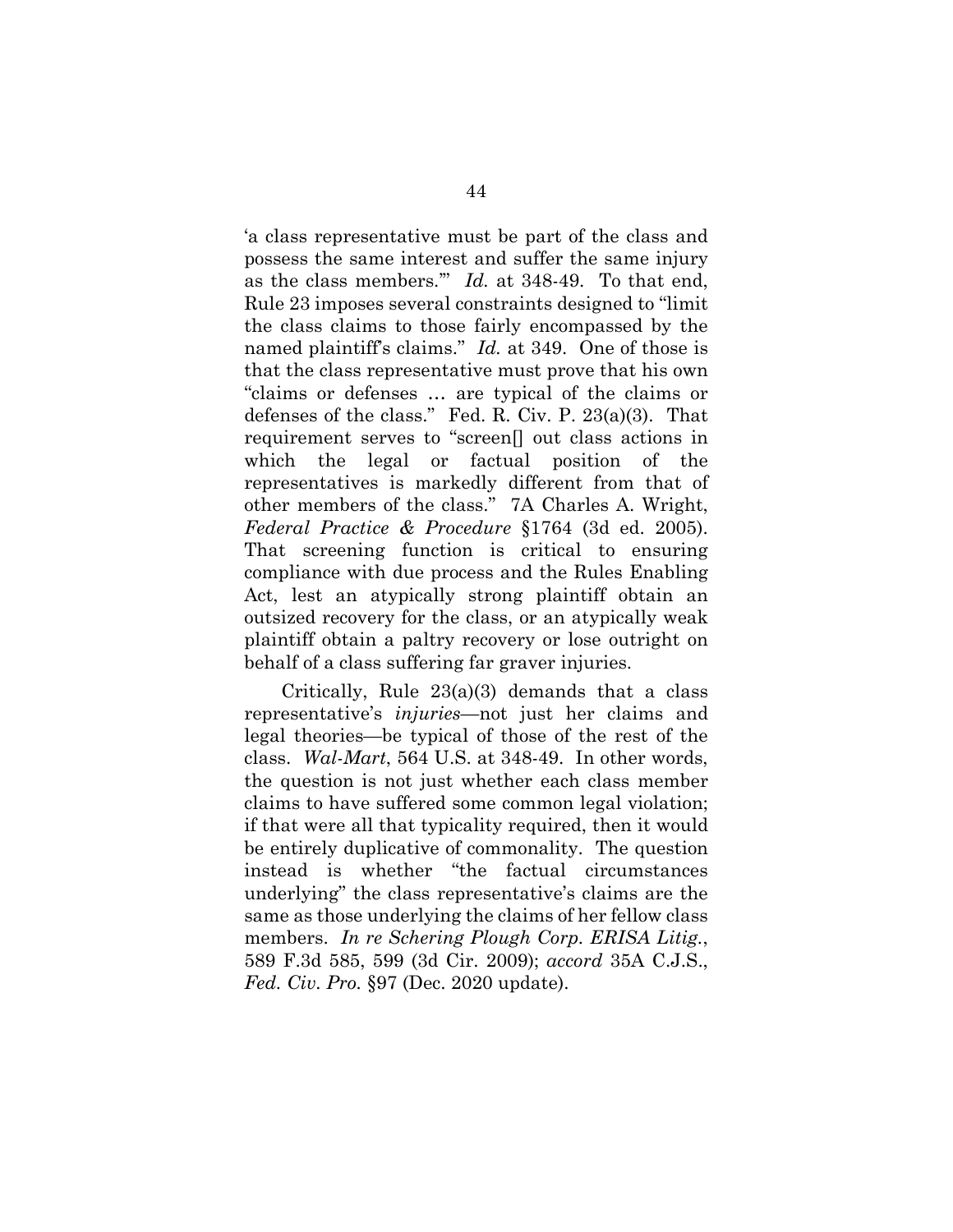That focus on the facts giving rise to a claim protects absent class members and defendants alike. It is problematic to have a home-run plaintiff represent a class of single hitters, and vice-versa. Allowing a class to be represented by someone "whose substantial interests are not necessarily or even probably the same as those whom [he is] deemed to represent[] does not afford that protection to absent parties which due process requires," as it could leave them bound by a judgment procured by a plaintiff whose idiosyncratic experiences generated a less favorable outcome than a typical class members would have secured. *Hansberry v. Lee*, 311 U.S. 32, 45 (1940); *see also Ortiz v. Fibreboard Corp.*, 527 U.S. 815, 847 (1999). Conversely, allowing a class to be represented by an atypically sympathetic plaintiff deprives defendants of the rights that due process and the Rules Enabling Act guarantee, as giving plaintiffs "the practical advantage of being able to litigate not on behalf of themselves but on behalf of a 'perfect plaintiff'" would expose the jury to inflammatory evidence and arguments that could not be presented in the suits of absent class members if they sued individually. *Broussard v. Meineke Disc. Muffler Shops, Inc.*, 155 F.3d 331, 344-45 (4th Cir. 1998).

To be sure, the requirements of commonality, adequacy, and, for a Rule 23(b)(3) class, predominance and superiority help guard against those risks as well. But typicality plays its own critical role—especially when it comes to classes seeking statutory damages. When a class seeks actual damages, the proof of damages will often be individualized, which can expose the atypical nature of the class representative's claim while creating commonality and predominance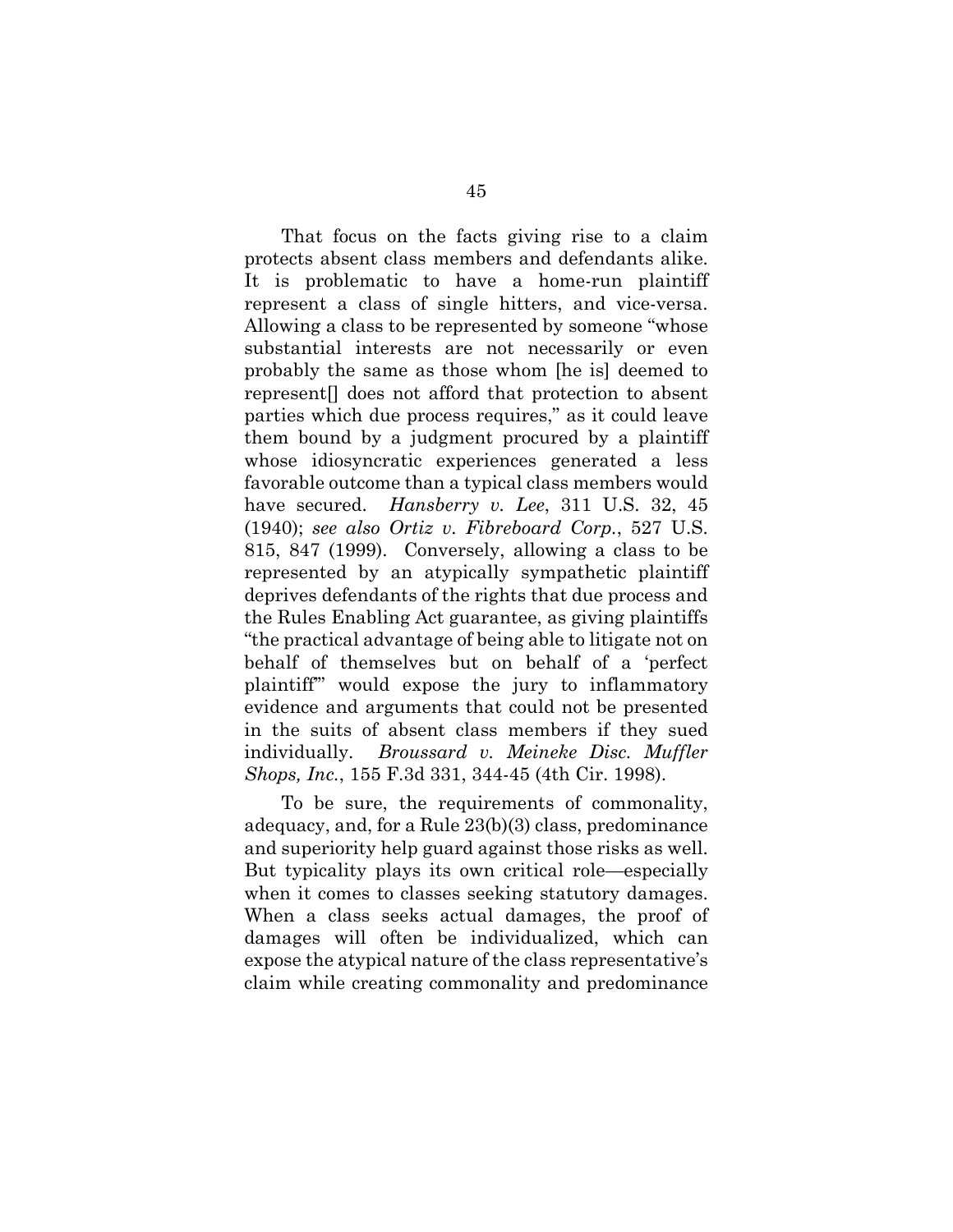problems. But a statutory damages remedy especially a scheme like FCRA's that allows statutory damages within a range and punitive damages—can obscure commonality and predominance problems without eliminating the basic unfairness of having an atypical plaintiff. A jury is far more likely to award statutory damages near the top of the statutory range and substantial punitive damages when confronted with a plaintiff humiliated at a car dealership than with someone confounded at the mailbox. In fact, it is hard to imagine that if a plaintiff like Ramirez were suing on an individualized basis, he would not opt to prove up his actual damages. While the statute allows him to opt to seek statutory damages, which are far more amenable to class treatment, courts must be wary lest that option allow a seriously injured individual, with significant actual injuries, to obtain a super-sized statutory damages award for a class of individuals suffering (at most) only minor injuries. The typicality requirement of Rule 23(a)(3) plays a critical role in weeding out such efforts.

2. Ramirez was not remotely typical of the class of individuals he sought to represent. "Ramirez testified that he was embarrassed, shocked, and scared" when he learned from a car dealership in front of his wife and father-in-law that his credit report said his name was a "match" to a name on the OFAC list. Pet.App.5. He was hindered in his efforts to purchase the car, ultimately purchasing it in his wife's name, which likewise "disappointed and embarrassed" him—not just because of his father-in-law's presence, but "because he and his wife always made major purchases jointly." Pet.App.5. He "spent significant time and energy trying to remove the alert,"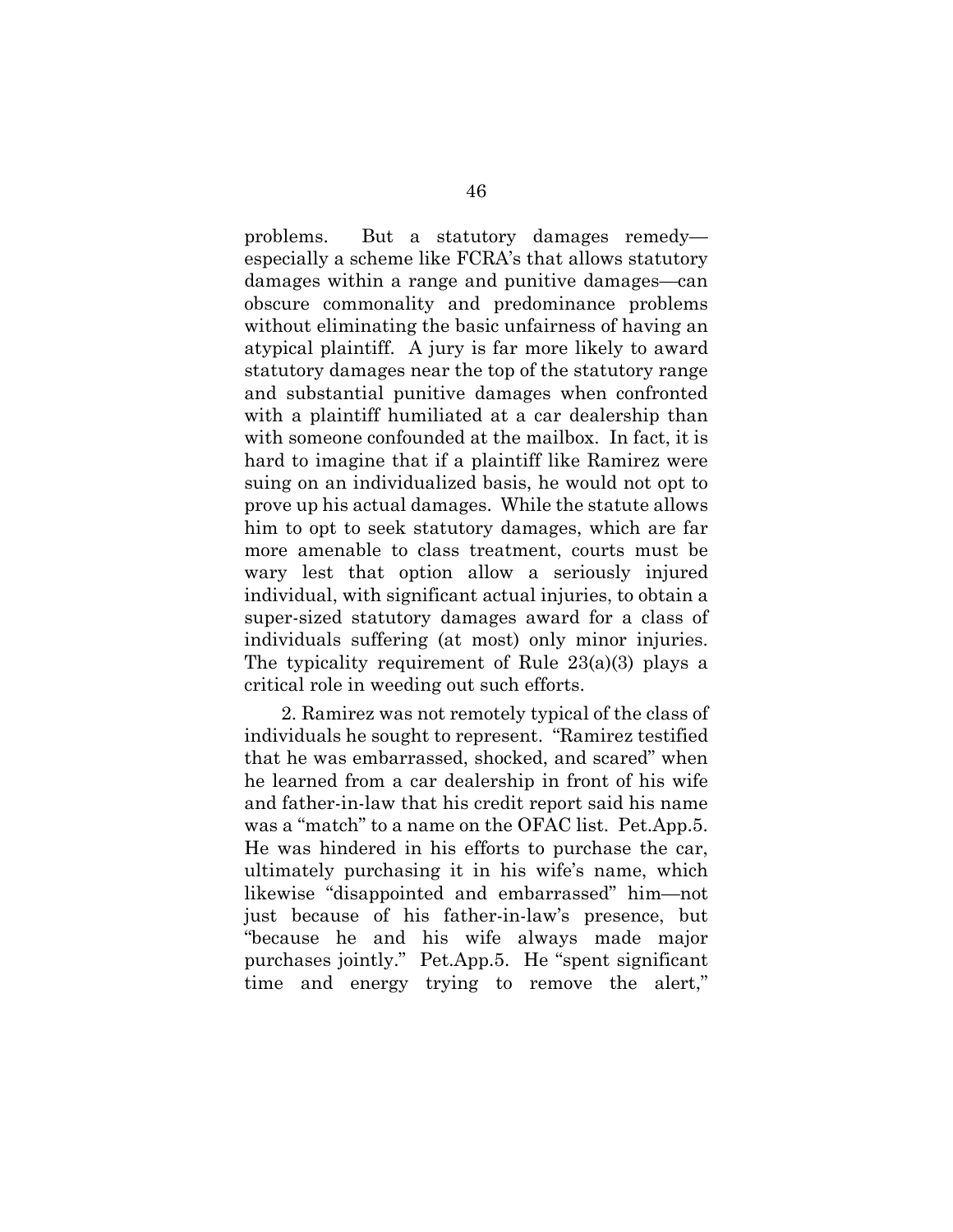Pet.App.39, making multiple unsuccessful calls to the Treasury Department and TransUnion before obtaining the assistance of a lawyer, Pet.App.8. And in the meantime, he canceled an international family vacation out of concern that the alert could complicate his travels. Pet.App.8.

Not one of those experiences was shared by the 8,184 class members he sought to represent. Ramirez stipulated that the vast majority of the class (>75%) never had a credit report containing Name Screen information disseminated to a potential creditor. Pet.App.14-15. He conceded that *no one* but himself had a report disseminated that failed to abide by TransUnion's instruction to include the modifier "potential" before "match." J.A.643-44. And nothing in the record suggests that any absent class member had a credit transaction denied or delayed as a result of the Name Screen information, let alone that they suffered such an experience in front of family members or canceled a vacation as a result. In short, Ramirez's distinctly unpleasant experiences resulted from a perfect storm of idiosyncratic experiences that are not remotely typical of rank-and-file class members.

In reality, the only common experience class members shared is having two mailings from TransUnion sent to their home informing them that their name was a "potential match" to a name on the OFAC list. There is not even any evidence that anyone other than Ramirez opened those envelopes or found the two-for-one format confusing, let alone shocking, distressing, or a reason to cancel vacation plans. And Ramirez's humiliation at the dealership flowed from a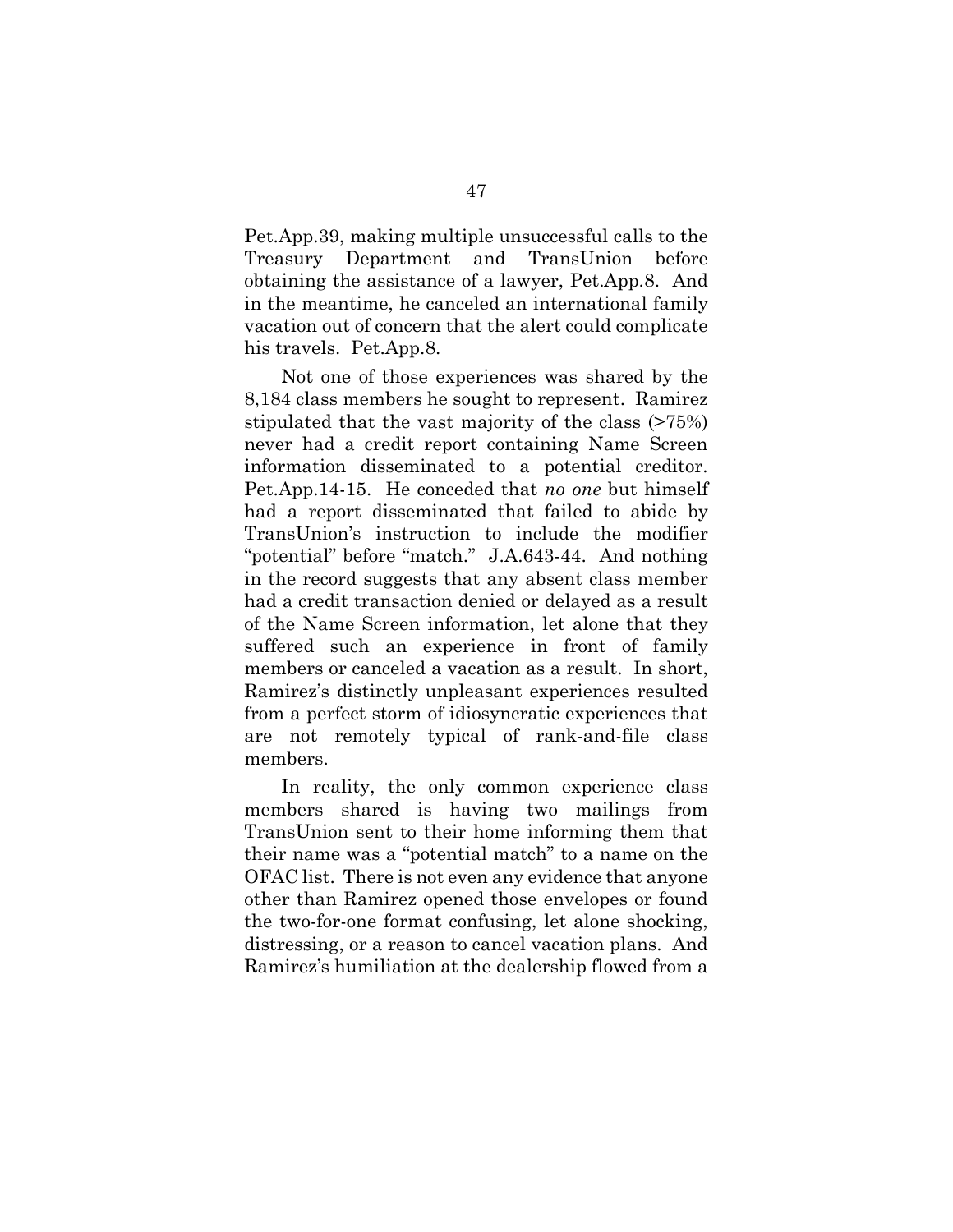denial of credit that is entirely atypical of the 75% of class members who never had a report disseminated to a third party during the class period. In a universe of class members whose only proven "injury" was being sent some potentially confusing mail, Ramirez's injuries are not just entirely atypical, but at the extreme end of the distribution curve.

Once again, the Ninth Circuit brushed that defect aside. The court first found it sufficient that Ramirez and his fellow class members shared a "class-wide theory of liability." Pet.App.40. But typicality is not focused on whether class members have a common legal theory; it is focused on whether the class representative "suffer[ed] the same injury as the class members." *Wal-Mart*, 564 U.S. at 348-49. If all that meant were that they claim to have suffered the same *legal* injury (*i.e.*, an invasion of the same legally protected interest), then typicality would be entirely redundant of commonality (and vice-versa), which already ensures that a class, at a bare minimum, has a common theory of liability for a common claim. While commonality and typicality serve the same ultimate ends and tend to merge in some cases, *id.* at 349 n.5, they are not entirely duplicative. There are still atypical representatives in the universe of class members bringing a common claim—especially when putative class representatives forgo available claims or the opportunity to recover actual damages to try to fit within the class-action device—and typicality plays a critical role in weeding out such claims. The Ninth Circuit was simply wrong to conflate typicality and commonality.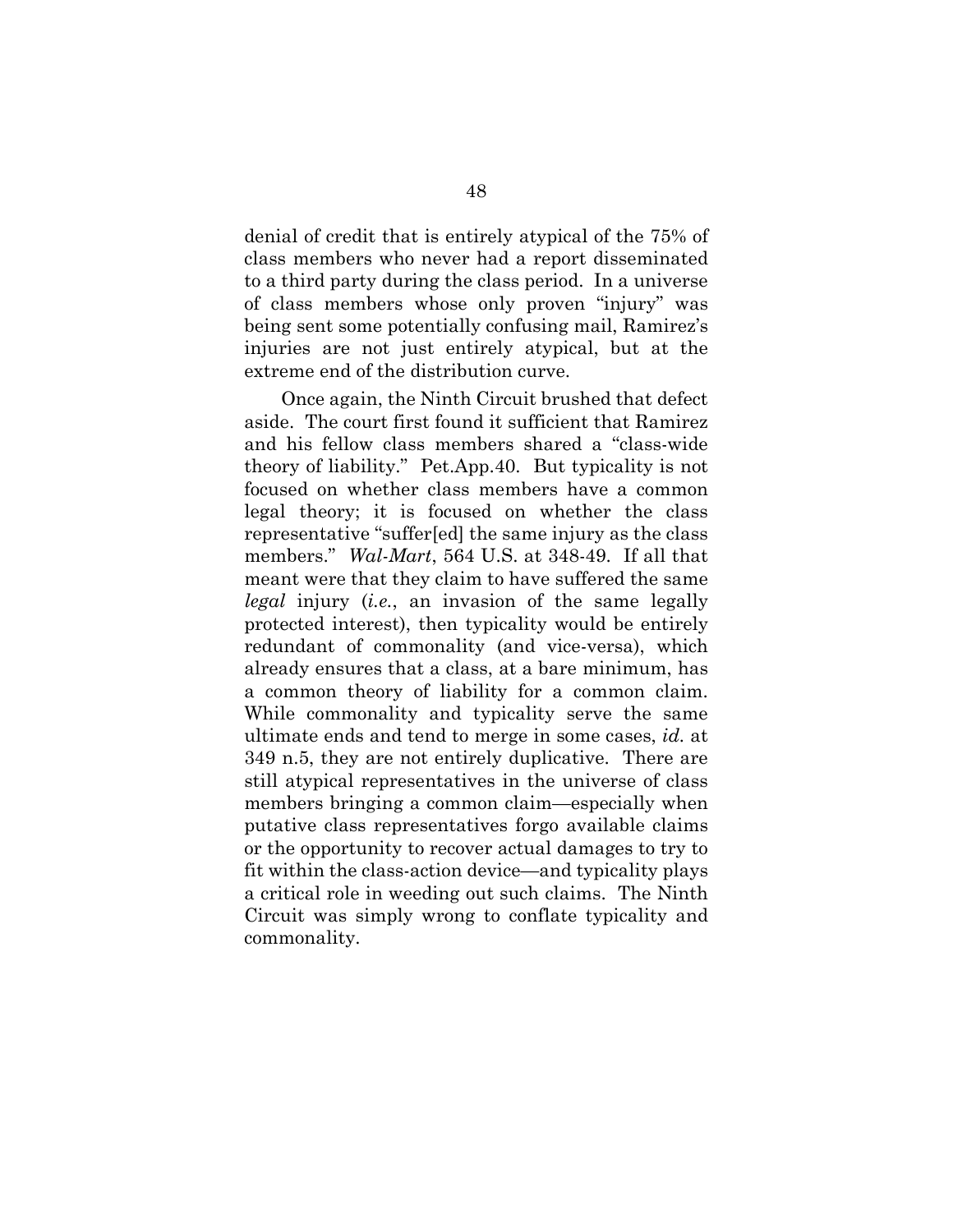The court alternatively dismissed "the unique aspects of Ramirez's claims" as not so "significant … that they 'threaten[ed] to become the focus of the litigation.'" Pet.App.40 (alteration in original). That claim defies reality. There *was* a trial here, and it *in fact* "focused on Ramirez and his unique circumstances" to the exclusion of *any* "story of the absent class members." Pet.App.51, 53 (McKeown, J.). The only evidence about absent class members came in the form of stipulations and concessions that their experiences were *not* like those of Ramirez. Indeed, even their legal claims were different, as the only other court to address a comparable reasonableprocedures claim concluded that it made a material difference under FCRA whether a name was designated a "match" or a "potential match." *See Cortez*, 617 F.3d at 708-09.

Moreover, not only were Ramirez's atypical experiences the sole focus of the trial, but only his atypically unpleasant experiences explain the jury's substantial award—statutory damages near the maximum plus substantial punitive damages, for a total of more than \$60 million, or more than \$7,000 (before reduction on appeal) for each and every class member. While Ramirez's atypical experience may justify a \$7,337.28 award, the notion that a typical class member who received the two mailings in the privacy of her home, never had a credit report disseminated, never had a car titled in a spouse's name, and never canceled a vacation would receive such an award beggars belief. What explains that significant award is not that highly technical disclosure and procedural violations and injuries that do not cross the Article III threshold (or do so only by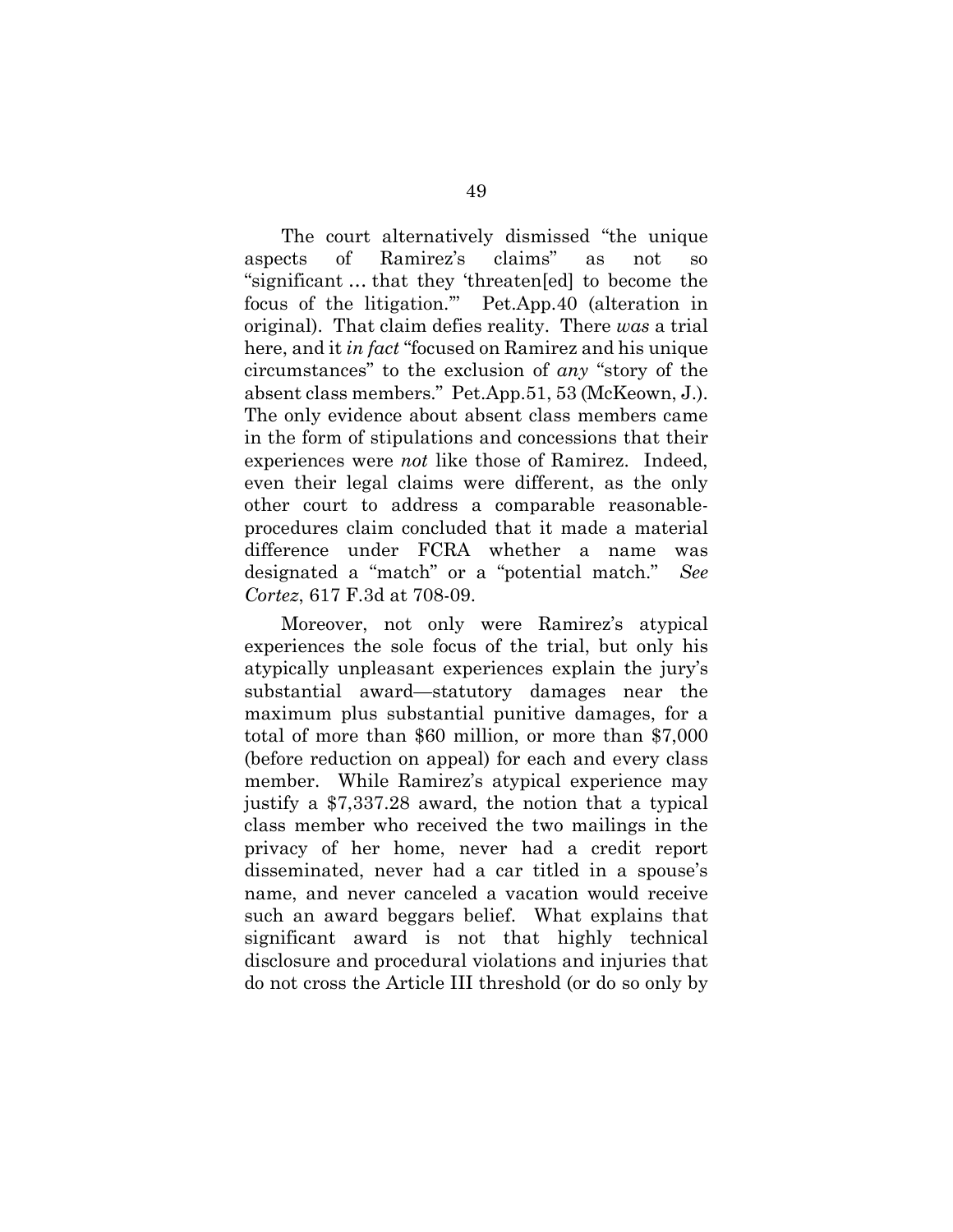the thinnest margins) impelled the jury to impose statutory damages near the maximum and punitive damages. What explains the award is that an atypical representative was allowed to be the focus of the proceedings; an outsized award for the class was the predictable, and fundamentally unfair, result.

\* \* \*

In sum, this case never should have been certified as a class action. A wholly atypical plaintiff, whose injuries were real, but idiosyncratic, was allowed to pursue claims for thousands of absent class members who suffered at most the indignity of receiving some non-compliant mailings and the risk that a credit report that was never disseminated might have unnecessarily reflected confusing information. The results were entirely unfair and entirely predictable: a substantial classwide award that bears no relationship to the experience of the typical class member, who likely will first learn of his "injury" when he receives a sizable check in the mail. The district court allowed this class to proceed on the deeply mistaken belief that only a class representative needs Article III standing to recover damages for the entire class. The Ninth Circuit corrected that error but committed two others, finding Article III injury where none exists and waving off a glaring typicality problem. The result not only is deeply flawed but offers a roadmap for generating outsized awards: find a plaintiff who has suffered real injuries, forgo proving up actual damages, and instead seek statutory and punitive damages on behalf of a substantial class who suffered only a foot fault; repeat. Fortunately, both